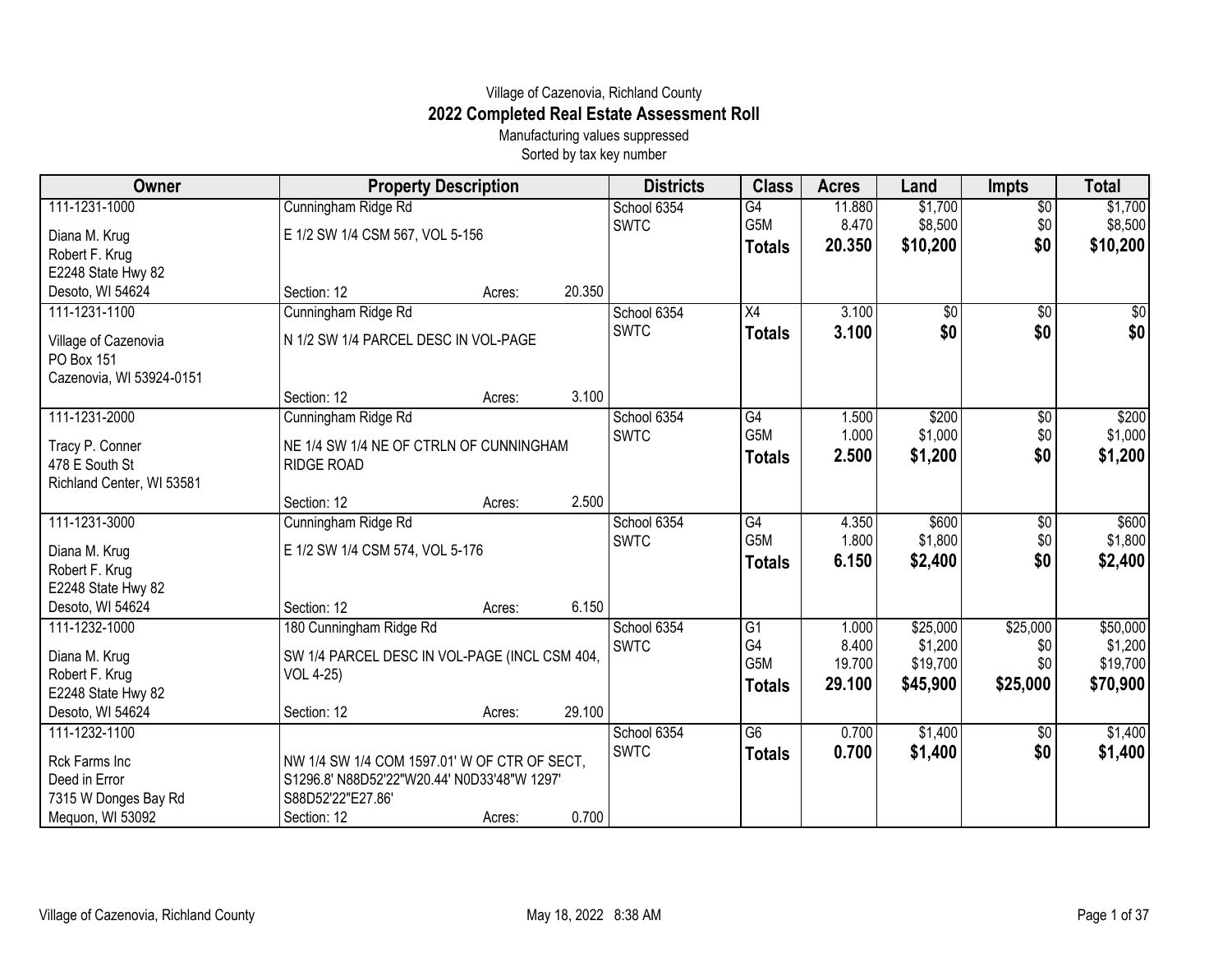| \$600<br>4.210<br>School 6354<br>$\overline{G4}$<br>$\overline{50}$<br><b>SWTC</b><br>\$0<br>\$600<br>4.210<br>\$600<br><b>Totals</b><br>Gregory W. Stanek<br>SEC 12 SW 1/4 SW 1/4 & SEC 13 NW 1/4 NW 1/4 CSM<br>1035 8th St<br>229, VOL 2-179 INCL LAND FROM MEANDER LINE TO<br><b>POND</b><br>Reedsburg, WI 53959<br>Section: 12<br>4.210<br>Acres:<br>\$4,000<br>111-1233-1100<br>207 County Rd V<br>$\overline{G1}$<br>0.200<br>\$4,000<br>School 6354<br>\$0<br><b>SWTC</b><br>0.200<br>\$4,000<br>\$0<br>\$4,000<br><b>Totals</b><br>Robert D. King<br>S 1/2 SW 1/4 THAT PART OF FOL IN SEC 12: COM SW<br>Bertha M. King<br>COR, S97.83' E1250.53' TO BEG, S68D23'21"E120'<br>207 County Hwy V<br>N2DE238' N68D23'21"W120' S2DW238'<br>0.200<br>Cazenovia, WI 53924<br>Section: 12<br>Acres:<br>\$3,200<br>\$3,200<br>111-1233-1200<br>County Rd V<br>School 6354<br>$\overline{G1}$<br>0.160<br>\$0<br><b>SWTC</b><br>\$3,200<br>\$0<br>0.160<br>\$3,200<br><b>Totals</b><br>SW 1/4 SW 1/4 PARCEL N OF CTRLN HWY "V" DESC<br>James E. Deitelhoff<br>211 County Hwy V<br>IN VOL-PAGE<br>Cazenovia, WI 53924<br>0.160<br>Section: 12<br>Acres:<br>111-1233-1300<br>$\overline{\chi_3}$<br>0.020<br>$\sqrt{50}$<br>School 6354<br>\$0<br>$\sqrt[6]{3}$<br><b>SWTC</b><br>0.020<br>\$0<br>\$0<br>\$0<br><b>Totals</b><br>SW 1/4 SW 1/4 PARCEL DESC IN VOL-PAGE FOR HW<br>Richland County (Hwy)<br>181 W Seminary St<br>Richland Center, WI 53581<br>0.020<br>Section: 12<br>Acres:<br>111-1233-1400<br>$\overline{G1}$<br>\$27,000<br>\$65,500<br>\$92,500<br>1.160<br>305 County Rd V<br>School 6354<br><b>SWTC</b><br>1.160<br>\$27,000<br>\$65,500<br>\$92,500<br><b>Totals</b><br>Jeffrey A. Mccullick<br>SW 1/4 SW 1/4 CSM 210, VOL 2-140, LOT 1 INCL<br>Kathy M. Luke<br>RT-O-WY<br>305 County Hwy V<br>Cazenovia, WI 53924<br>1.160<br>Section: 12<br>Acres:<br>111-1233-9800<br>X4<br>25.000<br>\$0<br>School 6354<br>$\sqrt{6}$<br>\$0<br>\$0 <br>\$0<br><b>SWTC</b><br>25.000<br>\$0<br><b>Totals</b><br>Village of Cazenovia<br>S 1/2 SW 1/4 LOW AREA MOSTLY OCCUPIED BY A<br>POND<br>Not on Deed<br>PO Box 151<br>Cazenovia, WI 53924-0151<br>25.000<br>Section: 12<br>Acres:<br>County Rd V<br>\$2,300<br>\$2,300<br>111-1234-2000<br>School 6354<br>G4<br>9.620<br>$\overline{60}$<br>\$3,000<br>\$3,000<br>G5M<br>3.000<br>\$0<br><b>SWTC</b><br>*SEC 12 SE 1/4 SW 1/4 / AS DESC IN DOC *SEC 13 NE<br>Gregory W. Stanek<br>\$5,300<br>\$0<br>12.620<br>\$5,300<br><b>Totals</b><br>1035 8th St<br>1/4 NW 1/4 / AS DESC IN DOC<br>Reedsburg, WI 53959 | Owner         |             | <b>Property Description</b> |        | <b>Districts</b> | <b>Class</b> | <b>Acres</b> | Land  | <b>Impts</b> | <b>Total</b> |
|------------------------------------------------------------------------------------------------------------------------------------------------------------------------------------------------------------------------------------------------------------------------------------------------------------------------------------------------------------------------------------------------------------------------------------------------------------------------------------------------------------------------------------------------------------------------------------------------------------------------------------------------------------------------------------------------------------------------------------------------------------------------------------------------------------------------------------------------------------------------------------------------------------------------------------------------------------------------------------------------------------------------------------------------------------------------------------------------------------------------------------------------------------------------------------------------------------------------------------------------------------------------------------------------------------------------------------------------------------------------------------------------------------------------------------------------------------------------------------------------------------------------------------------------------------------------------------------------------------------------------------------------------------------------------------------------------------------------------------------------------------------------------------------------------------------------------------------------------------------------------------------------------------------------------------------------------------------------------------------------------------------------------------------------------------------------------------------------------------------------------------------------------------------------------------------------------------------------------------------------------------------------------------------------------------------------------------------------------------------------------------------------------------------------------------------------------------------------------------------------------------------------------------------------------------------------|---------------|-------------|-----------------------------|--------|------------------|--------------|--------------|-------|--------------|--------------|
|                                                                                                                                                                                                                                                                                                                                                                                                                                                                                                                                                                                                                                                                                                                                                                                                                                                                                                                                                                                                                                                                                                                                                                                                                                                                                                                                                                                                                                                                                                                                                                                                                                                                                                                                                                                                                                                                                                                                                                                                                                                                                                                                                                                                                                                                                                                                                                                                                                                                                                                                                                        | 111-1233-1000 | County Rd V |                             |        |                  |              |              | \$600 |              |              |
|                                                                                                                                                                                                                                                                                                                                                                                                                                                                                                                                                                                                                                                                                                                                                                                                                                                                                                                                                                                                                                                                                                                                                                                                                                                                                                                                                                                                                                                                                                                                                                                                                                                                                                                                                                                                                                                                                                                                                                                                                                                                                                                                                                                                                                                                                                                                                                                                                                                                                                                                                                        |               |             |                             |        |                  |              |              |       |              |              |
|                                                                                                                                                                                                                                                                                                                                                                                                                                                                                                                                                                                                                                                                                                                                                                                                                                                                                                                                                                                                                                                                                                                                                                                                                                                                                                                                                                                                                                                                                                                                                                                                                                                                                                                                                                                                                                                                                                                                                                                                                                                                                                                                                                                                                                                                                                                                                                                                                                                                                                                                                                        |               |             |                             |        |                  |              |              |       |              |              |
|                                                                                                                                                                                                                                                                                                                                                                                                                                                                                                                                                                                                                                                                                                                                                                                                                                                                                                                                                                                                                                                                                                                                                                                                                                                                                                                                                                                                                                                                                                                                                                                                                                                                                                                                                                                                                                                                                                                                                                                                                                                                                                                                                                                                                                                                                                                                                                                                                                                                                                                                                                        |               |             |                             |        |                  |              |              |       |              |              |
|                                                                                                                                                                                                                                                                                                                                                                                                                                                                                                                                                                                                                                                                                                                                                                                                                                                                                                                                                                                                                                                                                                                                                                                                                                                                                                                                                                                                                                                                                                                                                                                                                                                                                                                                                                                                                                                                                                                                                                                                                                                                                                                                                                                                                                                                                                                                                                                                                                                                                                                                                                        |               |             |                             |        |                  |              |              |       |              |              |
|                                                                                                                                                                                                                                                                                                                                                                                                                                                                                                                                                                                                                                                                                                                                                                                                                                                                                                                                                                                                                                                                                                                                                                                                                                                                                                                                                                                                                                                                                                                                                                                                                                                                                                                                                                                                                                                                                                                                                                                                                                                                                                                                                                                                                                                                                                                                                                                                                                                                                                                                                                        |               |             |                             |        |                  |              |              |       |              |              |
|                                                                                                                                                                                                                                                                                                                                                                                                                                                                                                                                                                                                                                                                                                                                                                                                                                                                                                                                                                                                                                                                                                                                                                                                                                                                                                                                                                                                                                                                                                                                                                                                                                                                                                                                                                                                                                                                                                                                                                                                                                                                                                                                                                                                                                                                                                                                                                                                                                                                                                                                                                        |               |             |                             |        |                  |              |              |       |              |              |
|                                                                                                                                                                                                                                                                                                                                                                                                                                                                                                                                                                                                                                                                                                                                                                                                                                                                                                                                                                                                                                                                                                                                                                                                                                                                                                                                                                                                                                                                                                                                                                                                                                                                                                                                                                                                                                                                                                                                                                                                                                                                                                                                                                                                                                                                                                                                                                                                                                                                                                                                                                        |               |             |                             |        |                  |              |              |       |              |              |
|                                                                                                                                                                                                                                                                                                                                                                                                                                                                                                                                                                                                                                                                                                                                                                                                                                                                                                                                                                                                                                                                                                                                                                                                                                                                                                                                                                                                                                                                                                                                                                                                                                                                                                                                                                                                                                                                                                                                                                                                                                                                                                                                                                                                                                                                                                                                                                                                                                                                                                                                                                        |               |             |                             |        |                  |              |              |       |              |              |
|                                                                                                                                                                                                                                                                                                                                                                                                                                                                                                                                                                                                                                                                                                                                                                                                                                                                                                                                                                                                                                                                                                                                                                                                                                                                                                                                                                                                                                                                                                                                                                                                                                                                                                                                                                                                                                                                                                                                                                                                                                                                                                                                                                                                                                                                                                                                                                                                                                                                                                                                                                        |               |             |                             |        |                  |              |              |       |              |              |
|                                                                                                                                                                                                                                                                                                                                                                                                                                                                                                                                                                                                                                                                                                                                                                                                                                                                                                                                                                                                                                                                                                                                                                                                                                                                                                                                                                                                                                                                                                                                                                                                                                                                                                                                                                                                                                                                                                                                                                                                                                                                                                                                                                                                                                                                                                                                                                                                                                                                                                                                                                        |               |             |                             |        |                  |              |              |       |              |              |
|                                                                                                                                                                                                                                                                                                                                                                                                                                                                                                                                                                                                                                                                                                                                                                                                                                                                                                                                                                                                                                                                                                                                                                                                                                                                                                                                                                                                                                                                                                                                                                                                                                                                                                                                                                                                                                                                                                                                                                                                                                                                                                                                                                                                                                                                                                                                                                                                                                                                                                                                                                        |               |             |                             |        |                  |              |              |       |              |              |
|                                                                                                                                                                                                                                                                                                                                                                                                                                                                                                                                                                                                                                                                                                                                                                                                                                                                                                                                                                                                                                                                                                                                                                                                                                                                                                                                                                                                                                                                                                                                                                                                                                                                                                                                                                                                                                                                                                                                                                                                                                                                                                                                                                                                                                                                                                                                                                                                                                                                                                                                                                        |               |             |                             |        |                  |              |              |       |              |              |
|                                                                                                                                                                                                                                                                                                                                                                                                                                                                                                                                                                                                                                                                                                                                                                                                                                                                                                                                                                                                                                                                                                                                                                                                                                                                                                                                                                                                                                                                                                                                                                                                                                                                                                                                                                                                                                                                                                                                                                                                                                                                                                                                                                                                                                                                                                                                                                                                                                                                                                                                                                        |               |             |                             |        |                  |              |              |       |              |              |
|                                                                                                                                                                                                                                                                                                                                                                                                                                                                                                                                                                                                                                                                                                                                                                                                                                                                                                                                                                                                                                                                                                                                                                                                                                                                                                                                                                                                                                                                                                                                                                                                                                                                                                                                                                                                                                                                                                                                                                                                                                                                                                                                                                                                                                                                                                                                                                                                                                                                                                                                                                        |               |             |                             |        |                  |              |              |       |              |              |
|                                                                                                                                                                                                                                                                                                                                                                                                                                                                                                                                                                                                                                                                                                                                                                                                                                                                                                                                                                                                                                                                                                                                                                                                                                                                                                                                                                                                                                                                                                                                                                                                                                                                                                                                                                                                                                                                                                                                                                                                                                                                                                                                                                                                                                                                                                                                                                                                                                                                                                                                                                        |               |             |                             |        |                  |              |              |       |              |              |
|                                                                                                                                                                                                                                                                                                                                                                                                                                                                                                                                                                                                                                                                                                                                                                                                                                                                                                                                                                                                                                                                                                                                                                                                                                                                                                                                                                                                                                                                                                                                                                                                                                                                                                                                                                                                                                                                                                                                                                                                                                                                                                                                                                                                                                                                                                                                                                                                                                                                                                                                                                        |               |             |                             |        |                  |              |              |       |              |              |
|                                                                                                                                                                                                                                                                                                                                                                                                                                                                                                                                                                                                                                                                                                                                                                                                                                                                                                                                                                                                                                                                                                                                                                                                                                                                                                                                                                                                                                                                                                                                                                                                                                                                                                                                                                                                                                                                                                                                                                                                                                                                                                                                                                                                                                                                                                                                                                                                                                                                                                                                                                        |               |             |                             |        |                  |              |              |       |              |              |
|                                                                                                                                                                                                                                                                                                                                                                                                                                                                                                                                                                                                                                                                                                                                                                                                                                                                                                                                                                                                                                                                                                                                                                                                                                                                                                                                                                                                                                                                                                                                                                                                                                                                                                                                                                                                                                                                                                                                                                                                                                                                                                                                                                                                                                                                                                                                                                                                                                                                                                                                                                        |               |             |                             |        |                  |              |              |       |              |              |
|                                                                                                                                                                                                                                                                                                                                                                                                                                                                                                                                                                                                                                                                                                                                                                                                                                                                                                                                                                                                                                                                                                                                                                                                                                                                                                                                                                                                                                                                                                                                                                                                                                                                                                                                                                                                                                                                                                                                                                                                                                                                                                                                                                                                                                                                                                                                                                                                                                                                                                                                                                        |               |             |                             |        |                  |              |              |       |              |              |
|                                                                                                                                                                                                                                                                                                                                                                                                                                                                                                                                                                                                                                                                                                                                                                                                                                                                                                                                                                                                                                                                                                                                                                                                                                                                                                                                                                                                                                                                                                                                                                                                                                                                                                                                                                                                                                                                                                                                                                                                                                                                                                                                                                                                                                                                                                                                                                                                                                                                                                                                                                        |               |             |                             |        |                  |              |              |       |              |              |
|                                                                                                                                                                                                                                                                                                                                                                                                                                                                                                                                                                                                                                                                                                                                                                                                                                                                                                                                                                                                                                                                                                                                                                                                                                                                                                                                                                                                                                                                                                                                                                                                                                                                                                                                                                                                                                                                                                                                                                                                                                                                                                                                                                                                                                                                                                                                                                                                                                                                                                                                                                        |               |             |                             |        |                  |              |              |       |              |              |
|                                                                                                                                                                                                                                                                                                                                                                                                                                                                                                                                                                                                                                                                                                                                                                                                                                                                                                                                                                                                                                                                                                                                                                                                                                                                                                                                                                                                                                                                                                                                                                                                                                                                                                                                                                                                                                                                                                                                                                                                                                                                                                                                                                                                                                                                                                                                                                                                                                                                                                                                                                        |               |             |                             |        |                  |              |              |       |              |              |
|                                                                                                                                                                                                                                                                                                                                                                                                                                                                                                                                                                                                                                                                                                                                                                                                                                                                                                                                                                                                                                                                                                                                                                                                                                                                                                                                                                                                                                                                                                                                                                                                                                                                                                                                                                                                                                                                                                                                                                                                                                                                                                                                                                                                                                                                                                                                                                                                                                                                                                                                                                        |               |             |                             |        |                  |              |              |       |              |              |
|                                                                                                                                                                                                                                                                                                                                                                                                                                                                                                                                                                                                                                                                                                                                                                                                                                                                                                                                                                                                                                                                                                                                                                                                                                                                                                                                                                                                                                                                                                                                                                                                                                                                                                                                                                                                                                                                                                                                                                                                                                                                                                                                                                                                                                                                                                                                                                                                                                                                                                                                                                        |               |             |                             |        |                  |              |              |       |              |              |
|                                                                                                                                                                                                                                                                                                                                                                                                                                                                                                                                                                                                                                                                                                                                                                                                                                                                                                                                                                                                                                                                                                                                                                                                                                                                                                                                                                                                                                                                                                                                                                                                                                                                                                                                                                                                                                                                                                                                                                                                                                                                                                                                                                                                                                                                                                                                                                                                                                                                                                                                                                        |               |             |                             |        |                  |              |              |       |              |              |
|                                                                                                                                                                                                                                                                                                                                                                                                                                                                                                                                                                                                                                                                                                                                                                                                                                                                                                                                                                                                                                                                                                                                                                                                                                                                                                                                                                                                                                                                                                                                                                                                                                                                                                                                                                                                                                                                                                                                                                                                                                                                                                                                                                                                                                                                                                                                                                                                                                                                                                                                                                        |               |             |                             |        |                  |              |              |       |              |              |
|                                                                                                                                                                                                                                                                                                                                                                                                                                                                                                                                                                                                                                                                                                                                                                                                                                                                                                                                                                                                                                                                                                                                                                                                                                                                                                                                                                                                                                                                                                                                                                                                                                                                                                                                                                                                                                                                                                                                                                                                                                                                                                                                                                                                                                                                                                                                                                                                                                                                                                                                                                        |               |             |                             |        |                  |              |              |       |              |              |
|                                                                                                                                                                                                                                                                                                                                                                                                                                                                                                                                                                                                                                                                                                                                                                                                                                                                                                                                                                                                                                                                                                                                                                                                                                                                                                                                                                                                                                                                                                                                                                                                                                                                                                                                                                                                                                                                                                                                                                                                                                                                                                                                                                                                                                                                                                                                                                                                                                                                                                                                                                        |               |             |                             |        |                  |              |              |       |              |              |
|                                                                                                                                                                                                                                                                                                                                                                                                                                                                                                                                                                                                                                                                                                                                                                                                                                                                                                                                                                                                                                                                                                                                                                                                                                                                                                                                                                                                                                                                                                                                                                                                                                                                                                                                                                                                                                                                                                                                                                                                                                                                                                                                                                                                                                                                                                                                                                                                                                                                                                                                                                        |               |             |                             |        |                  |              |              |       |              |              |
|                                                                                                                                                                                                                                                                                                                                                                                                                                                                                                                                                                                                                                                                                                                                                                                                                                                                                                                                                                                                                                                                                                                                                                                                                                                                                                                                                                                                                                                                                                                                                                                                                                                                                                                                                                                                                                                                                                                                                                                                                                                                                                                                                                                                                                                                                                                                                                                                                                                                                                                                                                        |               |             |                             |        |                  |              |              |       |              |              |
|                                                                                                                                                                                                                                                                                                                                                                                                                                                                                                                                                                                                                                                                                                                                                                                                                                                                                                                                                                                                                                                                                                                                                                                                                                                                                                                                                                                                                                                                                                                                                                                                                                                                                                                                                                                                                                                                                                                                                                                                                                                                                                                                                                                                                                                                                                                                                                                                                                                                                                                                                                        |               |             |                             |        |                  |              |              |       |              |              |
|                                                                                                                                                                                                                                                                                                                                                                                                                                                                                                                                                                                                                                                                                                                                                                                                                                                                                                                                                                                                                                                                                                                                                                                                                                                                                                                                                                                                                                                                                                                                                                                                                                                                                                                                                                                                                                                                                                                                                                                                                                                                                                                                                                                                                                                                                                                                                                                                                                                                                                                                                                        |               |             |                             |        |                  |              |              |       |              |              |
|                                                                                                                                                                                                                                                                                                                                                                                                                                                                                                                                                                                                                                                                                                                                                                                                                                                                                                                                                                                                                                                                                                                                                                                                                                                                                                                                                                                                                                                                                                                                                                                                                                                                                                                                                                                                                                                                                                                                                                                                                                                                                                                                                                                                                                                                                                                                                                                                                                                                                                                                                                        |               |             |                             |        |                  |              |              |       |              |              |
|                                                                                                                                                                                                                                                                                                                                                                                                                                                                                                                                                                                                                                                                                                                                                                                                                                                                                                                                                                                                                                                                                                                                                                                                                                                                                                                                                                                                                                                                                                                                                                                                                                                                                                                                                                                                                                                                                                                                                                                                                                                                                                                                                                                                                                                                                                                                                                                                                                                                                                                                                                        |               | Section: 12 | Acres:                      | 12.620 |                  |              |              |       |              |              |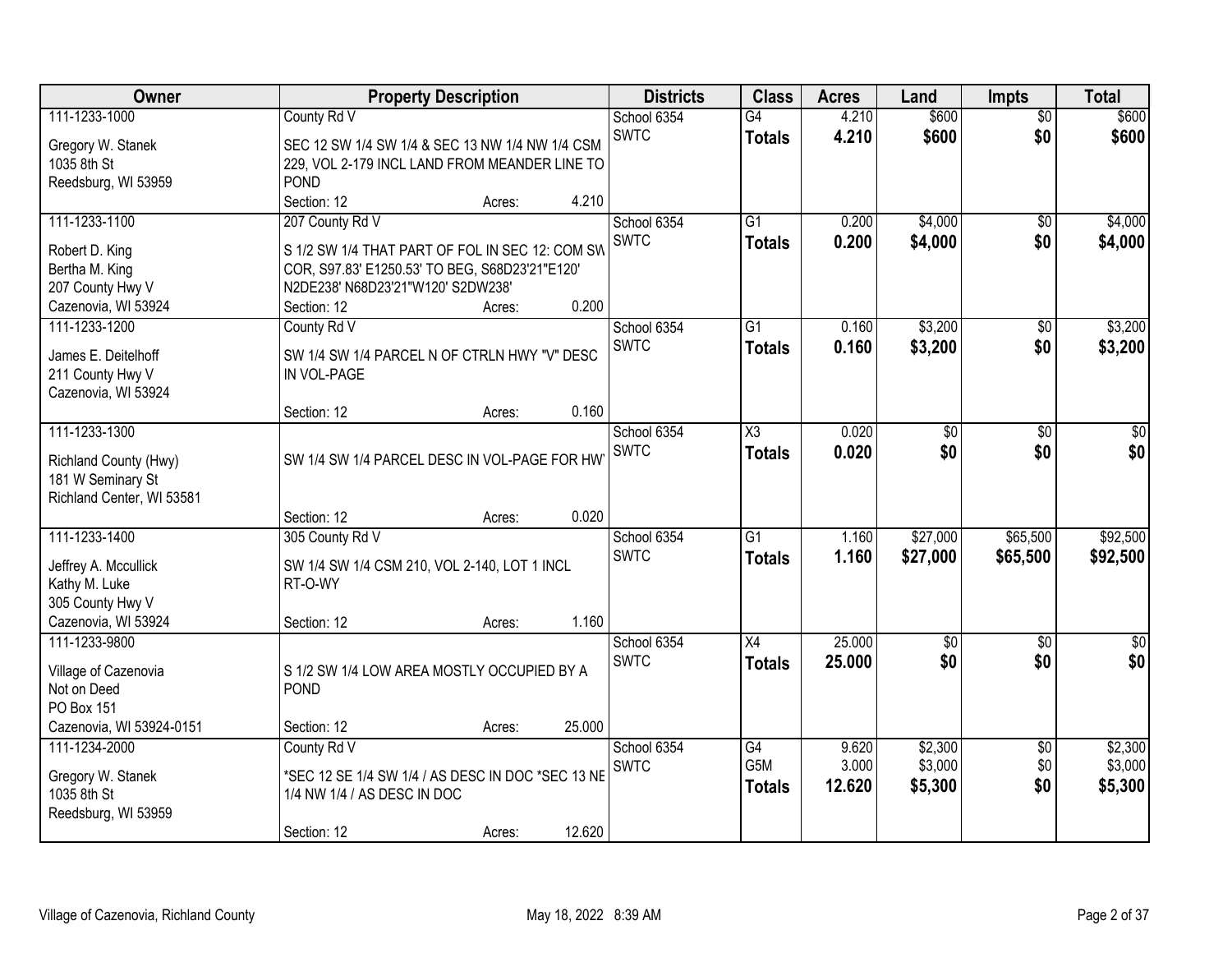| Owner                             |                                                 | <b>Property Description</b> |        | <b>Districts</b> | <b>Class</b>    | <b>Acres</b> | Land            | <b>Impts</b>    | <b>Total</b> |
|-----------------------------------|-------------------------------------------------|-----------------------------|--------|------------------|-----------------|--------------|-----------------|-----------------|--------------|
| 111-1241-0010                     | State Highway 58                                |                             |        | School 6354      | $\overline{X4}$ | 1.040        | $\overline{50}$ | $\overline{50}$ | $\sqrt{30}$  |
| Village of Cazenovia              | E 1/2 SE 1/4 LOT 1 CSM 219                      |                             |        | <b>SWTC</b>      | <b>Totals</b>   | 1.040        | \$0             | \$0             | \$0          |
| PO Box 151                        |                                                 |                             |        |                  |                 |              |                 |                 |              |
| Cazenovia, WI 53924-0151          |                                                 |                             |        |                  |                 |              |                 |                 |              |
|                                   | Section: 12                                     | Acres:                      | 1.040  |                  |                 |              |                 |                 |              |
| 111-1241-1000                     | 414 N State Highway 58                          |                             |        | School 6354      | $\overline{G1}$ | 2.500        | \$31,300        | \$16,000        | \$47,300     |
| David D. Duren                    | E 1/2 SE 1/4 W OF CTRLN OF HWY 58 & N OF        |                             |        | <b>SWTC</b>      | G4              | 3.710        | \$500           | \$0             | \$500        |
| c/o Brad Brandt                   | CUNNINGHAM RIDGE ROAD EX: PARCEL DESC IN        |                             |        |                  | G <sub>5</sub>  | 0.500        | \$300           | \$0             | \$300        |
| 408 3rd St                        | VOL-PAGE, PRCL IN V 302-181, 323-178, 327-300,  |                             |        |                  | G5M             | 4.000        | \$4,000         | \$0             | \$4,000      |
| Baraboo, WI 53913                 | Section: 12                                     | Acres:                      | 10.710 |                  | <b>Totals</b>   | 10.710       | \$36,100        | \$16,000        | \$52,100     |
| 111-1241-1100                     | 140 Sunrise Hts                                 |                             |        | School 6354      | G1              | 0.420        | \$17,400        | \$44,000        | \$61,400     |
| Conroy R. Greendeer               | NE 1/4 SE 1/4 PARCEL DESC IN VOL-PAGE           |                             |        | <b>SWTC</b>      | <b>Totals</b>   | 0.420        | \$17,400        | \$44,000        | \$61,400     |
| S2198A Ishnala Rd                 |                                                 |                             |        |                  |                 |              |                 |                 |              |
| Baraboo, WI 53913                 |                                                 |                             |        |                  |                 |              |                 |                 |              |
|                                   | Section: 12                                     | Acres:                      | 0.420  |                  |                 |              |                 |                 |              |
| 111-1241-1200                     | 120 Sunrise Hts                                 |                             |        | School 6354      | G1              | 0.400        | \$16,800        | \$55,500        | \$72,300     |
|                                   |                                                 |                             |        | <b>SWTC</b>      | <b>Totals</b>   | 0.400        | \$16,800        | \$55,500        | \$72,300     |
| Mark D. Cassem<br>Venus R. Cassem | NE 1/4 SE 1/4 PARCEL DESC IN VOL-PAGE           |                             |        |                  |                 |              |                 |                 |              |
| 120 Sunrise hts                   |                                                 |                             |        |                  |                 |              |                 |                 |              |
| Cazenovia, WI 53924               | Section: 12                                     | Acres:                      | 0.400  |                  |                 |              |                 |                 |              |
| 111-1241-1300                     | 200 Sunrise Hts                                 |                             |        | School 6354      | $\overline{G1}$ | 0.390        | \$16,500        | \$56,500        | \$73,000     |
|                                   |                                                 |                             |        | <b>SWTC</b>      | <b>Totals</b>   | 0.390        | \$16,500        | \$56,500        | \$73,000     |
| <b>Bridget Machovec</b>           | NE 1/4 SE 1/4 128.75' X 132' PARCEL DESC IN     |                             |        |                  |                 |              |                 |                 |              |
| Angela M. Machovec                | VOL-PAGE, W ACCESS EASMNT                       |                             |        |                  |                 |              |                 |                 |              |
| 200 Sunrise Hts                   |                                                 |                             |        |                  |                 |              |                 |                 |              |
| Cazenovia, WI 53924               | Section: 12                                     | Acres:                      | 0.390  |                  |                 |              |                 |                 |              |
| 111-1241-1400                     | 110 Sunrise Hts                                 |                             |        | School 6354      | $\overline{G1}$ | 0.390        | \$16,500        | \$58,500        | \$75,000     |
| Christina M. Hagen                | E 1/2 SE 1/4 COM NE COR S0D31'28"E1275.7' W552' |                             |        | <b>SWTC</b>      | <b>Totals</b>   | 0.390        | \$16,500        | \$58,500        | \$75,000     |
| William E. Hagen                  | TO BEG, S26D32'36'W132' N61D56' 128.75'         |                             |        |                  |                 |              |                 |                 |              |
| 110 Sunrise Hts                   | N26D32'36'E132' S61D 56'E128.75'                |                             |        |                  |                 |              |                 |                 |              |
| Cazenovia, WI 53924               | Section: 12                                     | Acres:                      | 0.390  |                  |                 |              |                 |                 |              |
| 111-1241-1500                     | 160 Sunrise Hts                                 |                             |        | School 6354      | $\overline{G1}$ | 0.610        | \$21,500        | \$58,500        | \$80,000     |
| David C. Holderman                | NE 1/4 SE 1/4 CSM 779, LOT 1 INCL ADJ HWY       |                             |        | <b>SWTC</b>      | <b>Totals</b>   | 0.610        | \$21,500        | \$58,500        | \$80,000     |
| Marsha A. Burdick                 | LAND.                                           |                             |        |                  |                 |              |                 |                 |              |
| 160 Sunrise hts                   |                                                 |                             |        |                  |                 |              |                 |                 |              |
| Cazenovia, WI 53924               | Section: 12                                     | Acres:                      | 0.610  |                  |                 |              |                 |                 |              |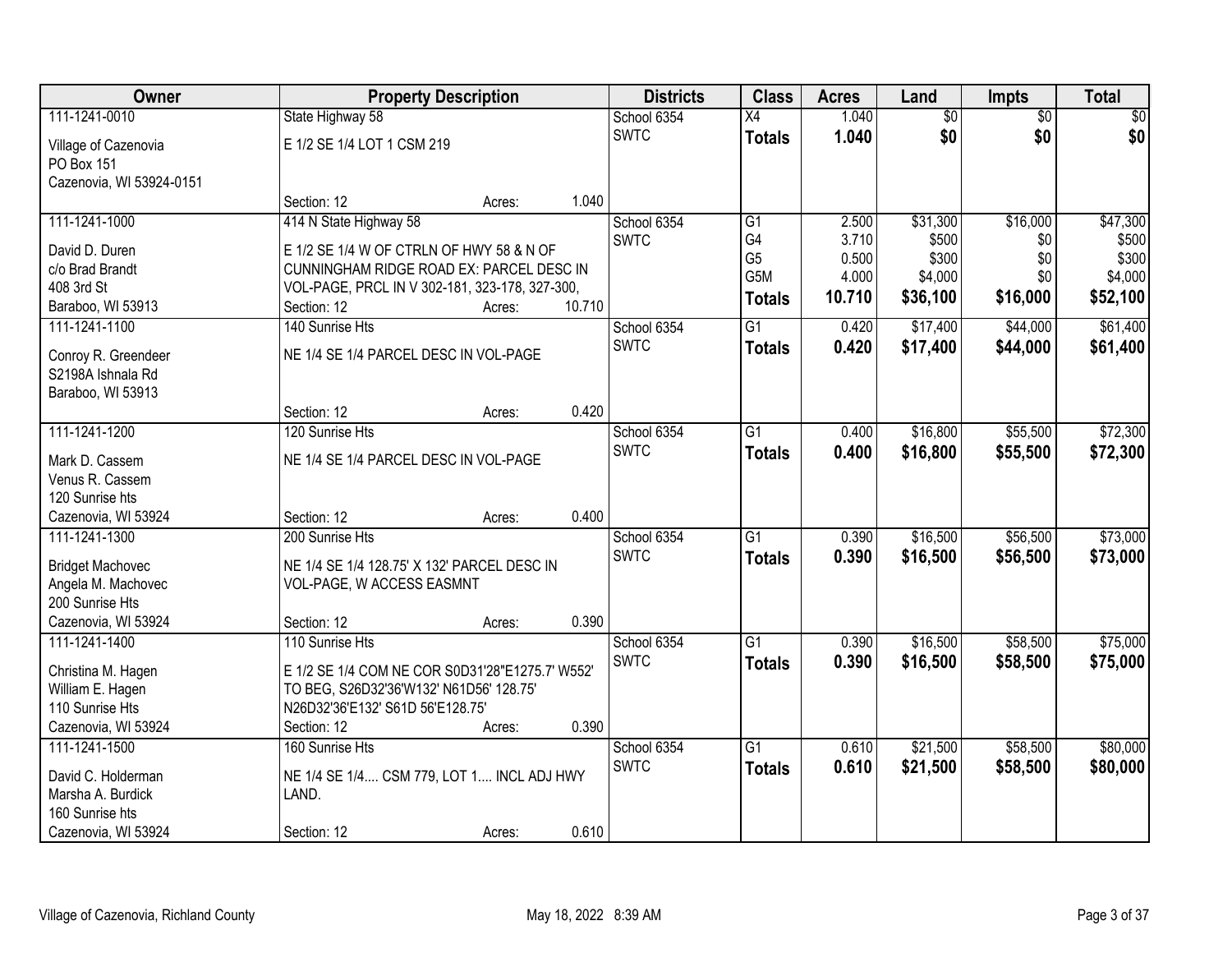| <b>Owner</b>              | <b>Property Description</b>                   | <b>Districts</b> | <b>Class</b>     | <b>Acres</b> | Land     | <b>Impts</b>    | <b>Total</b> |
|---------------------------|-----------------------------------------------|------------------|------------------|--------------|----------|-----------------|--------------|
| 111-1241-1600             | State Highway 58                              | School 6354      | $\overline{G1}$  | 0.510        | \$10,200 | $\overline{60}$ | \$10,200     |
| David C. Holderman        | NE 1/4 SE 1/4 CSM 779, LOT 2 INCL ADJ HWY     | <b>SWTC</b>      | <b>Totals</b>    | 0.510        | \$10,200 | \$0             | \$10,200     |
| Marsha A. Burdick         | LAND.                                         |                  |                  |              |          |                 |              |
| 160 Sunrise hts           |                                               |                  |                  |              |          |                 |              |
| Cazenovia, WI 53924       | 0.510<br>Section: 12<br>Acres:                |                  |                  |              |          |                 |              |
| 111-1241-1700             | State Highway 58                              | School 6354      | $\overline{G1}$  | 0.640        | \$8,000  | $\overline{50}$ | \$8,000      |
| David D. Duren            | NE 1/4 SE 1/4 CSM 779, LOT 3 INCL ADJ HWY     | <b>SWTC</b>      | <b>Totals</b>    | 0.640        | \$8,000  | \$0             | \$8,000      |
| c/o Brad Brandt           | LAND.                                         |                  |                  |              |          |                 |              |
| 408 3rd St                |                                               |                  |                  |              |          |                 |              |
| Baraboo, WI 53913         | 0.640<br>Section: 12<br>Acres:                |                  |                  |              |          |                 |              |
| 111-1241-2000             | State Highway 58                              | School 6354      | G4               | 6.000        | \$1,400  | \$0             | \$1,400      |
| Nathan P. Duren           | NE 1/4 SE 1/4 EX. THAT PART NW OF STATE HWY   | <b>SWTC</b>      | G <sub>5</sub>   | 1.300        | \$100    | \$0             | \$100        |
| E2578 Marshall Rd         | "58"                                          |                  | <b>Totals</b>    | 7.300        | \$1,500  | \$0             | \$1,500      |
| Cazenovia, WI 53924       |                                               |                  |                  |              |          |                 |              |
|                           | 7.300<br>Section: 12<br>Acres:                |                  |                  |              |          |                 |              |
| 111-1241-3000             | 510 N State Highway 58                        | School 6354      | $\overline{G1}$  | 1.720        | \$28,600 | \$85,000        | \$113,600    |
| Noah Deitelhoff           | NE 1/4 SE 1/4 PARCEL DESC IN VOL-PAGE         | <b>SWTC</b>      | <b>Totals</b>    | 1.720        | \$28,600 | \$85,000        | \$113,600    |
| 510 N State Hwy 58        |                                               |                  |                  |              |          |                 |              |
| Cazenovia, WI 53924       |                                               |                  |                  |              |          |                 |              |
|                           | 1.720<br>Section: 12<br>Acres:                |                  |                  |              |          |                 |              |
| 111-1241-4000             | State Highway 58                              | School 6354      | $\overline{G4}$  | 15.950       | \$2,300  | \$0             | \$2,300      |
| Josiah J. Rebhan          | NE 1/4 SE 1/4 LOT 1 CSM 1000                  | <b>SWTC</b>      | G <sub>5</sub> M | 7.430        | \$7,500  | \$0             | \$7,500      |
| 32384 County Hwy V        |                                               |                  | <b>Totals</b>    | 23.380       | \$9,800  | \$0             | \$9,800      |
| Cazenovia, WI 53924       |                                               |                  |                  |              |          |                 |              |
|                           | 23.380<br>Section: 12<br>Acres:               |                  |                  |              |          |                 |              |
| 111-1242-1000             | Cunningham Ridge Rd                           | School 6354      | G4               | 13.700       | \$2,000  | $\sqrt{6}$      | \$2,000      |
| Tracy P. Conner           | W 1/2 SE 1/4 NE OF CTRLN OF CUNNINGHAM RIDGE  | <b>SWTC</b>      | G5M              | 13.720       | \$13,700 | \$0             | \$13,700     |
| 478 E South St            | ROAD EX CSM 645 & LAND SOUTH OF IT & EX LOT 1 |                  | <b>Totals</b>    | 27.420       | \$15,700 | \$0             | \$15,700     |
| Richland Center, WI 53581 | <b>OF CSM 1049</b>                            |                  |                  |              |          |                 |              |
|                           | 27.420<br>Section: 12<br>Acres:               |                  |                  |              |          |                 |              |
| 111-1242-1100             |                                               | School 6354      | $\overline{G1}$  | 0.500        | \$15,000 | \$16,000        | \$31,000     |
| Clint S. Sharp            | W 1/2 SE 1/4 LOT 1 OF CSM 1049                | <b>SWTC</b>      | G4               | 2.000        | \$300    | \$0             | \$300        |
| 215 South St              |                                               |                  | G5M              | 2.080        | \$2,100  | \$0             | \$2,100      |
| Cazenovia, WI 53924       |                                               |                  | <b>Totals</b>    | 4.580        | \$17,400 | \$16,000        | \$33,400     |
|                           | 4.580<br>Section: 12<br>Acres:                |                  |                  |              |          |                 |              |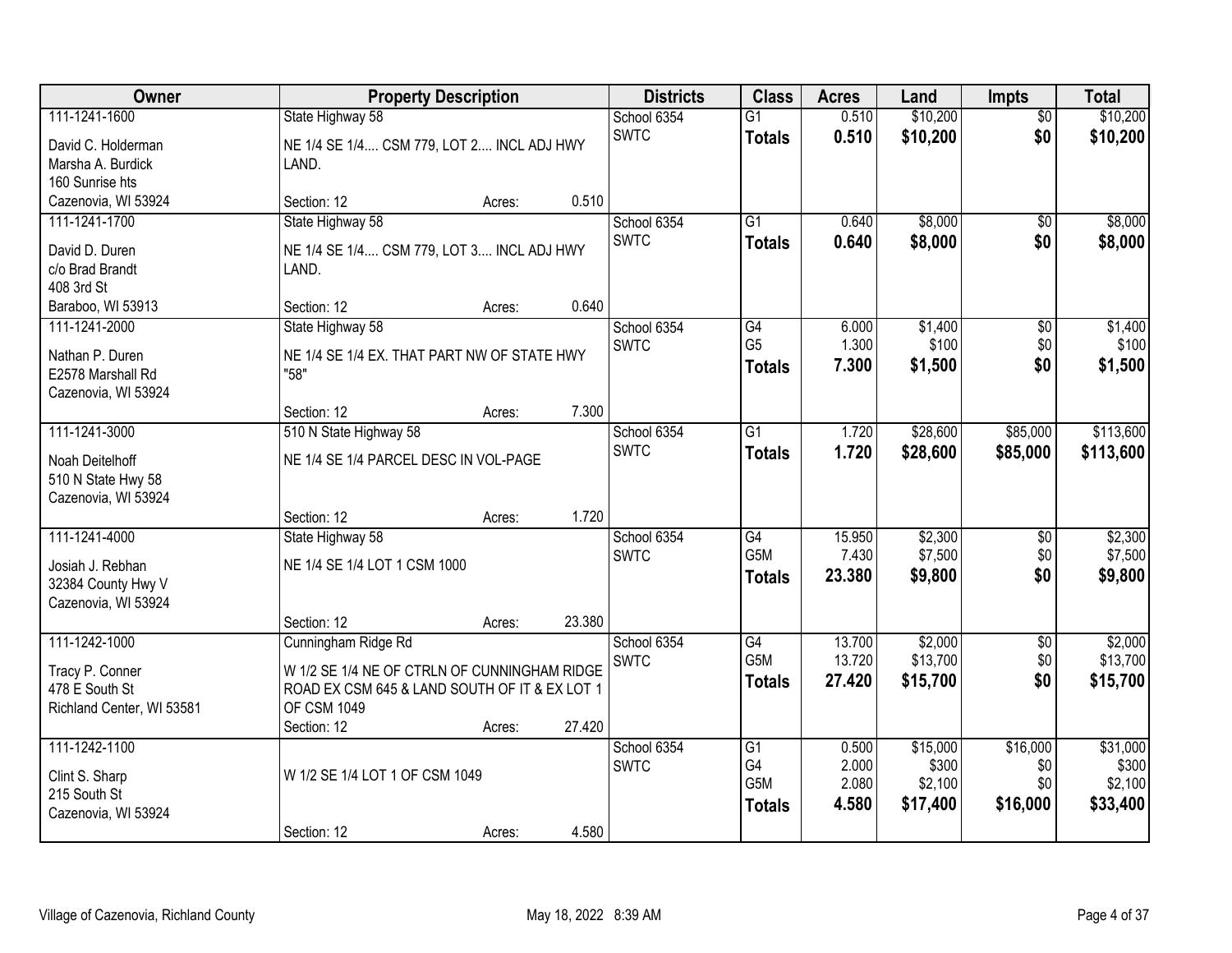| Owner                                                               |                                             | <b>Property Description</b> |       | <b>Districts</b> | <b>Class</b>     | <b>Acres</b> | Land     | <b>Impts</b>    | <b>Total</b> |
|---------------------------------------------------------------------|---------------------------------------------|-----------------------------|-------|------------------|------------------|--------------|----------|-----------------|--------------|
| 111-1242-2100                                                       | Cunningham Ridge Rd                         |                             |       | School 6354      | $\overline{G1}$  | 1.400        | \$27,000 | \$10,000        | \$37,000     |
| <b>Christian Life Trust</b><br>E1193 Grover Rd<br>Wonewoc, WI 53968 | NW 1/4 SE 1/4 CSM 581, VOL 5-189, LOT 1     |                             |       | <b>SWTC</b>      | <b>Totals</b>    | 1.400        | \$27,000 | \$10,000        | \$37,000     |
|                                                                     | Section: 12                                 | Acres:                      | 1.400 |                  |                  |              |          |                 |              |
| 111-1242-2200                                                       | Cunningham Ridge Rd                         |                             |       | School 6354      | $\overline{G1}$  | 1.760        | \$5,900  | $\overline{50}$ | \$5,900      |
| <b>Christian Life Trust</b><br>E1193 Grover Rd<br>Wonewoc, WI 53968 | W 1/2 SE 1/4 CSM 581, VOL 5-189, LOT 2      |                             |       | <b>SWTC</b>      | <b>Totals</b>    | 1.760        | \$5,900  | \$0             | \$5,900      |
|                                                                     | Section: 12                                 | Acres:                      | 1.760 |                  |                  |              |          |                 |              |
| 111-1242-2300                                                       | Cunningham Ridge Rd                         |                             |       | School 6354      | G1               | 2.310        | \$26,200 | \$0             | \$26,200     |
| Roderick A. Baker<br>Mary C. Baker<br>E2801 A Marshall Rd           | W 1/2 SE 1/4 CSM 581, VOL 5-189, LOT 3      |                             |       | <b>SWTC</b>      | <b>Totals</b>    | 2.310        | \$26,200 | \$0             | \$26,200     |
| Cazenovia, WI 53924                                                 | Section: 12                                 | Acres:                      | 2.310 |                  |                  |              |          |                 |              |
| 111-1242-2400                                                       | 144 Cunningham Ridge Rd                     |                             |       | School 6354      | $\overline{G1}$  | 2.230        | \$50,200 | \$104,000       | \$154,200    |
| Jason M. Weber<br>Kae Cee R. Bailey                                 | W 1/2 SE 1/4 CSM 581, VOL 5-189, LOT 4      |                             |       | <b>SWTC</b>      | <b>Totals</b>    | 2.230        | \$50,200 | \$104,000       | \$154,200    |
| 144 Cunningham Ridge Rd                                             |                                             |                             | 2.230 |                  |                  |              |          |                 |              |
| Cazenovia, WI 53924<br>111-1243-1000                                | Section: 12<br>Cunningham Ridge Rd          | Acres:                      |       | School 6354      | $\overline{G5}$  | 4.770        | \$4,800  | $\overline{50}$ | \$4,800      |
|                                                                     |                                             |                             |       | <b>SWTC</b>      | G <sub>5</sub> M | 3.000        | \$2,300  | \$0             | \$2,300      |
| Diana M. Krug                                                       | W 1/2 SE 1/4 P CAM 582, VOL 5-191, LOT 5    |                             |       |                  | <b>Totals</b>    | 7.770        | \$7,100  | \$0             | \$7,100      |
| Robert F. Krug                                                      |                                             |                             |       |                  |                  |              |          |                 |              |
| E2248 State Hwy 82<br>Desoto, WI 54624                              | Section: 12                                 |                             | 7.770 |                  |                  |              |          |                 |              |
| 111-1243-1100                                                       | 116 Cunningham Ridge Rd                     | Acres:                      |       | School 6354      | $\overline{G1}$  | 0.520        | \$15,400 | \$51,000        | \$66,400     |
|                                                                     |                                             |                             |       | <b>SWTC</b>      | <b>Totals</b>    | 0.520        | \$15,400 | \$51,000        | \$66,400     |
| Joseph Gillmore                                                     | SW 1/4 SE 1/4 PARCEL DESC IN VOL-PAGE, WITH |                             |       |                  |                  |              |          |                 |              |
| Brenda J. Gillmore                                                  | ADJ HWY RT-O-WAY                            |                             |       |                  |                  |              |          |                 |              |
| 102 Cunningham Ridge Rd                                             |                                             |                             | 0.520 |                  |                  |              |          |                 |              |
| Cazenovia, WI 53924<br>111-1243-1200                                | Section: 12<br>120 Cunningham Ridge Rd      | Acres:                      |       | School 6354      | $\overline{G1}$  | 0.500        | \$15,000 | \$81,500        | \$96,500     |
|                                                                     |                                             |                             |       | <b>SWTC</b>      | <b>Totals</b>    | 0.500        | \$15,000 | \$81,500        | \$96,500     |
| James R. Peterson                                                   | SW 1/4 SE 1/4 COM SE COR N605.82' W162.59'  |                             |       |                  |                  |              |          |                 |              |
| Jacqueline Peterson                                                 | N39D28'53"E155.5' N38D17'7"W 143.3'         |                             |       |                  |                  |              |          |                 |              |
| 120 Cunningham Ridge Rd                                             | S39D28'53"W155.5' S38D17'7"E143.3'          |                             |       |                  |                  |              |          |                 |              |
| Cazenovia, WI 53924                                                 | Section: 12                                 | Acres:                      | 0.500 |                  |                  |              |          |                 |              |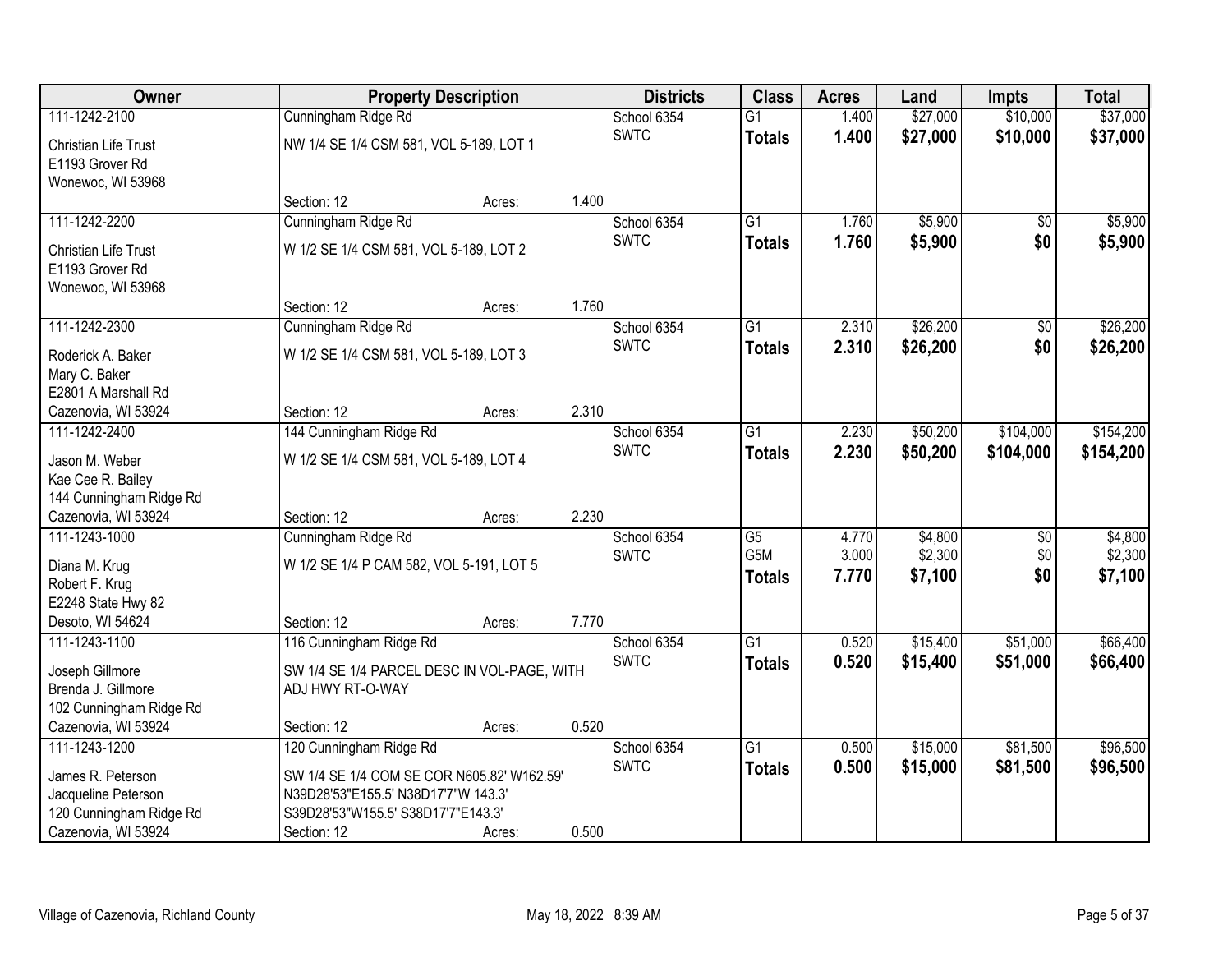| Owner                                 |                                                | <b>Property Description</b> |       | <b>Districts</b>           | <b>Class</b>    | <b>Acres</b> | Land                   | <b>Impts</b>    | <b>Total</b>    |
|---------------------------------------|------------------------------------------------|-----------------------------|-------|----------------------------|-----------------|--------------|------------------------|-----------------|-----------------|
| 111-1243-1300                         | <b>Bauer Dr</b>                                |                             |       | School 6354                | $\overline{G1}$ | 0.310        | \$6,200                | $\overline{50}$ | \$6,200         |
| Joseph Gillmore                       | S 1/2 SE 1/4 CSM 674, LOT 2 PLUS ADJ RT-OF-WAY |                             |       | <b>SWTC</b>                | <b>Totals</b>   | 0.310        | \$6,200                | \$0             | \$6,200         |
| Brenda J. Gillmore                    |                                                |                             |       |                            |                 |              |                        |                 |                 |
| 102 Cunningham Ridge Rd               |                                                |                             |       |                            |                 |              |                        |                 |                 |
| Cazenovia, WI 53924                   | Section: 12                                    | Acres:                      | 0.310 |                            |                 |              |                        |                 |                 |
| 111-1243-1400                         | 124 Cunningham Ridge Rd                        |                             |       | School 6354                | $\overline{G1}$ | 0.500        | \$15,000               | \$69,500        | \$84,500        |
| Derek S. Klang                        | SW 1/4 SE 1/4 PARCEL DESC IN VOL-PAGE          |                             |       | <b>SWTC</b>                | <b>Totals</b>   | 0.500        | \$15,000               | \$69,500        | \$84,500        |
| 124 Cunningham Ridge Rd               |                                                |                             |       |                            |                 |              |                        |                 |                 |
| Cazenovia, WI 53924                   |                                                |                             |       |                            |                 |              |                        |                 |                 |
|                                       | Section: 12                                    | Acres:                      | 0.500 |                            |                 |              |                        |                 |                 |
| 111-1243-1500                         | 128 Cunningham Ridge Rd                        |                             |       | School 6354                | $\overline{G1}$ | 0.570        | \$16,400               | \$101,000       | \$117,400       |
| Michael E. Adelman                    | SW 1/4 SE 1/4 CSN 163, VOL 2-36                |                             |       | <b>SWTC</b>                | <b>Totals</b>   | 0.570        | \$16,400               | \$101,000       | \$117,400       |
| Cheryl F. Adelman                     |                                                |                             |       |                            |                 |              |                        |                 |                 |
| 128 Cunningham Ridge Rd               |                                                |                             |       |                            |                 |              |                        |                 |                 |
| Cazenovia, WI 53924                   | Section: 12                                    | Acres:                      | 0.570 |                            |                 |              |                        |                 |                 |
| 111-1243-1600                         | 104 Lakeview Dr                                |                             |       | School 6354                | G1              | 0.600        | \$17,000               | \$98,000        | \$115,000       |
|                                       |                                                |                             |       | <b>SWTC</b>                | <b>Totals</b>   | 0.600        | \$17,000               | \$98,000        | \$115,000       |
| David M. Frey et al                   | SW 1/4 SE 1/4 CSM 234, VOL 2-188 INCL 1/2 OF   |                             |       |                            |                 |              |                        |                 |                 |
| Attn: "Tax Deed"<br>104 N Lakeview Dr | ADJACENT STREETS                               |                             |       |                            |                 |              |                        |                 |                 |
| Cazenovia, WI 53924                   | Section: 12                                    | Acres:                      | 0.600 |                            |                 |              |                        |                 |                 |
| 111-1243-1700                         | 134 Cunningham Ridge Rd                        |                             |       | School 6354                | $\overline{G1}$ | 0.500        | \$15,000               | \$45,000        | \$60,000        |
|                                       |                                                |                             |       | <b>SWTC</b>                | <b>Totals</b>   | 0.500        | \$15,000               | \$45,000        | \$60,000        |
| Erma M. Bauer                         | SW 1/4 SE 1/4 SW OF CTRLN OF CUNNINGHAM        |                             |       |                            |                 |              |                        |                 |                 |
| 134 Cunningham Ridge Rd               | RIDGE ROAD DESC & NW OF EX VILLAGE VIEW        |                             |       |                            |                 |              |                        |                 |                 |
| Cazenovia, WI 53924                   | SUBDIVISION EX PARCEL DESC IN VL 391-553 EX    |                             |       |                            |                 |              |                        |                 |                 |
|                                       | Section: 12                                    | Acres:                      | 0.500 |                            |                 |              |                        |                 |                 |
| 111-1243-2000                         | Cunningham Ridge Rd                            |                             |       | School 6354<br><b>SWTC</b> | X4              | 4.000        | $\overline{60}$<br>\$0 | $\overline{50}$ | $\sqrt{50}$     |
| Village of Cazenovia (Park)           | SW 1/4 SE 1/4 PARCELS DESC IN VOL-PAGES        |                             |       |                            | <b>Totals</b>   | 4.000        |                        | \$0             | \$0             |
| PO Box 151                            |                                                |                             |       |                            |                 |              |                        |                 |                 |
| Cazenovia, WI 53924-0151              |                                                |                             |       |                            |                 |              |                        |                 |                 |
|                                       | Section: 12                                    | Acres:                      | 4.000 |                            |                 |              |                        |                 |                 |
| 111-1243-2100                         | Cunningham Ridge Rd                            |                             |       | School 6354                | $\overline{X4}$ | 0.280        | $\overline{30}$        | $\overline{50}$ | $\overline{50}$ |
| American Legion                       | SW 1/4 SE 1/4 CSM 200, VOL 2-119               |                             |       | <b>SWTC</b>                | <b>Totals</b>   | 0.280        | \$0                    | \$0             | \$0             |
| Mcnamara-Jasper Post 491              |                                                |                             |       |                            |                 |              |                        |                 |                 |
| 112 Park Rd                           |                                                |                             |       |                            |                 |              |                        |                 |                 |
| Richland Center, WI 53581             | Section: 12                                    | Acres:                      | 0.280 |                            |                 |              |                        |                 |                 |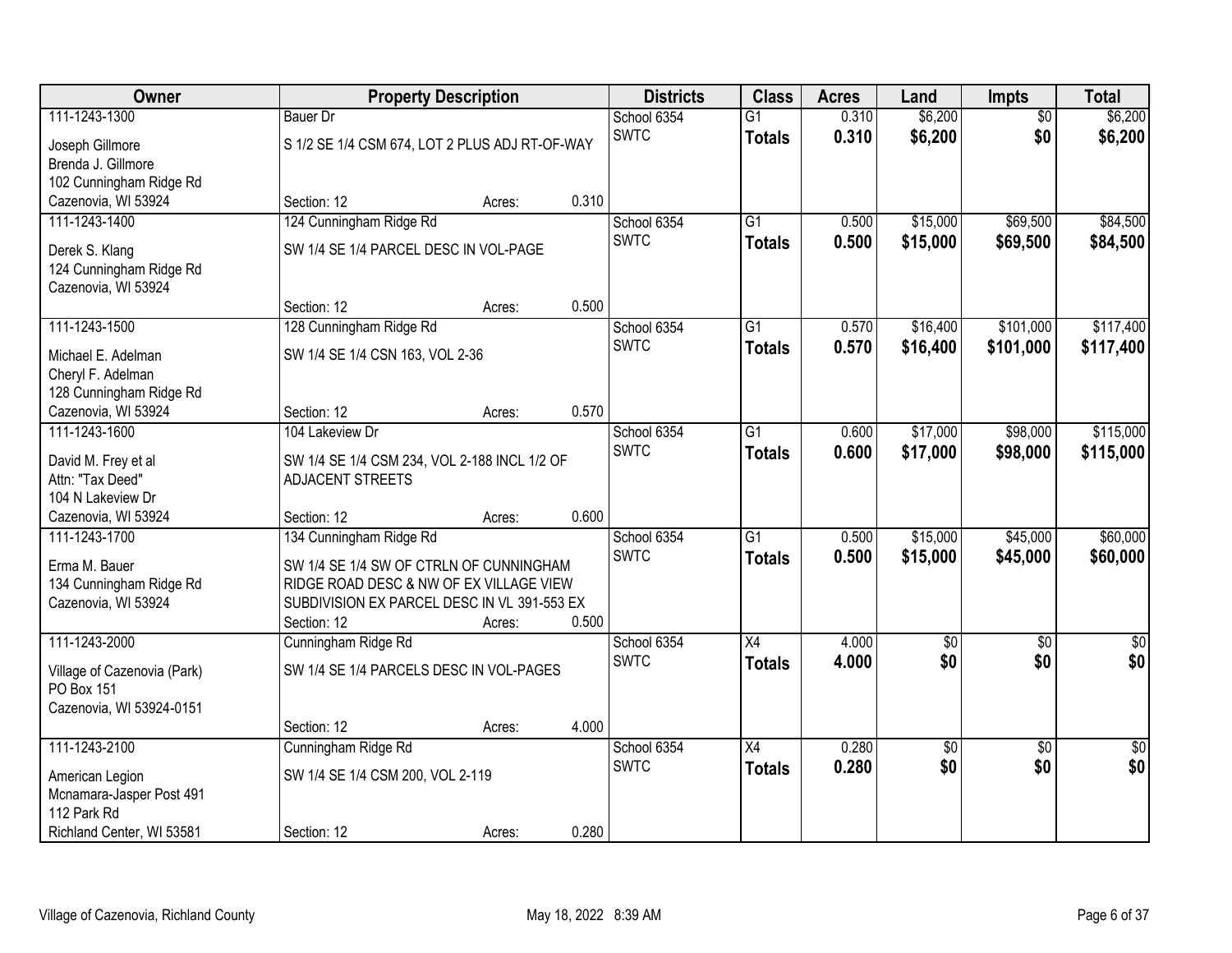| <b>Owner</b>             |                                                   | <b>Property Description</b> |       | <b>Districts</b> | <b>Class</b>    | <b>Acres</b> | Land     | <b>Impts</b>    | <b>Total</b> |
|--------------------------|---------------------------------------------------|-----------------------------|-------|------------------|-----------------|--------------|----------|-----------------|--------------|
| 111-1243-3000            | <b>Bauer Dr</b>                                   |                             |       | School 6354      | X4              | 7.900        | \$0      | $\overline{50}$ | \$0          |
| Village of Cazenovia     | SW 1/4 SE 1/4 (SURVEY) PARCEL DESC IN VOL-PAGE    |                             |       | <b>SWTC</b>      | <b>Totals</b>   | 7.900        | \$0      | \$0             | \$0          |
| PO Box 151               |                                                   |                             |       |                  |                 |              |          |                 |              |
| Cazenovia, WI 53924-0151 |                                                   |                             |       |                  |                 |              |          |                 |              |
|                          | Section: 12                                       | Acres:                      | 7.900 |                  |                 |              |          |                 |              |
| 111-1243-4100            | 121 Cunningham Ridge Rd                           |                             |       | School 6354      | $\overline{G1}$ | 0.500        | \$15,000 | \$76,000        | \$91,000     |
| Erin L. Czarnecki        | NW 1/4 NE 1/4 CSM 645, LOT 1                      |                             |       | <b>SWTC</b>      | <b>Totals</b>   | 0.500        | \$15,000 | \$76,000        | \$91,000     |
| Tyler S. Fink            |                                                   |                             |       |                  |                 |              |          |                 |              |
| 121 Cunningham Ridge Rd  |                                                   |                             |       |                  |                 |              |          |                 |              |
| Cazenovia, WI 53924      | Section:                                          | Acres:                      | 0.500 |                  |                 |              |          |                 |              |
| 111-1243-4200            | 125 Cunningham Ridge Rd                           |                             |       | School 6354      | G1              | 0.890        | \$22,800 | \$131,000       | \$153,800    |
| <b>Robert Euting</b>     | SW 1/4 SE 1/4 CSM 645, LOT 2                      |                             |       | <b>SWTC</b>      | <b>Totals</b>   | 0.890        | \$22,800 | \$131,000       | \$153,800    |
| Cheryl Euting            |                                                   |                             |       |                  |                 |              |          |                 |              |
| 125 Cunningham Ridge Rd  |                                                   |                             |       |                  |                 |              |          |                 |              |
| Cazenovia, WI 53924      | Section:                                          | Acres:                      | 0.890 |                  |                 |              |          |                 |              |
| 111-1243-9800            |                                                   |                             |       | School 6354      | X4              | 4.000        | \$0      | \$0             | \$0          |
| Village of Cazenovia     | SW 1/4 SE 1/4 POND                                |                             |       | <b>SWTC</b>      | <b>Totals</b>   | 4.000        | \$0      | \$0             | \$0          |
| Not on Deed              |                                                   |                             |       |                  |                 |              |          |                 |              |
| PO Box 151               |                                                   |                             |       |                  |                 |              |          |                 |              |
| Cazenovia, WI 53924-0151 | Section: 12                                       | Acres:                      | 4.000 |                  |                 |              |          |                 |              |
| 111-1244-1100            | 410 State Highway 58                              |                             |       | School 6354      | $\overline{G1}$ | 0.670        | \$18,400 | \$77,000        | \$95,400     |
| Derek J. Dickey          | SE 1/4 SE 1/4 165' X 132' PARCEL DESC IN VOL 249, |                             |       | <b>SWTC</b>      | <b>Totals</b>   | 0.670        | \$18,400 | \$77,000        | \$95,400     |
| Brianne D. Dickey        | PLUS PLUS .12A RT-O-WAY, PLUS .05 A PARCEL        |                             |       |                  |                 |              |          |                 |              |
| 410 N State Hwy 58       | DESC IN VOL 274                                   |                             |       |                  |                 |              |          |                 |              |
| Cazenovia, WI 53924      | Section: 12                                       | Acres:                      | 0.670 |                  |                 |              |          |                 |              |
| 111-1244-1110            | Cunningham Ridge Rd                               |                             |       | School 6354      | $\overline{G1}$ | 0.600        | \$17,000 | \$4,000         | \$21,000     |
| Derek J. Dickey          | E 1/2 SE 1/4 FROM BEG POINT N61D57'24"W147.06'    |                             |       | <b>SWTC</b>      | <b>Totals</b>   | 0.600        | \$17,000 | \$4,000         | \$21,000     |
| Brianne D. Dickey        | S32D30'W 154.67' S54D23'35"E165.13'               |                             |       |                  |                 |              |          |                 |              |
| 410 N State Hwy 58       | N26D32'36"E176'                                   |                             |       |                  |                 |              |          |                 |              |
| Cazenovia, WI 53924      | Section: 12                                       | Acres:                      | 0.600 |                  |                 |              |          |                 |              |
| 111-1244-1120            | 420 State Highway 58                              |                             |       | School 6354      | $\overline{G1}$ | 0.380        | \$12,600 | \$56,500        | \$69,100     |
| Vicky J. Swenink         | E 1/2 SE 1/4 PARCEL DESC IN VOL-PAGE              |                             |       | <b>SWTC</b>      | <b>Totals</b>   | 0.380        | \$12,600 | \$56,500        | \$69,100     |
| 420 N State Hwy 58       |                                                   |                             |       |                  |                 |              |          |                 |              |
| Cazenovia, WI 53924      |                                                   |                             |       |                  |                 |              |          |                 |              |
|                          | Section: 12                                       | Acres:                      | 0.380 |                  |                 |              |          |                 |              |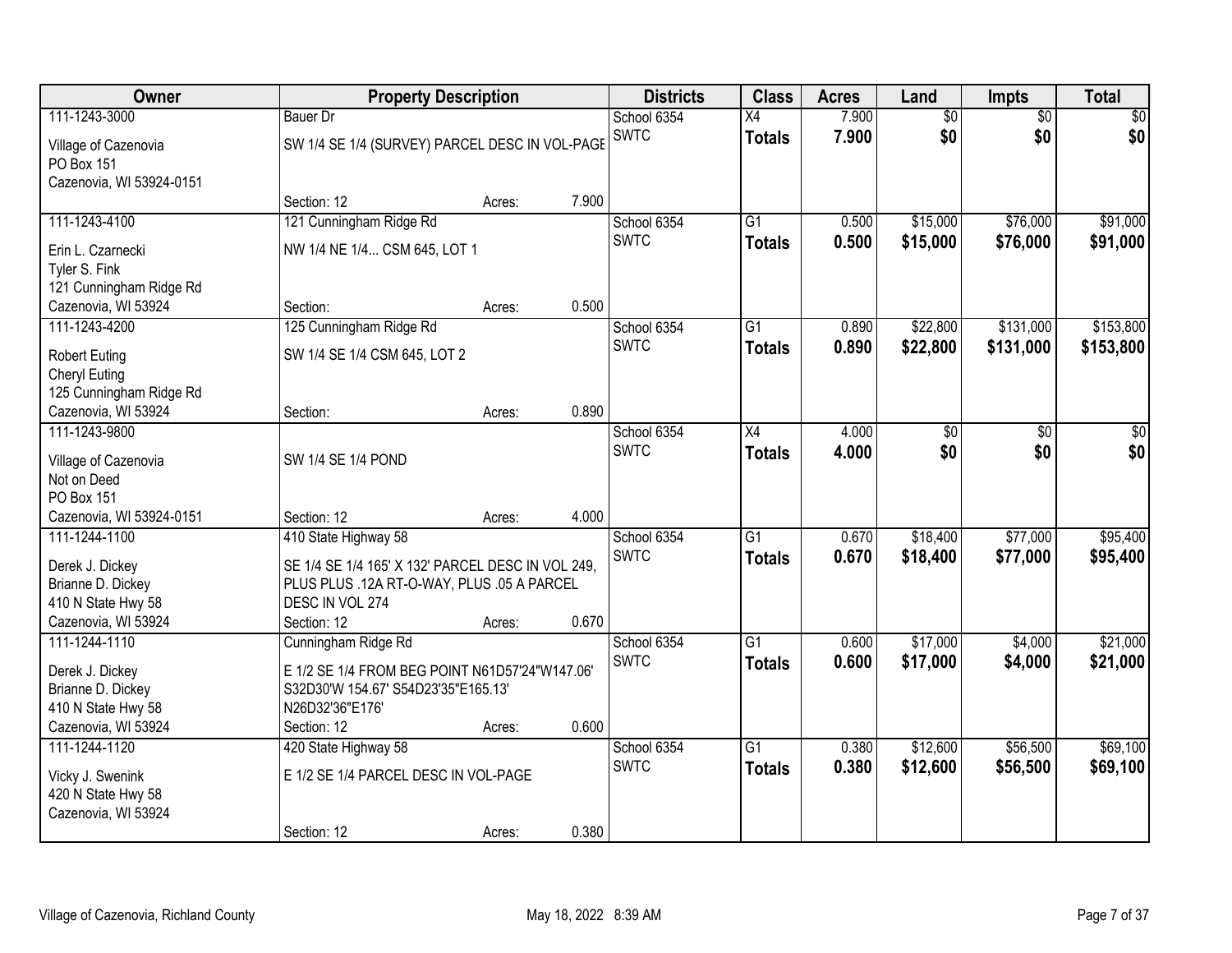| Owner                                                               |                                                                                        | <b>Property Description</b> |       | <b>Districts</b>           | <b>Class</b>                     | <b>Acres</b>   | Land                   | <b>Impts</b>           | <b>Total</b>           |
|---------------------------------------------------------------------|----------------------------------------------------------------------------------------|-----------------------------|-------|----------------------------|----------------------------------|----------------|------------------------|------------------------|------------------------|
| 111-1244-1200                                                       | Cunningham Ridge Rd                                                                    |                             |       | School 6354                | $\overline{G1}$                  | 1.020          | \$18,800               | \$10,500               | \$29,300               |
| James F. Keller et al<br>PO Box 202<br>Cazenovia, WI 53924          | SE 1/4 SE 1/4 PARCELS DESC IN VOL-PAGE EX CSM<br>90, VOL 1-252                         |                             |       | <b>SWTC</b>                | <b>Totals</b>                    | 1.020          | \$18,800               | \$10,500               | \$29,300               |
|                                                                     | Section: 12                                                                            | Acres:                      | 1.020 |                            |                                  |                |                        |                        |                        |
| 111-1244-1300                                                       | 107 Cunningham Ridge Rd                                                                |                             |       | School 6354                | G1                               | 0.430          | \$13,600               | \$103,500              | \$117,100              |
| Terry E. Wastlick<br>107 Cunningham Ridge Rd<br>Cazenovia, WI 53924 | SE 1/4 SE 1/4 CSM 90, VOL 1-252, LOT 2                                                 |                             |       | <b>SWTC</b>                | <b>Totals</b>                    | 0.430          | \$13,600               | \$103,500              | \$117,100              |
|                                                                     | Section: 12                                                                            | Acres:                      | 0.430 |                            |                                  |                |                        |                        |                        |
| 111-1244-1400                                                       | 115 Cunningham Ridge Rd                                                                |                             |       | School 6354                | G1                               | 0.760          | \$20,200               | \$101,500              | \$121,700              |
| Dennis F. Adelman<br>115 Cunningham Ridge Rd<br>PO Box 231          | SE 1/4 SE 1/4 CSM 90, VOL 1-252, LOT 1 ALSO A<br>TRIANGLE OF .21A DESC IN DOC 271146   |                             |       | <b>SWTC</b>                | <b>Totals</b>                    | 0.760          | \$20,200               | \$101,500              | \$121,700              |
| Cazenovia, WI 53924                                                 | Section: 12                                                                            | Acres:                      | 0.760 |                            |                                  |                |                        |                        |                        |
| 111-1244-1500                                                       | 404 State Highway 58                                                                   |                             |       | School 6354                | $\overline{G1}$                  | 1.000          | \$25,000               | \$64,000               | \$89,000               |
| Michael W. Fanta et al<br><b>PO Box 221</b><br>Cazenovia, WI 53924  | SE 1/4 SE 1/4 CSM 212, VOL 2-144, LOT 1                                                |                             |       | <b>SWTC</b>                | <b>Totals</b>                    | 1.000          | \$25,000               | \$64,000               | \$89,000               |
|                                                                     | Section: 12                                                                            | Acres:                      | 1.000 |                            |                                  |                |                        |                        |                        |
| 111-1244-2000                                                       | 106 Cunningham Ridge Rd                                                                |                             |       | School 6354<br><b>SWTC</b> | $\overline{G1}$<br><b>Totals</b> | 0.680<br>0.680 | \$18,600<br>\$18,600   | \$47,500<br>\$47,500   | \$66,100<br>\$66,100   |
| Joseph Gillmore                                                     | S 1/2 SE 1/4 CSM 674, LOT 1 PLUS ADJ HWY                                               |                             |       |                            |                                  |                |                        |                        |                        |
| Brenda J. Gillmore<br>102 Cunningham Ridge Rd                       | RT-OF-WAY                                                                              |                             |       |                            |                                  |                |                        |                        |                        |
| Cazenovia, WI 53924                                                 | Section: 12                                                                            | Acres:                      | 0.680 |                            |                                  |                |                        |                        |                        |
| 111-1244-2100                                                       | 102 Cunningham Ridge Rd                                                                |                             |       | School 6354                | $\overline{G1}$                  | 0.400          | \$13,000               | \$129,000              | \$142,000              |
| Joe Gillmore<br><b>Brenda Gillmore</b><br>102 Cunningham Ridge Rd   | SE 1/4 SE 1/4 COM 16RD N OF SW CORNER N117'6"<br>N52D30'E 140' S39DE93' S52D30'W213'6" |                             |       | <b>SWTC</b>                | <b>Totals</b>                    | 0.400          | \$13,000               | \$129,000              | \$142,000              |
| Cazenovia, WI 53924                                                 | Section: 12                                                                            | Acres:                      | 0.400 |                            |                                  |                |                        |                        |                        |
| 111-1244-2200                                                       | 121 County Rd V                                                                        |                             |       | School 6354<br><b>SWTC</b> | $\overline{X4}$<br><b>Totals</b> | 1.000<br>1.000 | $\overline{50}$<br>\$0 | $\overline{30}$<br>\$0 | $\overline{30}$<br>\$0 |
| Village of Cazenovia<br>PO Box 151<br>Cazenovia, WI 53924-0151      | S 1/2 SE 1/4 CSM 138, VOL 1-359, LOTS 1 & 2                                            |                             |       |                            |                                  |                |                        |                        |                        |
|                                                                     | Section: 12                                                                            | Acres:                      | 1.000 |                            |                                  |                |                        |                        |                        |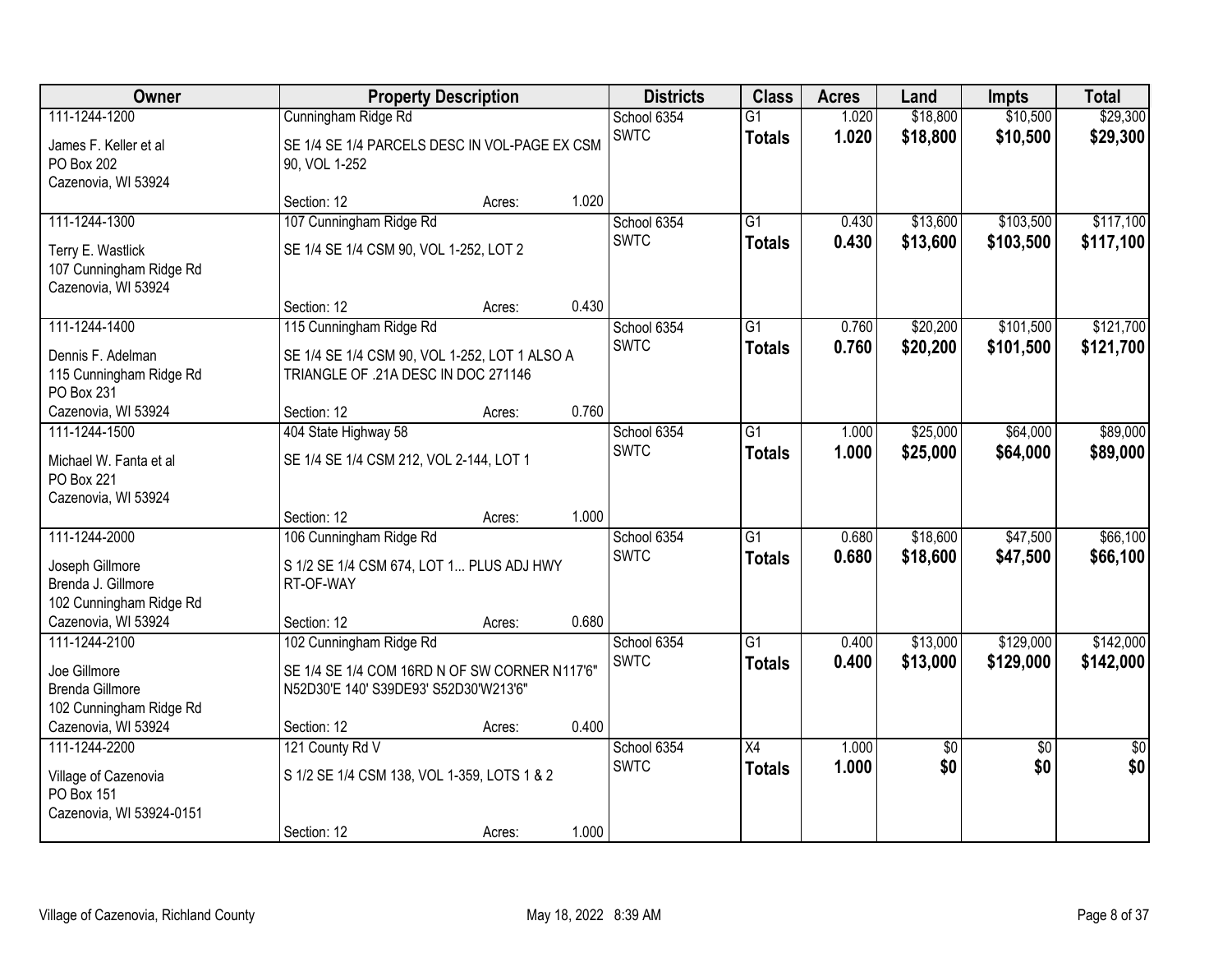| Owner                                                                                               |                                                                                                                                                                               | <b>Property Description</b> |       | <b>Districts</b>           | <b>Class</b>                     | <b>Acres</b>   | Land                   | <b>Impts</b>           | <b>Total</b>         |
|-----------------------------------------------------------------------------------------------------|-------------------------------------------------------------------------------------------------------------------------------------------------------------------------------|-----------------------------|-------|----------------------------|----------------------------------|----------------|------------------------|------------------------|----------------------|
| 111-1244-2400                                                                                       | Park Rd                                                                                                                                                                       |                             |       | School 6354                | X4                               | 1.000          | $\overline{50}$        | $\overline{60}$        | \$0                  |
| Village of Cazenovia<br>PO Box 151<br>Cazenovia, WI 53924-0151                                      | SE 1/4 SE 1/4 PARCEL DESC IN VOL-PAGE EX CSM<br>1008 LOT 1                                                                                                                    |                             |       | <b>SWTC</b>                | <b>Totals</b>                    | 1.000          | \$0                    | \$0                    | \$0                  |
|                                                                                                     | Section: 12                                                                                                                                                                   | Acres:                      | 1.000 |                            |                                  |                |                        |                        |                      |
| 111-1244-2410<br>Vcr Properties, LLC                                                                | Park Rd<br>SE 1/4 SE 1/4 CSM 1008 LOT 1                                                                                                                                       |                             |       | School 6354<br><b>SWTC</b> | $\overline{G2}$<br><b>Totals</b> | 0.390<br>0.390 | \$9,800<br>\$9,800     | \$46,000<br>\$46,000   | \$55,800<br>\$55,800 |
| S7304 Sandusky Rd<br>Hillpoint, WI 53937                                                            | Section: 12                                                                                                                                                                   | Acres:                      | 0.390 |                            |                                  |                |                        |                        |                      |
| 111-1244-2500                                                                                       | Park Rd                                                                                                                                                                       |                             |       | School 6354                | X3                               | 0.100          | \$0                    | \$0                    | $\overline{50}$      |
| Richland County (Hwy)<br>181 W Seminary St<br>Richland Center, WI 53581                             | SE 1/4 SE 1/4 .10A FOR HWY DESC IN VOL-PAGE                                                                                                                                   |                             |       | <b>SWTC</b>                | <b>Totals</b>                    | 0.100          | \$0                    | \$0                    | \$0                  |
|                                                                                                     | Section: 12                                                                                                                                                                   | Acres:                      | 0.100 |                            |                                  |                |                        |                        |                      |
| 111-1244-3000                                                                                       | State Highway 58                                                                                                                                                              |                             |       | School 6354<br><b>SWTC</b> | X4<br><b>Totals</b>              | 5.000<br>5.000 | $\overline{50}$<br>\$0 | \$0<br>\$0             | $\sqrt{50}$<br>\$0   |
| Village of Cazenovia<br>PO Box 151<br>Cazenovia, WI 53924-0151                                      | SE 1/4 SE 1/4 PARCEL DESC IN VOL-PAGE NE 1/4 NE<br>1/4 IN SEC 12, ADJ LAND S OF ABOVE LAND TO CTR<br>OF W BR BARABOO RIVER (NOT ON DEED - SEE<br>Section: 12                  | Acres:                      | 5.000 |                            |                                  |                |                        |                        |                      |
| 111-1244-3100<br>Village of Cazenovia (Pump House)<br><b>PO Box 151</b><br>Cazenovia, WI 53924-0151 | State Highway 58<br>SE 1/4 SE 1/4 BEG ON E R/O/W OF HWY "58" (AT PT<br>DESC IN ROLLS PRIOR TO 1985) TH S 67<br>DEG.39'E60' N22 DEG.21' E46' N67 DEG.39'W60' TO<br>Section: 12 | Acres:                      | 0.065 | School 6354<br><b>SWTC</b> | $\overline{X4}$<br><b>Totals</b> | 0.065<br>0.065 | $\overline{50}$<br>\$0 | \$0<br>\$0             | $\sqrt{50}$<br>\$0   |
| 111-1244-3200<br>Bonnie L. Marshall<br>401 N State Hwy 58<br>PO Box 183<br>Cazenovia, WI 53924      | 401 State Highway 58<br>SE 1/4 SE 1/4 PARCEL DESC IN VOL-PAGE<br>INCORRECT: 254-225, 254-403<br>Section: 12                                                                   | Acres:                      | 0.400 | School 6354<br><b>SWTC</b> | $\overline{G1}$<br><b>Totals</b> | 0.400<br>0.400 | \$13,000<br>\$13,000   | \$30,000<br>\$30,000   | \$43,000<br>\$43,000 |
| 111-1244-4000<br>Dean H. Fry<br>Diane K. Fry<br>205 North St<br>Cazenovia, WI 53924                 | North St<br>SE 1/4 SE 1/4 COM SE COR W 292'2" N191' W72' TO<br>RIVER S37DW231' TO SEC LINE, E205'<br>Section: 12                                                              | Acres:                      | 0.600 | School 6354<br><b>SWTC</b> | G1<br><b>Totals</b>              | 0.600<br>0.600 | \$3,400<br>\$3,400     | $\overline{50}$<br>\$0 | \$3,400<br>\$3,400   |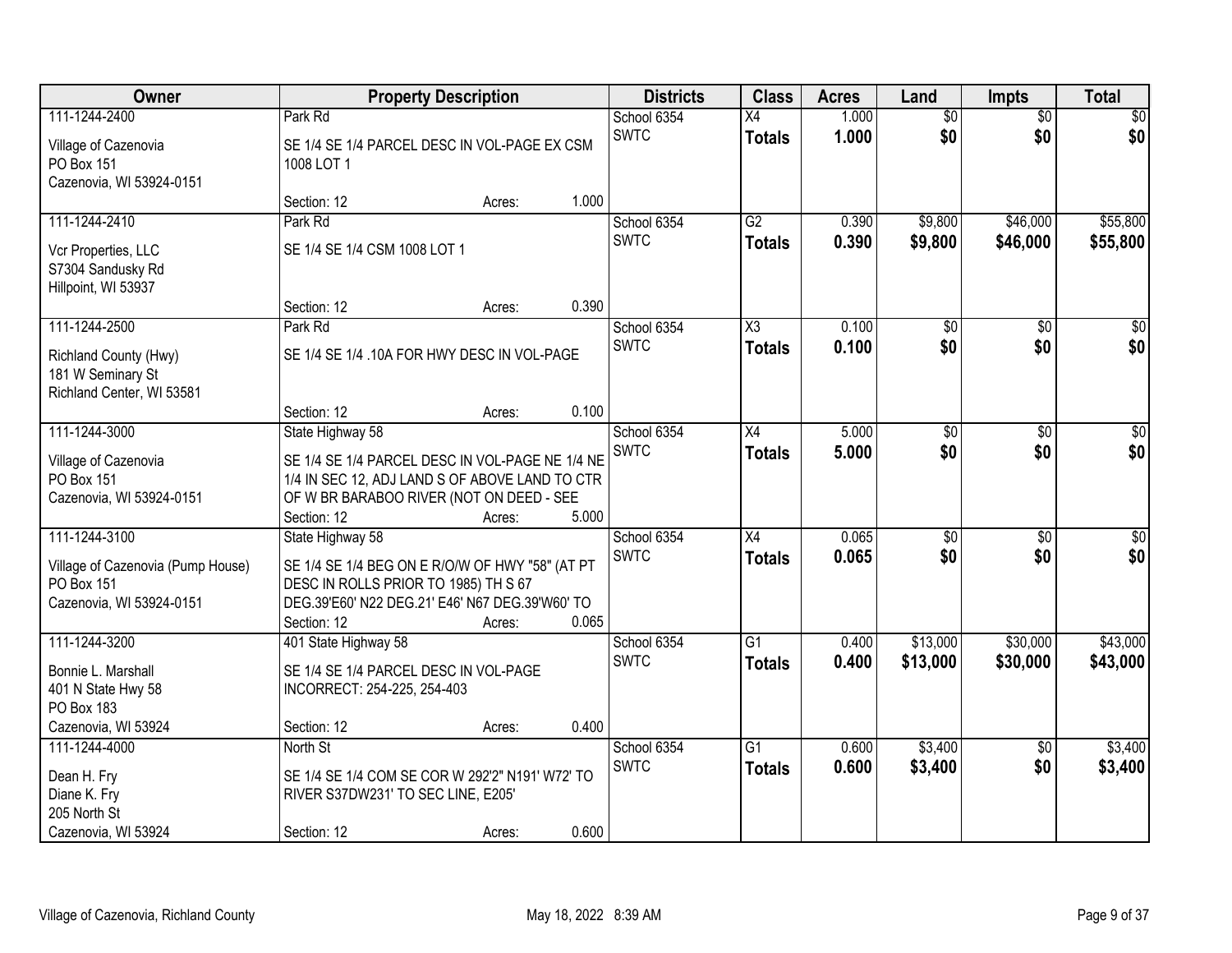| Owner                    |                                            | <b>Property Description</b>                      |       | <b>Districts</b>           | <b>Class</b>    | <b>Acres</b>   | Land                 | <b>Impts</b>         | <b>Total</b>         |
|--------------------------|--------------------------------------------|--------------------------------------------------|-------|----------------------------|-----------------|----------------|----------------------|----------------------|----------------------|
| 111-1244-4100            | 240 Marshall Rd                            |                                                  |       | School 6354<br><b>SWTC</b> | $\overline{G1}$ | 0.480<br>0.480 | \$14,600<br>\$14,600 | \$28,000<br>\$28,000 | \$42,600<br>\$42,600 |
| Jordan P. Rupp           |                                            | SE 1/4 SE 1/4 COM SE COR N64' W228' S64' E228'   |       |                            | <b>Totals</b>   |                |                      |                      |                      |
| 240 Marshall Rd          | ALSO PARCEL DESC IN VOL 209-34 ALSO PARCEL |                                                  |       |                            |                 |                |                      |                      |                      |
| Cazenovia, WI 53924      | <b>DESC IN VOL 208-251</b>                 |                                                  |       |                            |                 |                |                      |                      |                      |
|                          | Section: 12                                | Acres:                                           | 0.480 |                            |                 |                |                      |                      |                      |
| 111-1244-4200            | 244 Marshall Rd                            |                                                  |       | School 6354<br><b>SWTC</b> | $\overline{G1}$ | 0.420<br>0.420 | \$13,400<br>\$13,400 | \$58,500<br>\$58,500 | \$71,900<br>\$71,900 |
| Linda Karpinski          |                                            | SE 1/4 SE 1/4 BEG 64'N OF SE COR N95.5' W228'    |       |                            | <b>Totals</b>   |                |                      |                      |                      |
| 244 Marshall Rd          | S95.5' E228 ' EX PCL DESC IN VOL 209-34    |                                                  |       |                            |                 |                |                      |                      |                      |
| Cazenovia, WI 53924      |                                            |                                                  |       |                            |                 |                |                      |                      |                      |
|                          | Section: 12                                | Acres:                                           | 0.420 |                            |                 |                |                      |                      |                      |
| 111-1244-5000            | Richland                                   |                                                  |       | School 6354                | G4              | 1.250          | \$200                | \$0                  | \$200                |
| Nathan P. Duren          |                                            | SE 1/4 SE 1/4 COM159.5'N OF SE COR, W228' N31.5' |       | <b>SWTC</b>                | <b>Totals</b>   | 1.250          | \$200                | \$0                  | \$200                |
| E2578 Marshall Rd        |                                            | W72' N ALG RIVER BANK 100', NELY 173' E230' TO E |       |                            |                 |                |                      |                      |                      |
|                          | LINE, S TO BEG, EX .39A FOR HWY            |                                                  |       |                            |                 |                |                      |                      |                      |
| Cazenovia, WI 53924      | Section: 12                                | Acres:                                           | 1.250 |                            |                 |                |                      |                      |                      |
| 111-1244-5100            | 300 Marshall Rd                            |                                                  |       | School 6354                | G1              | 0.200          | \$8,300              | \$48,000             | \$56,300             |
|                          |                                            |                                                  |       | <b>SWTC</b>                |                 |                |                      |                      |                      |
| Daniel J. Rego           | SE 1/4 SE 1/4 PARCEL DESC IN VOL-PAGE      |                                                  |       |                            | <b>Totals</b>   | 0.200          | \$8,300              | \$48,000             | \$56,300             |
| 300 Marshall Rd          |                                            |                                                  |       |                            |                 |                |                      |                      |                      |
| PO Box 13                |                                            |                                                  |       |                            |                 |                |                      |                      |                      |
| Cazenovia, WI 53924      | Section: 12                                | Acres:                                           | 0.200 |                            |                 |                |                      |                      |                      |
| 111-1244-5200            | Richland                                   |                                                  |       | School 6354                | $\overline{G4}$ | 0.160          | \$100                | $\overline{30}$      | \$100                |
| Nathan P. Duren          |                                            | SE 1/4 SE 1/4 COM SE COR N453.75' W185.34' TO    |       | <b>SWTC</b>                | <b>Totals</b>   | 0.160          | \$100                | \$0                  | \$100                |
| E2578 Marshall Rd        |                                            | BEG: N83.36' N79D2'W 65.8' S16D30'W100' E93'     |       |                            |                 |                |                      |                      |                      |
| Cazenovia, WI 53924      |                                            |                                                  |       |                            |                 |                |                      |                      |                      |
|                          | Section: 12                                | Acres:                                           | 0.160 |                            |                 |                |                      |                      |                      |
| 111-1244-5300            | Richland                                   |                                                  |       | School 6354                | $\overline{X4}$ | 0.500          | $\overline{50}$      | $\overline{50}$      | $\overline{\$0}$     |
|                          |                                            |                                                  |       | <b>SWTC</b>                | <b>Totals</b>   | 0.500          | \$0                  | \$0                  | \$0                  |
| Village of Cazenovia     | SE 1/4 SE 1/4 PARCEL DESC IN VOL-PAGE      |                                                  |       |                            |                 |                |                      |                      |                      |
| PO Box 151               |                                            |                                                  |       |                            |                 |                |                      |                      |                      |
| Cazenovia, WI 53924-0151 |                                            |                                                  |       |                            |                 |                |                      |                      |                      |
|                          | Section: 12                                | Acres:                                           | 0.500 |                            |                 |                |                      |                      |                      |
| 111-1244-5400            | Richland                                   |                                                  |       | School 6354                | G4              | 1.000          | \$100                | $\overline{50}$      | \$100                |
| Nathan P. Duren          |                                            | SE 1/4 SE 1/4 PARCEL ON E SIDE DESC IN VOL-PAGE  |       | <b>SWTC</b>                | <b>Totals</b>   | 1.000          | \$100                | \$0                  | \$100                |
| E2578 Marshall Rd        |                                            |                                                  |       |                            |                 |                |                      |                      |                      |
| Cazenovia, WI 53924      |                                            |                                                  |       |                            |                 |                |                      |                      |                      |
|                          | Section: 12                                | Acres:                                           | 1.000 |                            |                 |                |                      |                      |                      |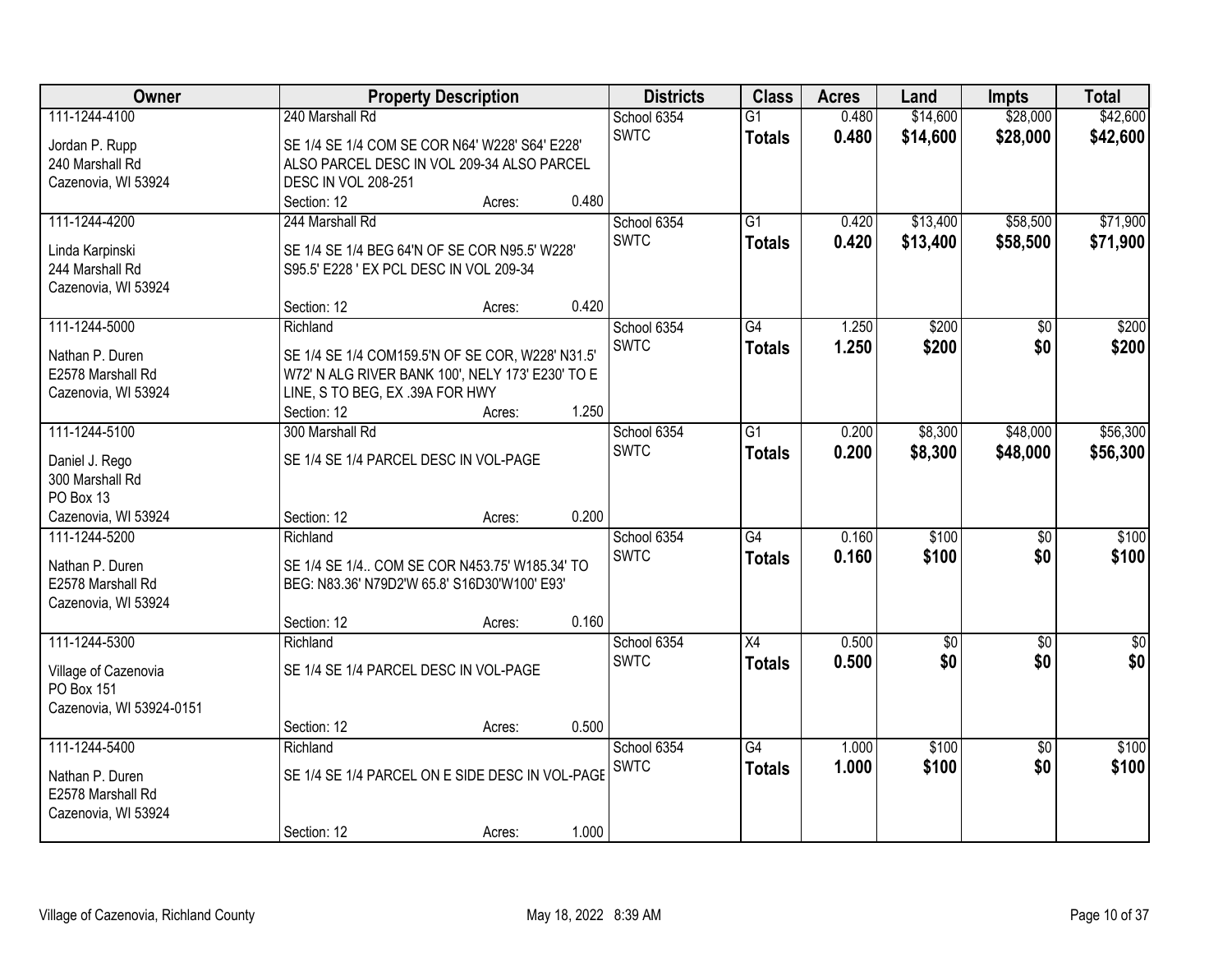| 111-1244-6000<br>\$1,500<br>State Highway 58<br>School 6354<br>G4<br>10.150<br>$\overline{50}$<br>\$1,000<br><b>SWTC</b><br>G <sub>5</sub><br>2.000<br>\$0<br>SE 1/4 SE 1/4 PARCEL DESC IN VOL-PAGE EX NW OF<br>Nathan P. Duren<br>\$0<br>12.150<br>\$2,500<br><b>Totals</b><br>E2578 Marshall Rd<br><b>CTRLN STATE HWY "58"</b><br>Cazenovia, WI 53924<br>12.150<br>Section: 12<br>Acres:<br>111-1245-0010<br>$\overline{X4}$<br>2.000<br>School 6354<br>$\overline{50}$<br>$\overline{50}$<br><b>Bauer Dr</b><br><b>SWTC</b><br>2.000<br>\$0<br>\$0<br><b>Totals</b><br>S 1/2 SE 1/4 STREETS WITHIN LAKEVIEW<br>Village of Cazenovia<br>PO Box 151<br><b>SUBDIVISION</b><br>Cazenovia, WI 53924-0151<br>2.000<br>Section: 12<br>Acres:<br>\$24,100<br>111-1245-0100<br>School 6354<br>G1<br>\$1,000<br><b>Bauer</b> Dr<br>0.440<br><b>SWTC</b><br>\$24,100<br>0.440<br>\$1,000<br><b>Totals</b><br><b>VILLAGE VIEW SUBDV LOT 1</b><br>Jeffrey S. Even Jr<br>107 N Lakeview Dr<br>Cazenovia, WI 53924<br>0.440<br>Section: 12<br>Acres:<br>111-1245-0200<br>\$25,200<br>\$125,000<br>120 N Lakeview Dr<br>School 6354<br>G1<br>0.490<br><b>SWTC</b><br>0.490<br>\$25,200<br>\$125,000<br><b>Totals</b><br>VILLAGE VIEW ADDITION LOT 2<br>Todd A. Catherall<br>120 N Lakeview Dr<br>Cazenovia, WI 53924<br>0.490<br>Section:<br>Acres:<br>111-1245-0300<br>$\overline{G1}$<br>0.530<br>\$26,100<br>\$144,000<br>130 Lakeview Dr<br>School 6354<br>0.530<br><b>SWTC</b><br>\$26,100<br>\$144,000<br><b>Totals</b><br>VILLAGE VIEW SUBDV LOT 3<br>Derrick D. Lovell<br>Lyndsey Lovell<br>130 N Lakeview Dr<br>0.530<br>Cazenovia, WI 53924<br>Section: 12<br>Acres:<br>$\overline{G1}$<br>\$90,000<br>\$221,000<br>111-1245-0400<br>School 6354<br>2.600<br>140 N Lakeview Dr<br><b>SWTC</b><br>2.600<br>\$90,000<br>\$221,000<br><b>Totals</b><br>VILLAGE VIEW SUBDIVISION LOTS 4, 5 & 6<br>Michael J. Rice<br>140 N Lakeview Dr<br>Cazenovia, WI 53924<br>2.600<br>Section: 12<br>Acres:<br>111-1245-0700<br>$\overline{G1}$<br>\$32,000<br>School 6354<br>0.750<br>$\overline{50}$<br><b>Bauer Dr</b><br>\$0<br><b>SWTC</b><br>0.750<br>\$32,000<br><b>Totals</b><br>VILLAGE VIEW SUBDIVISION LOT 7<br>Brian S. Jackson et al<br>143 N Lakeview Dr<br>Cazenovia, WI 53924 | Owner |             | <b>Property Description</b> |       | <b>Districts</b> | <b>Class</b> | <b>Acres</b> | Land | Impts | <b>Total</b>                  |
|----------------------------------------------------------------------------------------------------------------------------------------------------------------------------------------------------------------------------------------------------------------------------------------------------------------------------------------------------------------------------------------------------------------------------------------------------------------------------------------------------------------------------------------------------------------------------------------------------------------------------------------------------------------------------------------------------------------------------------------------------------------------------------------------------------------------------------------------------------------------------------------------------------------------------------------------------------------------------------------------------------------------------------------------------------------------------------------------------------------------------------------------------------------------------------------------------------------------------------------------------------------------------------------------------------------------------------------------------------------------------------------------------------------------------------------------------------------------------------------------------------------------------------------------------------------------------------------------------------------------------------------------------------------------------------------------------------------------------------------------------------------------------------------------------------------------------------------------------------------------------------------------------------------------------------------------------------------------------------------------------------------------------------------------------------------------------------------------------------------------------------------------------------------------------------------------------------------------------------------------------------------------------|-------|-------------|-----------------------------|-------|------------------|--------------|--------------|------|-------|-------------------------------|
|                                                                                                                                                                                                                                                                                                                                                                                                                                                                                                                                                                                                                                                                                                                                                                                                                                                                                                                                                                                                                                                                                                                                                                                                                                                                                                                                                                                                                                                                                                                                                                                                                                                                                                                                                                                                                                                                                                                                                                                                                                                                                                                                                                                                                                                                            |       |             |                             |       |                  |              |              |      |       | \$1,500<br>\$1,000<br>\$2,500 |
|                                                                                                                                                                                                                                                                                                                                                                                                                                                                                                                                                                                                                                                                                                                                                                                                                                                                                                                                                                                                                                                                                                                                                                                                                                                                                                                                                                                                                                                                                                                                                                                                                                                                                                                                                                                                                                                                                                                                                                                                                                                                                                                                                                                                                                                                            |       |             |                             |       |                  |              |              |      |       |                               |
|                                                                                                                                                                                                                                                                                                                                                                                                                                                                                                                                                                                                                                                                                                                                                                                                                                                                                                                                                                                                                                                                                                                                                                                                                                                                                                                                                                                                                                                                                                                                                                                                                                                                                                                                                                                                                                                                                                                                                                                                                                                                                                                                                                                                                                                                            |       |             |                             |       |                  |              |              |      |       | $\sqrt{50}$<br>\$0            |
|                                                                                                                                                                                                                                                                                                                                                                                                                                                                                                                                                                                                                                                                                                                                                                                                                                                                                                                                                                                                                                                                                                                                                                                                                                                                                                                                                                                                                                                                                                                                                                                                                                                                                                                                                                                                                                                                                                                                                                                                                                                                                                                                                                                                                                                                            |       |             |                             |       |                  |              |              |      |       |                               |
|                                                                                                                                                                                                                                                                                                                                                                                                                                                                                                                                                                                                                                                                                                                                                                                                                                                                                                                                                                                                                                                                                                                                                                                                                                                                                                                                                                                                                                                                                                                                                                                                                                                                                                                                                                                                                                                                                                                                                                                                                                                                                                                                                                                                                                                                            |       |             |                             |       |                  |              |              |      |       | \$25,100<br>\$25,100          |
|                                                                                                                                                                                                                                                                                                                                                                                                                                                                                                                                                                                                                                                                                                                                                                                                                                                                                                                                                                                                                                                                                                                                                                                                                                                                                                                                                                                                                                                                                                                                                                                                                                                                                                                                                                                                                                                                                                                                                                                                                                                                                                                                                                                                                                                                            |       |             |                             |       |                  |              |              |      |       |                               |
|                                                                                                                                                                                                                                                                                                                                                                                                                                                                                                                                                                                                                                                                                                                                                                                                                                                                                                                                                                                                                                                                                                                                                                                                                                                                                                                                                                                                                                                                                                                                                                                                                                                                                                                                                                                                                                                                                                                                                                                                                                                                                                                                                                                                                                                                            |       |             |                             |       |                  |              |              |      |       | \$150,200<br>\$150,200        |
|                                                                                                                                                                                                                                                                                                                                                                                                                                                                                                                                                                                                                                                                                                                                                                                                                                                                                                                                                                                                                                                                                                                                                                                                                                                                                                                                                                                                                                                                                                                                                                                                                                                                                                                                                                                                                                                                                                                                                                                                                                                                                                                                                                                                                                                                            |       |             |                             |       |                  |              |              |      |       |                               |
|                                                                                                                                                                                                                                                                                                                                                                                                                                                                                                                                                                                                                                                                                                                                                                                                                                                                                                                                                                                                                                                                                                                                                                                                                                                                                                                                                                                                                                                                                                                                                                                                                                                                                                                                                                                                                                                                                                                                                                                                                                                                                                                                                                                                                                                                            |       |             |                             |       |                  |              |              |      |       | \$170,100<br>\$170,100        |
|                                                                                                                                                                                                                                                                                                                                                                                                                                                                                                                                                                                                                                                                                                                                                                                                                                                                                                                                                                                                                                                                                                                                                                                                                                                                                                                                                                                                                                                                                                                                                                                                                                                                                                                                                                                                                                                                                                                                                                                                                                                                                                                                                                                                                                                                            |       |             |                             |       |                  |              |              |      |       | \$311,000                     |
|                                                                                                                                                                                                                                                                                                                                                                                                                                                                                                                                                                                                                                                                                                                                                                                                                                                                                                                                                                                                                                                                                                                                                                                                                                                                                                                                                                                                                                                                                                                                                                                                                                                                                                                                                                                                                                                                                                                                                                                                                                                                                                                                                                                                                                                                            |       |             |                             |       |                  |              |              |      |       | \$311,000                     |
|                                                                                                                                                                                                                                                                                                                                                                                                                                                                                                                                                                                                                                                                                                                                                                                                                                                                                                                                                                                                                                                                                                                                                                                                                                                                                                                                                                                                                                                                                                                                                                                                                                                                                                                                                                                                                                                                                                                                                                                                                                                                                                                                                                                                                                                                            |       |             |                             |       |                  |              |              |      |       |                               |
|                                                                                                                                                                                                                                                                                                                                                                                                                                                                                                                                                                                                                                                                                                                                                                                                                                                                                                                                                                                                                                                                                                                                                                                                                                                                                                                                                                                                                                                                                                                                                                                                                                                                                                                                                                                                                                                                                                                                                                                                                                                                                                                                                                                                                                                                            |       | Section: 12 | Acres:                      | 0.750 |                  |              |              |      |       | \$32,000<br>\$32,000          |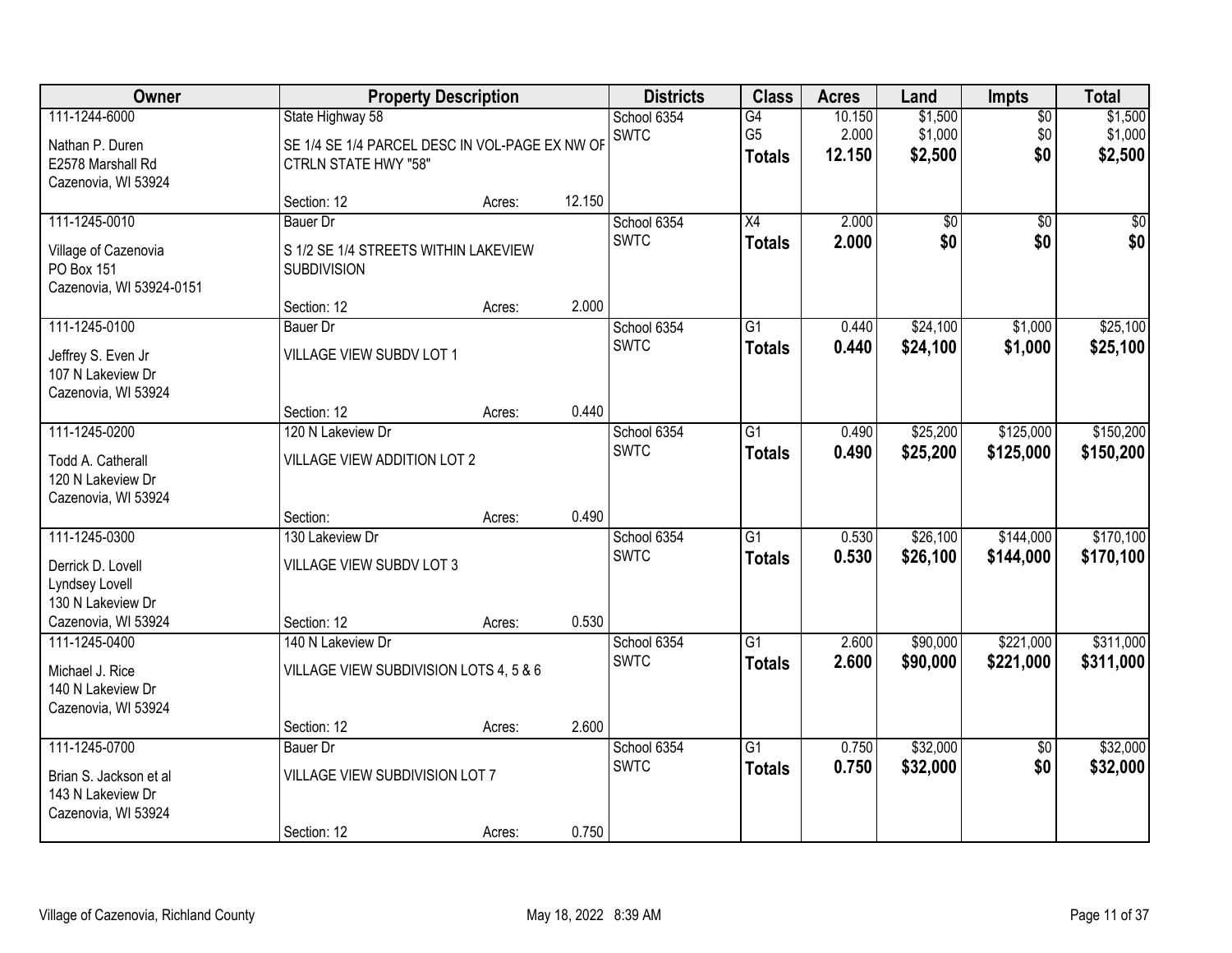| \$147,200<br>143 Lakeview Dr<br>$\overline{G1}$<br>0.940<br>School 6354<br><b>SWTC</b><br>0.940<br>\$34,700<br>\$112,500<br>\$147,200<br><b>Totals</b><br>VILLAGE VIEW SUBDIVISION LOT 8<br>Brian S. Jackson et al<br>143 N Lakeview Dr<br>Cazenovia, WI 53924<br>0.940<br>Section: 12<br>Acres:<br>\$204,000<br>111-1245-0900<br>135 N Lakeview Dr<br>$\overline{G1}$<br>0.960<br>\$35,200<br>School 6354<br><b>SWTC</b><br>0.960<br>\$35,200<br>\$204,000<br>\$239,200<br><b>Totals</b><br>VILLAGE VIEW SUBDIVISION LOTS 9 & 10<br>David Schmitt<br>Amy Schmitt<br>135 N Lakeview Dr<br>0.960<br>Section: 12<br>Cazenovia, WI 53924<br>Acres:<br>\$24,100<br>111-1245-1100<br>G1<br>0.480<br>\$0<br>Lakeview Dr<br>School 6354<br><b>SWTC</b><br>0.480<br>\$24,100<br>\$0<br><b>Totals</b><br>VILLAGE VIEW SUBDIVISION LOT 11<br>David J. Schmitt<br>Amy S. Schmitt<br>135 Lakeview Dr<br>0.480<br>Cazenovia, WI 53924<br>Section: 12<br>Acres:<br>\$102,000<br>$\overline{G1}$<br>\$25,000<br>111-1245-1200<br>123 N Lakeview Dr<br>School 6354<br>0.480<br><b>SWTC</b><br>0.480<br>\$25,000<br>\$102,000<br><b>Totals</b><br>VILLAGE VIEW SUBDIVISION LOT 12<br>Roderick A. Baker<br>Mary C. Baker<br>E2801A Marshall Rd<br>0.480<br>Cazenovia, WI 53924<br>Section: 12<br>Acres:<br>\$24,100<br>$\overline{G1}$<br>$\overline{50}$<br>111-1245-1300<br>Lakeview Dr<br>0.440<br>School 6354<br><b>SWTC</b><br>0.440<br>\$24,100<br>\$0<br>\$24,100<br><b>Totals</b><br>VILLAGE VIEW SUBDIVISION LOT 13<br>Roderick A. Baker<br>Mary C. Baker<br>E2801A Marshall Rd<br>0.440<br>Cazenovia, WI 53924<br>Section: 12<br>Acres:<br>$\overline{G1}$<br>\$27,600<br>\$92,500<br>111-1245-1400<br>107 N Lakeview Dr<br>School 6354<br>0.600<br><b>SWTC</b><br>0.600<br>\$27,600<br>\$92,500<br><b>Totals</b><br>VILLAGE VIEW SUBDIVISION LOT 14 LOT 2 CSM #953<br>Kathleen A E. Bauer<br>107 N Lakeview Dr<br>Cazenovia, WI 53924<br>0.600<br>Section: 12<br>Acres:<br>111-1300-0111<br>119 N State Highway 58<br>$\overline{G1}$<br>\$5,200<br>\$62,500<br>School 6354<br>0.110<br><b>SWTC</b><br>0.110<br>\$5,200<br>\$62,500<br>\$67,700<br><b>Totals</b><br>CAZENOVIA BLOCK 1 COM NW COR LOT 1,<br>Christopher J. Ladika<br>PO Box 91<br>S89D0'56"E104.63' S39.91' N88D57'46"W64.69' | Owner               | <b>Property Description</b> | <b>Districts</b> | <b>Class</b> | <b>Acres</b> | Land     | <b>Impts</b> | <b>Total</b> |
|---------------------------------------------------------------------------------------------------------------------------------------------------------------------------------------------------------------------------------------------------------------------------------------------------------------------------------------------------------------------------------------------------------------------------------------------------------------------------------------------------------------------------------------------------------------------------------------------------------------------------------------------------------------------------------------------------------------------------------------------------------------------------------------------------------------------------------------------------------------------------------------------------------------------------------------------------------------------------------------------------------------------------------------------------------------------------------------------------------------------------------------------------------------------------------------------------------------------------------------------------------------------------------------------------------------------------------------------------------------------------------------------------------------------------------------------------------------------------------------------------------------------------------------------------------------------------------------------------------------------------------------------------------------------------------------------------------------------------------------------------------------------------------------------------------------------------------------------------------------------------------------------------------------------------------------------------------------------------------------------------------------------------------------------------------------------------------------------------------------------------------------------------------------------------------------------------------------------------------------------------------------------------------------|---------------------|-----------------------------|------------------|--------------|--------------|----------|--------------|--------------|
|                                                                                                                                                                                                                                                                                                                                                                                                                                                                                                                                                                                                                                                                                                                                                                                                                                                                                                                                                                                                                                                                                                                                                                                                                                                                                                                                                                                                                                                                                                                                                                                                                                                                                                                                                                                                                                                                                                                                                                                                                                                                                                                                                                                                                                                                                       | 111-1245-0800       |                             |                  |              |              | \$34,700 | \$112,500    |              |
|                                                                                                                                                                                                                                                                                                                                                                                                                                                                                                                                                                                                                                                                                                                                                                                                                                                                                                                                                                                                                                                                                                                                                                                                                                                                                                                                                                                                                                                                                                                                                                                                                                                                                                                                                                                                                                                                                                                                                                                                                                                                                                                                                                                                                                                                                       |                     |                             |                  |              |              |          |              |              |
|                                                                                                                                                                                                                                                                                                                                                                                                                                                                                                                                                                                                                                                                                                                                                                                                                                                                                                                                                                                                                                                                                                                                                                                                                                                                                                                                                                                                                                                                                                                                                                                                                                                                                                                                                                                                                                                                                                                                                                                                                                                                                                                                                                                                                                                                                       |                     |                             |                  |              |              |          |              |              |
|                                                                                                                                                                                                                                                                                                                                                                                                                                                                                                                                                                                                                                                                                                                                                                                                                                                                                                                                                                                                                                                                                                                                                                                                                                                                                                                                                                                                                                                                                                                                                                                                                                                                                                                                                                                                                                                                                                                                                                                                                                                                                                                                                                                                                                                                                       |                     |                             |                  |              |              |          |              |              |
|                                                                                                                                                                                                                                                                                                                                                                                                                                                                                                                                                                                                                                                                                                                                                                                                                                                                                                                                                                                                                                                                                                                                                                                                                                                                                                                                                                                                                                                                                                                                                                                                                                                                                                                                                                                                                                                                                                                                                                                                                                                                                                                                                                                                                                                                                       |                     |                             |                  |              |              |          |              |              |
| \$24,100<br>\$24,100<br>\$127,000<br>\$127,000<br>\$24,100<br>\$120,100<br>\$120,100<br>\$67,700                                                                                                                                                                                                                                                                                                                                                                                                                                                                                                                                                                                                                                                                                                                                                                                                                                                                                                                                                                                                                                                                                                                                                                                                                                                                                                                                                                                                                                                                                                                                                                                                                                                                                                                                                                                                                                                                                                                                                                                                                                                                                                                                                                                      |                     |                             |                  |              |              |          |              | \$239,200    |
|                                                                                                                                                                                                                                                                                                                                                                                                                                                                                                                                                                                                                                                                                                                                                                                                                                                                                                                                                                                                                                                                                                                                                                                                                                                                                                                                                                                                                                                                                                                                                                                                                                                                                                                                                                                                                                                                                                                                                                                                                                                                                                                                                                                                                                                                                       |                     |                             |                  |              |              |          |              |              |
|                                                                                                                                                                                                                                                                                                                                                                                                                                                                                                                                                                                                                                                                                                                                                                                                                                                                                                                                                                                                                                                                                                                                                                                                                                                                                                                                                                                                                                                                                                                                                                                                                                                                                                                                                                                                                                                                                                                                                                                                                                                                                                                                                                                                                                                                                       |                     |                             |                  |              |              |          |              |              |
|                                                                                                                                                                                                                                                                                                                                                                                                                                                                                                                                                                                                                                                                                                                                                                                                                                                                                                                                                                                                                                                                                                                                                                                                                                                                                                                                                                                                                                                                                                                                                                                                                                                                                                                                                                                                                                                                                                                                                                                                                                                                                                                                                                                                                                                                                       |                     |                             |                  |              |              |          |              |              |
|                                                                                                                                                                                                                                                                                                                                                                                                                                                                                                                                                                                                                                                                                                                                                                                                                                                                                                                                                                                                                                                                                                                                                                                                                                                                                                                                                                                                                                                                                                                                                                                                                                                                                                                                                                                                                                                                                                                                                                                                                                                                                                                                                                                                                                                                                       |                     |                             |                  |              |              |          |              |              |
|                                                                                                                                                                                                                                                                                                                                                                                                                                                                                                                                                                                                                                                                                                                                                                                                                                                                                                                                                                                                                                                                                                                                                                                                                                                                                                                                                                                                                                                                                                                                                                                                                                                                                                                                                                                                                                                                                                                                                                                                                                                                                                                                                                                                                                                                                       |                     |                             |                  |              |              |          |              |              |
|                                                                                                                                                                                                                                                                                                                                                                                                                                                                                                                                                                                                                                                                                                                                                                                                                                                                                                                                                                                                                                                                                                                                                                                                                                                                                                                                                                                                                                                                                                                                                                                                                                                                                                                                                                                                                                                                                                                                                                                                                                                                                                                                                                                                                                                                                       |                     |                             |                  |              |              |          |              |              |
|                                                                                                                                                                                                                                                                                                                                                                                                                                                                                                                                                                                                                                                                                                                                                                                                                                                                                                                                                                                                                                                                                                                                                                                                                                                                                                                                                                                                                                                                                                                                                                                                                                                                                                                                                                                                                                                                                                                                                                                                                                                                                                                                                                                                                                                                                       |                     |                             |                  |              |              |          |              |              |
|                                                                                                                                                                                                                                                                                                                                                                                                                                                                                                                                                                                                                                                                                                                                                                                                                                                                                                                                                                                                                                                                                                                                                                                                                                                                                                                                                                                                                                                                                                                                                                                                                                                                                                                                                                                                                                                                                                                                                                                                                                                                                                                                                                                                                                                                                       |                     |                             |                  |              |              |          |              |              |
|                                                                                                                                                                                                                                                                                                                                                                                                                                                                                                                                                                                                                                                                                                                                                                                                                                                                                                                                                                                                                                                                                                                                                                                                                                                                                                                                                                                                                                                                                                                                                                                                                                                                                                                                                                                                                                                                                                                                                                                                                                                                                                                                                                                                                                                                                       |                     |                             |                  |              |              |          |              |              |
|                                                                                                                                                                                                                                                                                                                                                                                                                                                                                                                                                                                                                                                                                                                                                                                                                                                                                                                                                                                                                                                                                                                                                                                                                                                                                                                                                                                                                                                                                                                                                                                                                                                                                                                                                                                                                                                                                                                                                                                                                                                                                                                                                                                                                                                                                       |                     |                             |                  |              |              |          |              |              |
|                                                                                                                                                                                                                                                                                                                                                                                                                                                                                                                                                                                                                                                                                                                                                                                                                                                                                                                                                                                                                                                                                                                                                                                                                                                                                                                                                                                                                                                                                                                                                                                                                                                                                                                                                                                                                                                                                                                                                                                                                                                                                                                                                                                                                                                                                       |                     |                             |                  |              |              |          |              |              |
|                                                                                                                                                                                                                                                                                                                                                                                                                                                                                                                                                                                                                                                                                                                                                                                                                                                                                                                                                                                                                                                                                                                                                                                                                                                                                                                                                                                                                                                                                                                                                                                                                                                                                                                                                                                                                                                                                                                                                                                                                                                                                                                                                                                                                                                                                       |                     |                             |                  |              |              |          |              |              |
|                                                                                                                                                                                                                                                                                                                                                                                                                                                                                                                                                                                                                                                                                                                                                                                                                                                                                                                                                                                                                                                                                                                                                                                                                                                                                                                                                                                                                                                                                                                                                                                                                                                                                                                                                                                                                                                                                                                                                                                                                                                                                                                                                                                                                                                                                       |                     |                             |                  |              |              |          |              |              |
|                                                                                                                                                                                                                                                                                                                                                                                                                                                                                                                                                                                                                                                                                                                                                                                                                                                                                                                                                                                                                                                                                                                                                                                                                                                                                                                                                                                                                                                                                                                                                                                                                                                                                                                                                                                                                                                                                                                                                                                                                                                                                                                                                                                                                                                                                       |                     |                             |                  |              |              |          |              |              |
|                                                                                                                                                                                                                                                                                                                                                                                                                                                                                                                                                                                                                                                                                                                                                                                                                                                                                                                                                                                                                                                                                                                                                                                                                                                                                                                                                                                                                                                                                                                                                                                                                                                                                                                                                                                                                                                                                                                                                                                                                                                                                                                                                                                                                                                                                       |                     |                             |                  |              |              |          |              |              |
|                                                                                                                                                                                                                                                                                                                                                                                                                                                                                                                                                                                                                                                                                                                                                                                                                                                                                                                                                                                                                                                                                                                                                                                                                                                                                                                                                                                                                                                                                                                                                                                                                                                                                                                                                                                                                                                                                                                                                                                                                                                                                                                                                                                                                                                                                       |                     |                             |                  |              |              |          |              |              |
|                                                                                                                                                                                                                                                                                                                                                                                                                                                                                                                                                                                                                                                                                                                                                                                                                                                                                                                                                                                                                                                                                                                                                                                                                                                                                                                                                                                                                                                                                                                                                                                                                                                                                                                                                                                                                                                                                                                                                                                                                                                                                                                                                                                                                                                                                       |                     |                             |                  |              |              |          |              |              |
|                                                                                                                                                                                                                                                                                                                                                                                                                                                                                                                                                                                                                                                                                                                                                                                                                                                                                                                                                                                                                                                                                                                                                                                                                                                                                                                                                                                                                                                                                                                                                                                                                                                                                                                                                                                                                                                                                                                                                                                                                                                                                                                                                                                                                                                                                       |                     |                             |                  |              |              |          |              |              |
|                                                                                                                                                                                                                                                                                                                                                                                                                                                                                                                                                                                                                                                                                                                                                                                                                                                                                                                                                                                                                                                                                                                                                                                                                                                                                                                                                                                                                                                                                                                                                                                                                                                                                                                                                                                                                                                                                                                                                                                                                                                                                                                                                                                                                                                                                       |                     |                             |                  |              |              |          |              |              |
|                                                                                                                                                                                                                                                                                                                                                                                                                                                                                                                                                                                                                                                                                                                                                                                                                                                                                                                                                                                                                                                                                                                                                                                                                                                                                                                                                                                                                                                                                                                                                                                                                                                                                                                                                                                                                                                                                                                                                                                                                                                                                                                                                                                                                                                                                       |                     |                             |                  |              |              |          |              |              |
|                                                                                                                                                                                                                                                                                                                                                                                                                                                                                                                                                                                                                                                                                                                                                                                                                                                                                                                                                                                                                                                                                                                                                                                                                                                                                                                                                                                                                                                                                                                                                                                                                                                                                                                                                                                                                                                                                                                                                                                                                                                                                                                                                                                                                                                                                       |                     |                             |                  |              |              |          |              |              |
|                                                                                                                                                                                                                                                                                                                                                                                                                                                                                                                                                                                                                                                                                                                                                                                                                                                                                                                                                                                                                                                                                                                                                                                                                                                                                                                                                                                                                                                                                                                                                                                                                                                                                                                                                                                                                                                                                                                                                                                                                                                                                                                                                                                                                                                                                       |                     |                             |                  |              |              |          |              |              |
|                                                                                                                                                                                                                                                                                                                                                                                                                                                                                                                                                                                                                                                                                                                                                                                                                                                                                                                                                                                                                                                                                                                                                                                                                                                                                                                                                                                                                                                                                                                                                                                                                                                                                                                                                                                                                                                                                                                                                                                                                                                                                                                                                                                                                                                                                       |                     |                             |                  |              |              |          |              |              |
|                                                                                                                                                                                                                                                                                                                                                                                                                                                                                                                                                                                                                                                                                                                                                                                                                                                                                                                                                                                                                                                                                                                                                                                                                                                                                                                                                                                                                                                                                                                                                                                                                                                                                                                                                                                                                                                                                                                                                                                                                                                                                                                                                                                                                                                                                       |                     |                             |                  |              |              |          |              |              |
|                                                                                                                                                                                                                                                                                                                                                                                                                                                                                                                                                                                                                                                                                                                                                                                                                                                                                                                                                                                                                                                                                                                                                                                                                                                                                                                                                                                                                                                                                                                                                                                                                                                                                                                                                                                                                                                                                                                                                                                                                                                                                                                                                                                                                                                                                       |                     |                             |                  |              |              |          |              |              |
|                                                                                                                                                                                                                                                                                                                                                                                                                                                                                                                                                                                                                                                                                                                                                                                                                                                                                                                                                                                                                                                                                                                                                                                                                                                                                                                                                                                                                                                                                                                                                                                                                                                                                                                                                                                                                                                                                                                                                                                                                                                                                                                                                                                                                                                                                       |                     |                             |                  |              |              |          |              |              |
|                                                                                                                                                                                                                                                                                                                                                                                                                                                                                                                                                                                                                                                                                                                                                                                                                                                                                                                                                                                                                                                                                                                                                                                                                                                                                                                                                                                                                                                                                                                                                                                                                                                                                                                                                                                                                                                                                                                                                                                                                                                                                                                                                                                                                                                                                       |                     |                             |                  |              |              |          |              |              |
|                                                                                                                                                                                                                                                                                                                                                                                                                                                                                                                                                                                                                                                                                                                                                                                                                                                                                                                                                                                                                                                                                                                                                                                                                                                                                                                                                                                                                                                                                                                                                                                                                                                                                                                                                                                                                                                                                                                                                                                                                                                                                                                                                                                                                                                                                       | Cazenovia, WI 53924 |                             |                  |              |              |          |              |              |
| S1D2'36"W4.5' N88D57'12"W40.81' N1D12"58"E44.3'<br>0.110<br>Section: 13<br>Acres:                                                                                                                                                                                                                                                                                                                                                                                                                                                                                                                                                                                                                                                                                                                                                                                                                                                                                                                                                                                                                                                                                                                                                                                                                                                                                                                                                                                                                                                                                                                                                                                                                                                                                                                                                                                                                                                                                                                                                                                                                                                                                                                                                                                                     |                     |                             |                  |              |              |          |              |              |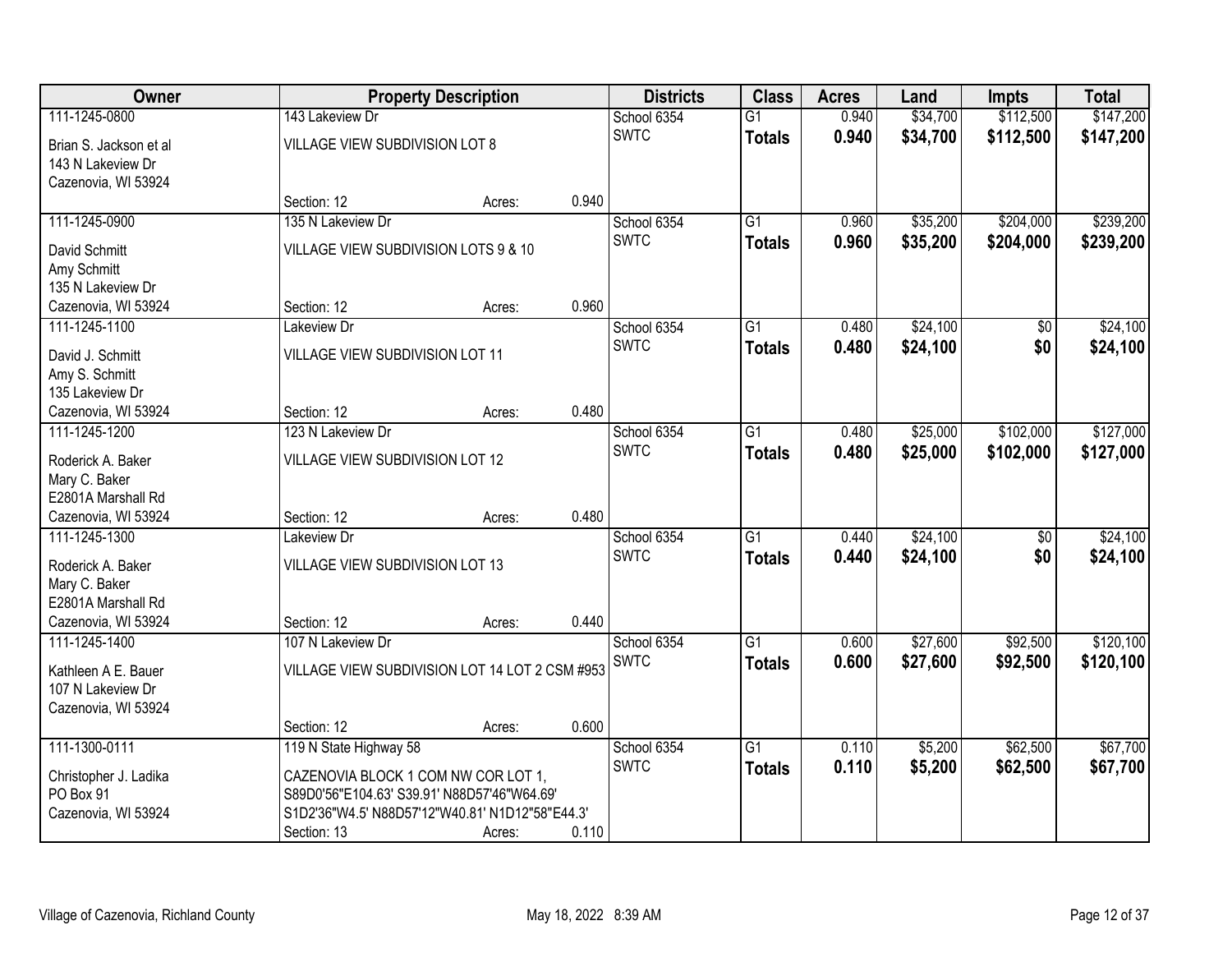| Owner                       |                                                                     | <b>Property Description</b> |       | <b>Districts</b> | <b>Class</b>    | <b>Acres</b> | Land     | <b>Impts</b> | <b>Total</b> |
|-----------------------------|---------------------------------------------------------------------|-----------------------------|-------|------------------|-----------------|--------------|----------|--------------|--------------|
| 111-1300-0112               | Cazenovia St                                                        |                             |       | School 6354      | $\overline{G2}$ | 0.090        | \$6,000  | \$10,000     | \$16,000     |
| Jd Drea LLC                 | CAZENOVIA BLOCK 1, LOT 1 THE SOUTH 47.5'                            |                             |       | <b>SWTC</b>      | <b>Totals</b>   | 0.090        | \$6,000  | \$10,000     | \$16,000     |
| S1155 Shore Rd              |                                                                     |                             |       |                  |                 |              |          |              |              |
| Wonewoc, WI 53968           |                                                                     |                             |       |                  |                 |              |          |              |              |
|                             | Section: 13                                                         | Acres:                      | 0.090 |                  |                 |              |          |              |              |
| 111-1300-0120               | 115 Cazenovia St                                                    |                             |       | School 6354      | $\overline{G1}$ | 0.340        | \$11,800 | \$37,500     | \$49,300     |
| Francis M. Connolly         | CAZENOVIA COM 44.5'S OF NW COR BLOCK 1 E40.2                        |                             |       | <b>SWTC</b>      | <b>Totals</b>   | 0.340        | \$11,800 | \$37,500     | \$49,300     |
| <b>Winifred Connolly</b>    | N4.5' E167.35' S93.75 FT W124.5' N49.75' W83.5' N39.5               |                             |       |                  |                 |              |          |              |              |
| 115 Cazenovia St            | (PART OF LOTS 1,2 &3)                                               |                             |       |                  |                 |              |          |              |              |
| Cazenovia, WI 53924         | Section: 13                                                         | Acres:                      | 0.340 |                  |                 |              |          |              |              |
| 111-1300-0130               | Cazenovia St                                                        |                             |       | School 6354      | $\overline{G1}$ | 0.080        | \$3,900  | \$0          | \$3,900      |
| <b>William Breon</b>        | CAZENOVIA BLOCK 1 PART OF LOTS 2 & 3 AS DESC:                       |                             |       | <b>SWTC</b>      | <b>Totals</b>   | 0.080        | \$3,900  | \$0          | \$3,900      |
| c/o ***Deed in Error***     | N40' OF THE E103' OF THE W 207.55'                                  |                             |       |                  |                 |              |          |              |              |
| 115 State Hwy 58            |                                                                     |                             |       |                  |                 |              |          |              |              |
| Cazenovia, WI 53924         | Section: 13                                                         | Acres:                      | 0.080 |                  |                 |              |          |              |              |
| 111-1300-0140               | 102 Church St                                                       |                             |       | School 6354      | $\overline{G1}$ | 0.370        | \$12,400 | \$45,500     | \$57,900     |
|                             |                                                                     |                             |       | <b>SWTC</b>      | <b>Totals</b>   | 0.370        | \$12,400 | \$45,500     | \$57,900     |
| Nora Kuzay<br>102 Church St | CAZENOVIA BLOCK 1 PART OF LOTS 3 & 4 THE<br>E123.3' OF THE N133.75' |                             |       |                  |                 |              |          |              |              |
| Cazenovia, WI 53924         |                                                                     |                             |       |                  |                 |              |          |              |              |
|                             | Section: 13                                                         | Acres:                      | 0.370 |                  |                 |              |          |              |              |
| 111-1300-0150               | 119 Main St                                                         |                             |       | School 6354      | $\overline{G1}$ | 0.250        | \$10,000 | \$65,500     | \$75,500     |
|                             |                                                                     |                             |       | <b>SWTC</b>      | <b>Totals</b>   | 0.250        | \$10,000 | \$65,500     | \$75,500     |
| Nachtigal Properties, LLC   | CAZENOVIA BLOCK 1 LOT 5                                             |                             |       |                  |                 |              |          |              |              |
| 22166 Main St               |                                                                     |                             |       |                  |                 |              |          |              |              |
| Hillsboro, WI 54634         | Section: 13                                                         | Acres:                      | 0.250 |                  |                 |              |          |              |              |
| 111-1300-0160               | 121 E Main St                                                       |                             |       | School 6354      | $\overline{G1}$ | 0.290        | \$10,800 | \$42,500     | \$53,300     |
|                             |                                                                     |                             |       | <b>SWTC</b>      | <b>Totals</b>   | 0.290        | \$10,800 | \$42,500     | \$53,300     |
| Margaret L. Bongiovanni     | CAZENOVIA BLOCK 1 LOT 6                                             |                             |       |                  |                 |              |          |              |              |
| 121 E Main St               |                                                                     |                             |       |                  |                 |              |          |              |              |
| PO Box 121                  |                                                                     |                             |       |                  |                 |              |          |              |              |
| Cazenovia, WI 53924         | Section: 13                                                         | Acres:                      | 0.290 |                  |                 |              |          |              |              |
| 111-1300-0171               | 111 E Main St                                                       |                             |       | School 6354      | $\overline{G2}$ | 0.130        | \$8,000  | \$80,000     | \$88,000     |
| Sbk Cazenovia LLC           | CAZENOVIA BLOCK 1 S116.89' OF E50' OF LOT 7                         |                             |       | <b>SWTC</b>      | <b>Totals</b>   | 0.130        | \$8,000  | \$80,000     | \$88,000     |
| PO Box 305                  | (CSM 101, DOC #207123)                                              |                             |       |                  |                 |              |          |              |              |
| Reedsburg, WI 53959         |                                                                     |                             |       |                  |                 |              |          |              |              |
|                             | Section: 13                                                         | Acres:                      | 0.130 |                  |                 |              |          |              |              |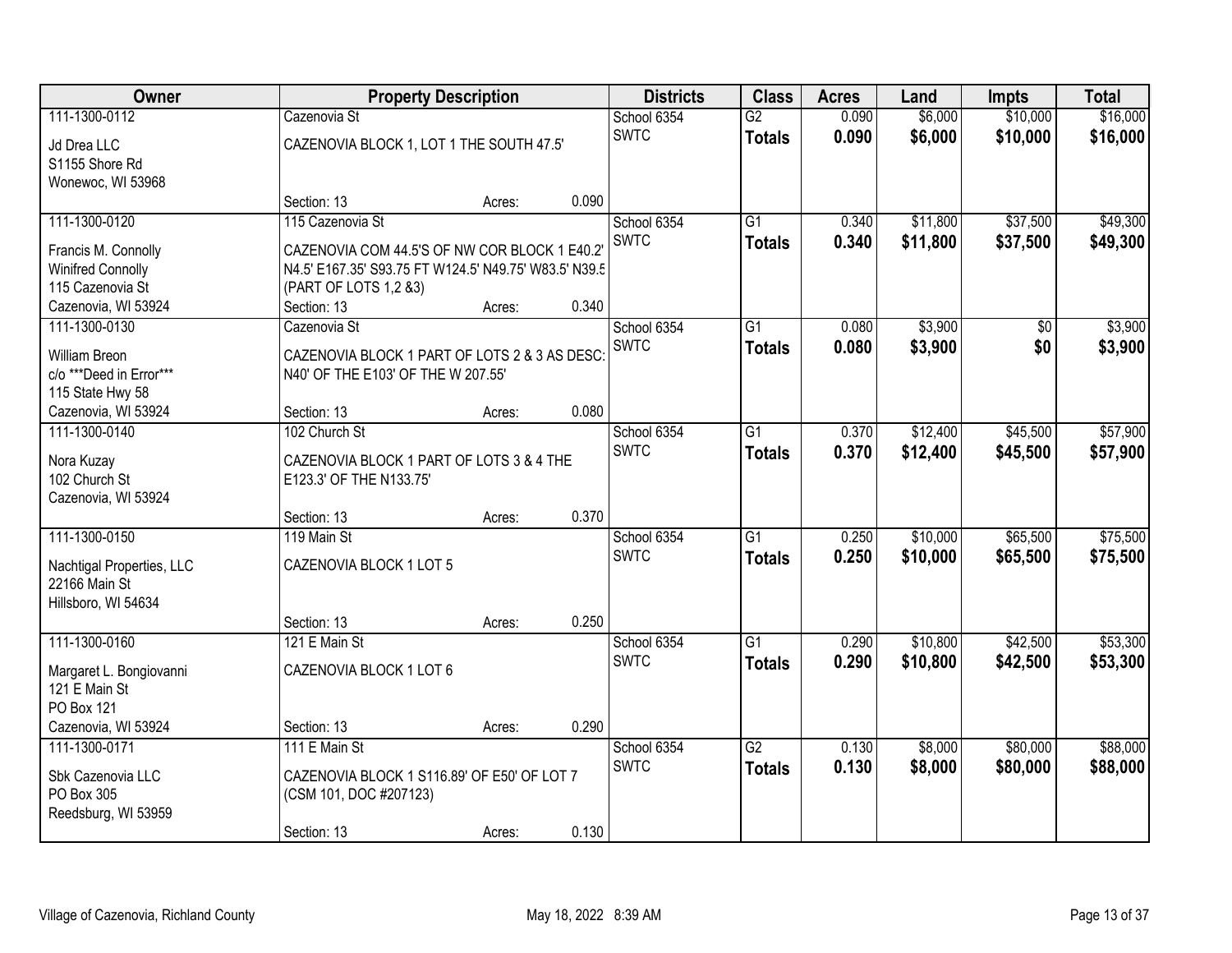| Owner                                                                |                                                                                    | <b>Property Description</b> |       | <b>Districts</b> | <b>Class</b>    | <b>Acres</b> | Land       | <b>Impts</b>    | <b>Total</b>    |
|----------------------------------------------------------------------|------------------------------------------------------------------------------------|-----------------------------|-------|------------------|-----------------|--------------|------------|-----------------|-----------------|
| 111-1300-0181                                                        | 105 E Main St                                                                      |                             |       | School 6354      | $\overline{G2}$ | 0.200        | \$9,500    | \$40,500        | \$50,000        |
| Westby Coop Credit Union<br>501 N Main St<br>Westby, WI 54667        | CAZENOVIA BLOCK 1 COM 43'7" E OF SW COR LOT<br>8, E75' N120' W75' S120' EX THE N4' |                             |       | <b>SWTC</b>      | <b>Totals</b>   | 0.200        | \$9,500    | \$40,500        | \$50,000        |
|                                                                      | Section: 13                                                                        | Acres:                      | 0.200 |                  |                 |              |            |                 |                 |
| 111-1300-0182                                                        | 103 E Main St                                                                      |                             |       | School 6354      | G2              | 0.130        | \$9,000    | \$56,000        | \$65,000        |
| Wayne A. Johll et al<br>c/o Chuck or Linda Denman<br>PO Box 236      | CAZENOVIA BLOCK 1, LOT 8 E43' N12' NOT ON DEED                                     |                             |       | SWTC             | <b>Totals</b>   | 0.130        | \$9,000    | \$56,000        | \$65,000        |
| Cazenovia, WI 53924                                                  | Section: 13                                                                        | Acres:                      | 0.130 |                  |                 |              |            |                 |                 |
| 111-1300-0184                                                        |                                                                                    |                             |       | School 6354      | $\overline{G2}$ | 0.050        | \$1,100    | \$0             | \$1,100         |
| James R. Drea<br>Dawn E. Drea<br>106 County Hwy V Po Box 205         | CAZENOVIA BLOCK 1 N16' OF LOT 7 & 8 EX W43.58')<br>N <sub>16</sub> ' OF LOT 8      |                             |       | <b>SWTC</b>      | <b>Totals</b>   | 0.050        | \$1,100    | \$0             | \$1,100         |
| Cazenovia, WI 53924                                                  | Section: 13                                                                        | Acres:                      | 0.050 |                  |                 |              |            |                 |                 |
| 111-1300-0211                                                        | 102 E Main St                                                                      |                             |       | School 6354      | $\overline{G2}$ | 0.130        | \$10,800   | \$44,000        | \$54,800        |
| John R. Soltwedel<br>E4296 Lake Rd<br>Hillpoint, WI 53937            | CAZENOVIA BLOCK 2 W43.5' OF LOT 1                                                  |                             |       | <b>SWTC</b>      | <b>Totals</b>   | 0.130        | \$10,800   | \$44,000        | \$54,800        |
|                                                                      | Section: 13                                                                        | Acres:                      | 0.130 |                  |                 |              |            |                 |                 |
| 111-1300-0212                                                        | 104 E Main St                                                                      |                             |       | School 6354      | $\overline{G2}$ | 0.120        | \$5,500    | \$47,000        | \$52,500        |
| Investments Realty LLC<br>1708 Douglass St<br>Malden, MO 63863       | CAZENOVIA BLOCK 2 E 39' OF LOT 1                                                   |                             |       | <b>SWTC</b>      | <b>Totals</b>   | 0.120        | \$5,500    | \$47,000        | \$52,500        |
|                                                                      | Section: 13                                                                        | Acres:                      | 0.120 |                  |                 |              |            |                 |                 |
| 111-1300-0220                                                        | 110 E Main St                                                                      |                             |       | School 6354      | $\overline{G2}$ | 0.250        | \$16,000   | \$198,000       | \$214,000       |
| Royal Bank of Cazenovia<br>110 E Main St<br>Cazenovia, WI 53924      | CAZENOVIA BLOCK 2, LOT 2                                                           |                             |       | <b>SWTC</b>      | <b>Totals</b>   | 0.250        | \$16,000   | \$198,000       | \$214,000       |
|                                                                      | Section: 13                                                                        | Acres:                      | 0.250 |                  |                 |              |            |                 |                 |
| 111-1300-0231                                                        | 122 E Main St                                                                      |                             |       | School 6354      | $\overline{X4}$ | 0.040        | $\sqrt{6}$ | $\overline{30}$ | $\overline{50}$ |
| Lavalle Telephone Co-Op<br>30638 County Hwy I<br>Hillpoint, WI 54634 | CAZENOVIA BLOCK 2 N66' OF THE W24' OF LOT 3                                        |                             |       | <b>SWTC</b>      | <b>Totals</b>   | 0.040        | \$0        | \$0             | \$0             |
|                                                                      | Section: 13                                                                        | Acres:                      | 0.040 |                  |                 |              |            |                 |                 |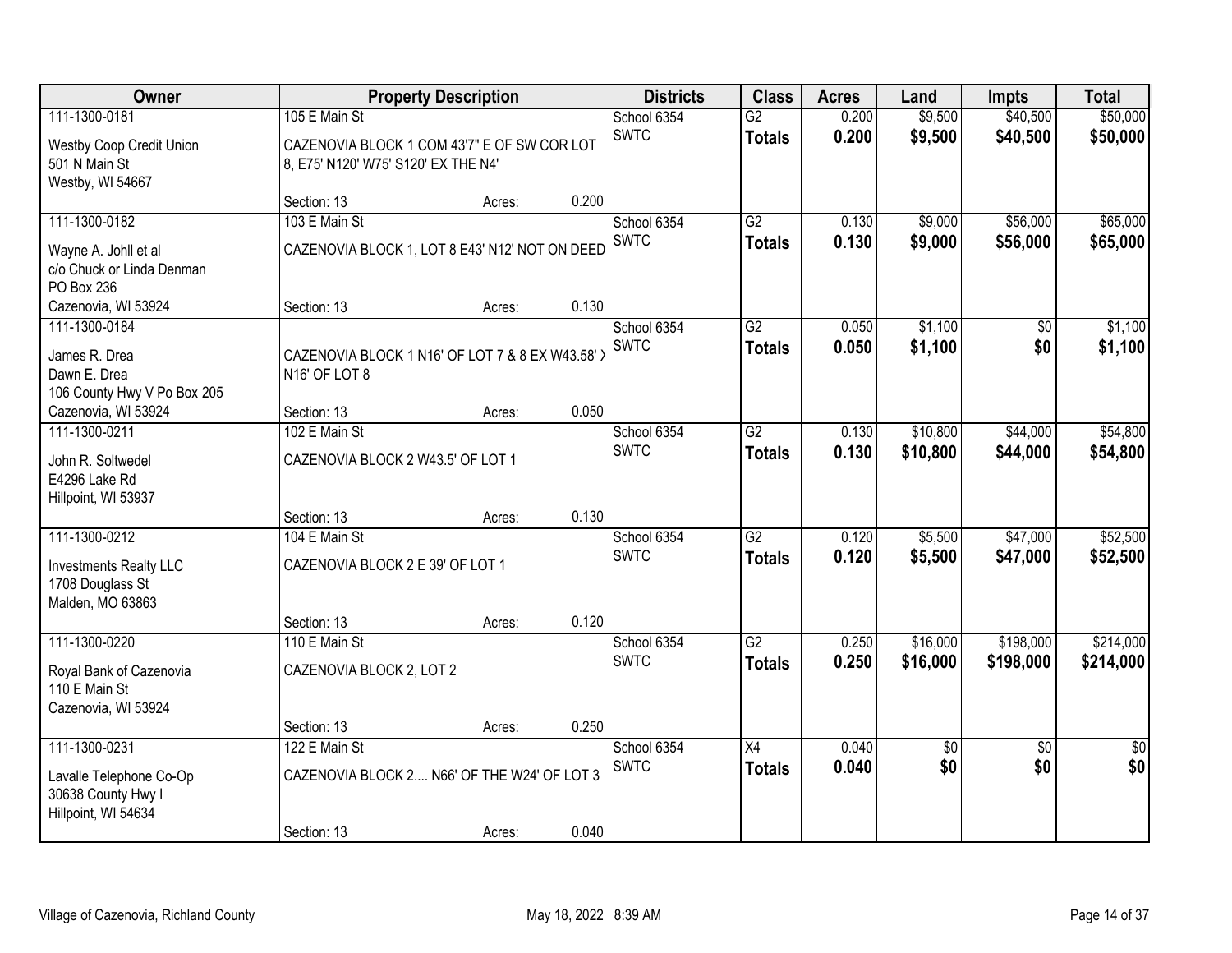| Owner                   |                                                     | <b>Property Description</b> |       | <b>Districts</b>           | <b>Class</b>    | <b>Acres</b> | Land     | <b>Impts</b> | <b>Total</b> |
|-------------------------|-----------------------------------------------------|-----------------------------|-------|----------------------------|-----------------|--------------|----------|--------------|--------------|
| 111-1300-0232           | 124 Main St                                         |                             |       | School 6354<br><b>SWTC</b> | $\overline{G2}$ | 0.210        | \$8,000  | \$17,000     | \$25,000     |
| William Breon           | CAZENOVIA BLOCK 2 LOT 3, EX THE N66' OF THE         |                             |       |                            | <b>Totals</b>   | 0.210        | \$8,000  | \$17,000     | \$25,000     |
| c/o ***Deed in Error*** | W24'                                                |                             |       |                            |                 |              |          |              |              |
| 115 State Hwy 58        |                                                     |                             |       |                            |                 |              |          |              |              |
| Cazenovia, WI 53924     | Section: 13                                         | Acres:                      | 0.210 |                            |                 |              |          |              |              |
| 111-1300-0240           | 134 E Main St                                       |                             |       | School 6354<br><b>SWTC</b> | $\overline{G1}$ | 0.250        | \$10,000 | \$65,500     | \$75,500     |
| Kyle J. Kitsemble       | CAZENOVIA BLOCK 2 LOT 4                             |                             |       |                            | <b>Totals</b>   | 0.250        | \$10,000 | \$65,500     | \$75,500     |
| Megan Greeley           |                                                     |                             |       |                            |                 |              |          |              |              |
| 134 E Main St           |                                                     |                             |       |                            |                 |              |          |              |              |
| Cazenovia, WI 53924     | Section: 13                                         | Acres:                      | 0.250 |                            |                 |              |          |              |              |
| 111-1300-0250           | 210 South St                                        |                             |       | School 6354                | G1              | 0.250        | \$10,000 | \$54,000     | \$64,000     |
| Timothy M. Bulin        | CAZENOVIA BLOCK 2, LOT 5                            |                             |       | <b>SWTC</b>                | <b>Totals</b>   | 0.250        | \$10,000 | \$54,000     | \$64,000     |
| Rita M. Bulin           |                                                     |                             |       |                            |                 |              |          |              |              |
| 216 Church St           |                                                     |                             |       |                            |                 |              |          |              |              |
| Cazenovia, WI 53924     | Section: 13                                         | Acres:                      | 0.250 |                            |                 |              |          |              |              |
| 111-1300-0260           | 115 South St                                        |                             |       | School 6354                | G1              | 0.250        | \$10,000 | \$44,000     | \$54,000     |
|                         |                                                     |                             |       | <b>SWTC</b>                | <b>Totals</b>   | 0.250        | \$10,000 | \$44,000     | \$54,000     |
| Marshal Brandt          | CAZENOVIA BLOCK 2, LOT 6                            |                             |       |                            |                 |              |          |              |              |
| Amanda Brandt           |                                                     |                             |       |                            |                 |              |          |              |              |
| 115 South St            |                                                     |                             |       |                            |                 |              |          |              |              |
| Cazenovia, WI 53924     | Section: 13                                         | Acres:                      | 0.250 |                            |                 |              |          |              |              |
| 111-1300-0271           | 107 South St                                        |                             |       | School 6354                | $\overline{G1}$ | 0.170        | \$7,300  | \$17,500     | \$24,800     |
| Richard F. Barreau      | CAZENOVIA BLOCK 2, LOT 7 THE E 1/2 & THE E16'       |                             |       | <b>SWTC</b>                | <b>Totals</b>   | 0.170        | \$7,300  | \$17,500     | \$24,800     |
| 107 South St            | OF THE W 1/2                                        |                             |       |                            |                 |              |          |              |              |
| Cazenovia, WI 53924     |                                                     |                             |       |                            |                 |              |          |              |              |
|                         | Section: 13                                         | Acres:                      | 0.170 |                            |                 |              |          |              |              |
| 111-1300-0272           | 105 South St                                        |                             |       | School 6354                | $\overline{G1}$ | 0.130        | \$5,900  | \$45,000     | \$50,900     |
| Lawrence P. Milfred     | CAZENOVIA IN BLOCK 2: COM 57' E OF SW COR LOT       |                             |       | <b>SWTC</b>                | <b>Totals</b>   | 0.130        | \$5,900  | \$45,000     | \$50,900     |
| 105 South St            | 8, N101' E26' N24' TO ALLEY, E25' S125' TO S LN W   |                             |       |                            |                 |              |          |              |              |
| PO Box 44               | TO BEG (PART OF LOT 7 & 8)                          |                             |       |                            |                 |              |          |              |              |
| Cazenovia, WI 53924     | Section: 13                                         | Acres:                      | 0.130 |                            |                 |              |          |              |              |
| 111-1300-0280           | 103 South St                                        |                             |       | School 6354                | $\overline{G1}$ | 0.210        | \$8,600  | \$47,500     | \$56,100     |
|                         |                                                     |                             |       | <b>SWTC</b>                | <b>Totals</b>   | 0.210        | \$8,600  | \$47,500     | \$56,100     |
| Casey J. Rego           | CAZENOVIA IN BLOCK 2: W57' OF LOT 8; ALSO COM       |                             |       |                            |                 |              |          |              |              |
| 103 South St            | 57'E SW COR LOT 8, N ABOUT 125' TO S LINE ALLEY     |                             |       |                            |                 |              |          |              |              |
| Cazenovia, WI 53924     | (BEG) E26' S24' W26' N24' ALSO THE N7' OF E25.5' OF |                             |       |                            |                 |              |          |              |              |
|                         | Section: 13                                         | Acres:                      | 0.210 |                            |                 |              |          |              |              |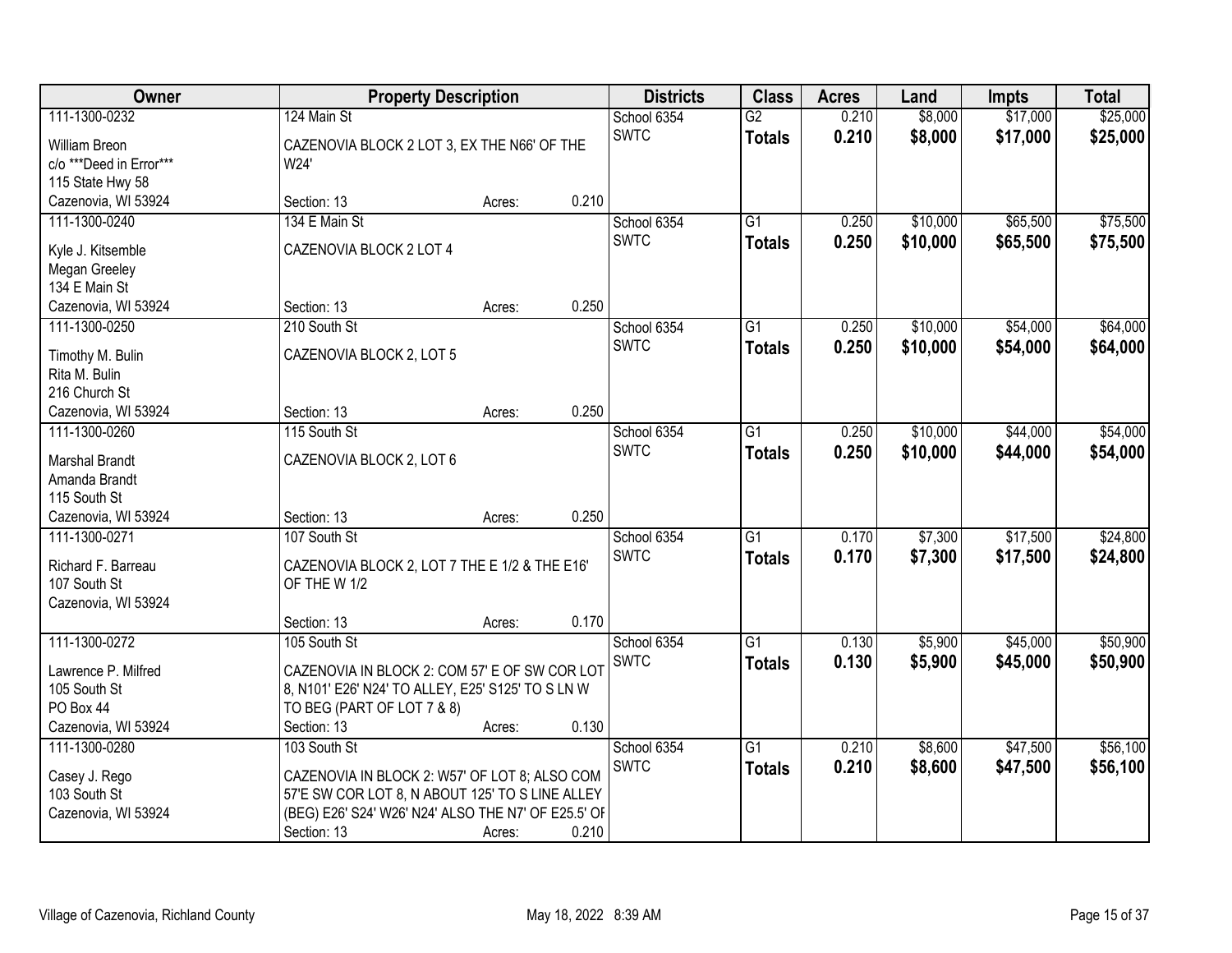| Owner                               | <b>Property Description</b>   |        |       | <b>Districts</b> | <b>Class</b>    | <b>Acres</b> | Land     | <b>Impts</b> | <b>Total</b> |
|-------------------------------------|-------------------------------|--------|-------|------------------|-----------------|--------------|----------|--------------|--------------|
| 111-1300-0310                       | 202 E Main St                 |        |       | School 6354      | $\overline{G1}$ | 0.250        | \$10,000 | \$72,500     | \$82,500     |
| Helon R. Lovell et al               | CAZENOVIA BLOCK 3, LOT 1      |        |       | <b>SWTC</b>      | <b>Totals</b>   | 0.250        | \$10,000 | \$72,500     | \$82,500     |
| PO Box 185                          |                               |        |       |                  |                 |              |          |              |              |
| Cazenovia, WI 53924                 |                               |        |       |                  |                 |              |          |              |              |
| 111-1300-0320                       | Section: 13<br>210 E Main St  | Acres: | 0.250 | School 6354      | $\overline{G1}$ | 0.250        | \$10,000 | \$70,000     | \$80,000     |
|                                     |                               |        |       | <b>SWTC</b>      |                 | 0.250        | \$10,000 | \$70,000     | \$80,000     |
| John R. Rockweiler                  | CAZENOVIA BLOCK 3 LOT 2       |        |       |                  | <b>Totals</b>   |              |          |              |              |
| 210 E Main St                       |                               |        |       |                  |                 |              |          |              |              |
| Cazenovia, WI 53924                 | Section: 13                   | Acres: | 0.250 |                  |                 |              |          |              |              |
| 111-1300-0330                       | 220 E Main St                 |        |       | School 6354      | G1              | 0.250        | \$10,000 | \$75,000     | \$85,000     |
|                                     |                               |        |       | <b>SWTC</b>      | <b>Totals</b>   | 0.250        | \$10,000 | \$75,000     | \$85,000     |
| Robert L. Krueger<br>220 E Main St  | CAZENOVIA BLOCK 3 LOT 3       |        |       |                  |                 |              |          |              |              |
| Cazenovia, WI 53924                 |                               |        |       |                  |                 |              |          |              |              |
|                                     | Section: 13                   | Acres: | 0.250 |                  |                 |              |          |              |              |
| 111-1300-0340                       | 226 E Main St                 |        |       | School 6354      | G1              | 0.250        | \$10,000 | \$93,500     | \$103,500    |
| Michael E. Wagner                   | CAZENOVIA BLOCK 3 LOT 4       |        |       | <b>SWTC</b>      | <b>Totals</b>   | 0.250        | \$10,000 | \$93,500     | \$103,500    |
| PO Box 114                          |                               |        |       |                  |                 |              |          |              |              |
| Cazenovia, WI 53924                 |                               |        |       |                  |                 |              |          |              |              |
|                                     | Section: 13                   | Acres: | 0.250 |                  |                 |              |          |              |              |
| 111-1300-0350                       | 215 South St                  |        |       | School 6354      | $\overline{G1}$ | 0.500        | \$15,000 | \$56,000     | \$71,000     |
| Clint S. Sharp                      | CAZENOVIA BLOCK 3, LOTS 5 & 6 |        |       | <b>SWTC</b>      | <b>Totals</b>   | 0.500        | \$15,000 | \$56,000     | \$71,000     |
| 215 South St                        |                               |        |       |                  |                 |              |          |              |              |
| Cazenovia, WI 53924                 |                               |        |       |                  |                 |              |          |              |              |
| 111-1300-0370                       | Section: 13<br>211 South St   | Acres: | 0.500 | School 6354      | $\overline{G1}$ | 0.250        | \$10,000 | \$47,000     | \$57,000     |
|                                     |                               |        |       | <b>SWTC</b>      | <b>Totals</b>   | 0.250        | \$10,000 | \$47,000     | \$57,000     |
| Tammy S. Thompson                   | CAZENOVIA BLOCK 3 LOT 7       |        |       |                  |                 |              |          |              |              |
| 211 South St<br>Cazenovia, WI 53924 |                               |        |       |                  |                 |              |          |              |              |
|                                     | Section: 13                   | Acres: | 0.250 |                  |                 |              |          |              |              |
| 111-1300-0380                       | 215 Church St                 |        |       | School 6354      | $\overline{G1}$ | 0.250        | \$10,000 | \$74,000     | \$84,000     |
| Christine M. Bauer                  | CAZENOVIA BLOCK 3 LOT 8       |        |       | <b>SWTC</b>      | <b>Totals</b>   | 0.250        | \$10,000 | \$74,000     | \$84,000     |
| 215 Church St                       |                               |        |       |                  |                 |              |          |              |              |
| Cazenovia, WI 53924                 |                               |        |       |                  |                 |              |          |              |              |
|                                     | Section: 13                   | Acres: | 0.250 |                  |                 |              |          |              |              |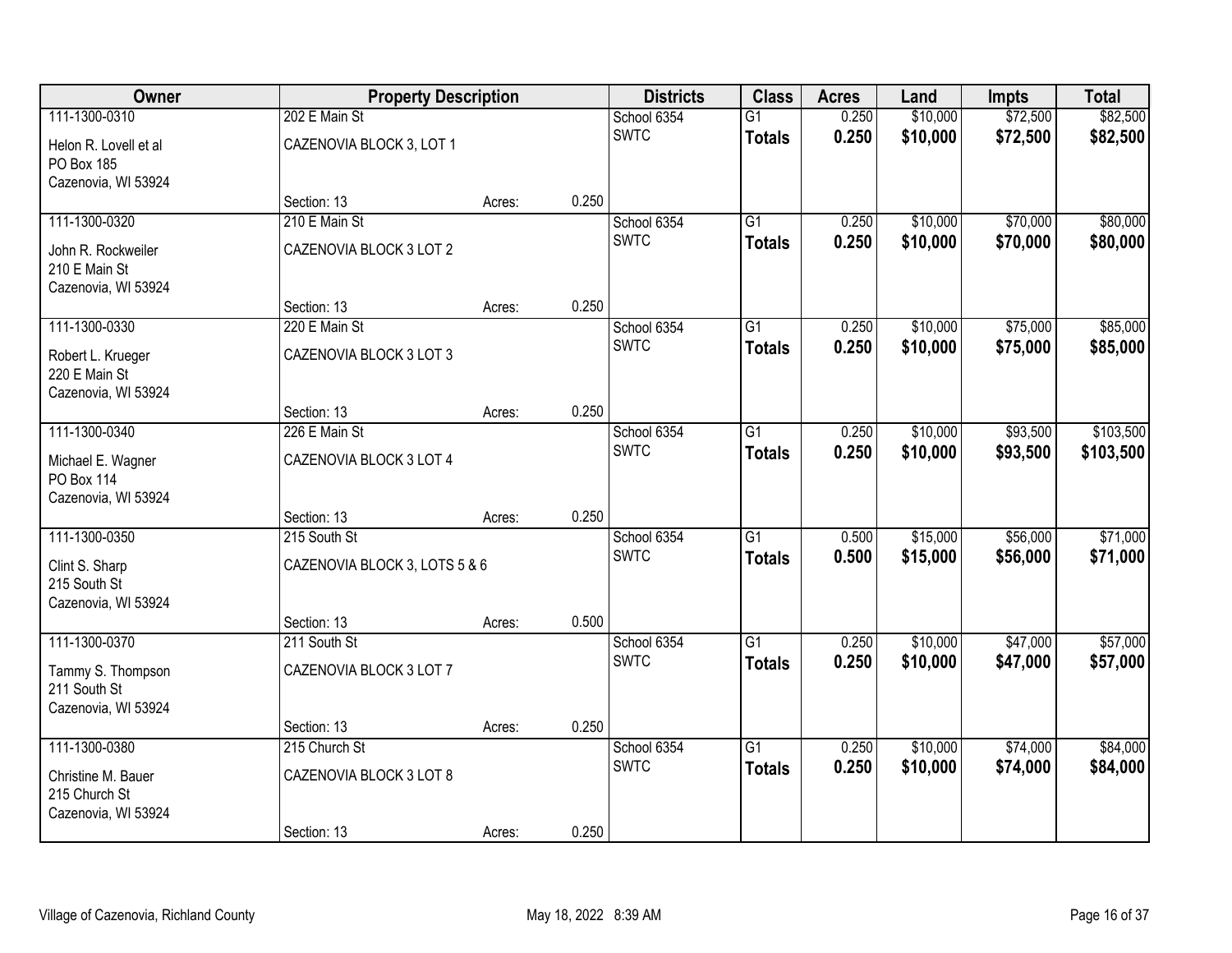| Owner                                                                     |                                                                             | <b>Property Description</b> |       | <b>Districts</b> | <b>Class</b>    | <b>Acres</b> | Land            | <b>Impts</b>    | <b>Total</b>    |
|---------------------------------------------------------------------------|-----------------------------------------------------------------------------|-----------------------------|-------|------------------|-----------------|--------------|-----------------|-----------------|-----------------|
| 111-1300-0410                                                             | North St                                                                    |                             |       | School 6354      | X4              | 0.210        | $\overline{60}$ | $\overline{50}$ | \$0             |
| Cazenovia Village of<br>108 Bluff St<br>Cazenovia, WI 53924               | CAZENOVIA BLOCK 4, LOT 1 PART DESC IN VOL-PG.                               |                             |       | <b>SWTC</b>      | <b>Totals</b>   | 0.210        | \$0             | \$0             | \$0             |
|                                                                           | Section: 13                                                                 | Acres:                      | 0.210 |                  |                 |              |                 |                 |                 |
| 111-1300-0420                                                             | 211 North St                                                                |                             |       | School 6354      | X4              | 0.790        | $\overline{60}$ | $\overline{30}$ | $\overline{50}$ |
| School Joint Dist #8<br>c/o Weston School District<br>E2511A County Hwy S | CAZENOVIA BLOCK 4 LOTS 1, 2, 7 & 8, EX PART OF<br>LOT 1 DESC IN VOL 236-305 |                             |       | <b>SWTC</b>      | <b>Totals</b>   | 0.790        | \$0             | \$0             | \$0             |
| Cazenovia, WI 53924                                                       | Section: 13                                                                 | Acres:                      | 0.790 |                  |                 |              |                 |                 |                 |
| 111-1300-0430                                                             | 224 North St                                                                |                             |       | School 6354      | G1              | 0.250        | \$10,000        | \$60,000        | \$70,000        |
| Joseph H. Daniels<br>PO Box 6<br>Cazenovia, WI 53924                      | CAZENOVIA BLOCK 4, LOT 3                                                    |                             |       | <b>SWTC</b>      | <b>Totals</b>   | 0.250        | \$10,000        | \$60,000        | \$70,000        |
|                                                                           | Section: 13                                                                 | Acres:                      | 0.250 |                  |                 |              |                 |                 |                 |
| 111-1300-0440                                                             | 228 North St                                                                |                             |       | School 6354      | G1              | 0.250        | \$10,000        | \$97,500        | \$107,500       |
| Nachtigal Properties, LLC<br>22166 Main St<br>Hillsboro, WI 54634         | CAZENOVIA LOT 4, BLOCK 4                                                    |                             |       | <b>SWTC</b>      | <b>Totals</b>   | 0.250        | \$10,000        | \$97,500        | \$107,500       |
|                                                                           | Section: 13                                                                 | Acres:                      | 0.250 |                  |                 |              |                 |                 |                 |
| 111-1300-0450                                                             | 219 E Main St                                                               |                             |       | School 6354      | $\overline{G1}$ | 0.230        | \$9,300         | \$56,500        | \$65,800        |
| Sarah K. Schrank<br>219 E Main St<br>Cazenovia, WI 53924                  | CAZENOVIA BLOCK 4 LOT 5, EX THE W8'                                         |                             |       | <b>SWTC</b>      | <b>Totals</b>   | 0.230        | \$9,300         | \$56,500        | \$65,800        |
|                                                                           | Section: 13                                                                 | Acres:                      | 0.230 |                  |                 |              |                 |                 |                 |
| 111-1300-0460                                                             | 215 E Main St                                                               |                             |       | School 6354      | $\overline{G1}$ | 0.270        | \$10,400        | \$62,500        | \$72,900        |
| Jeffrey A. Seidel<br>Marylu R. Seidel<br>215 E Main St                    | CAZENOVIA BLOCK 4 LOT 6 & THE W8' OF LOT 5                                  |                             |       | <b>SWTC</b>      | <b>Totals</b>   | 0.270        | \$10,400        | \$62,500        | \$72,900        |
| Cazenovia, WI 53924                                                       | Section: 13                                                                 | Acres:                      | 0.270 |                  |                 |              |                 |                 |                 |
| 111-1300-0510                                                             | 308 North St                                                                |                             |       | School 6354      | $\overline{G1}$ | 0.250        | \$10,000        | \$70,500        | \$80,500        |
| Steven L. Bauer<br>308 North St<br>Cazenovia, WI 53924                    | CAZENOVIA BLOCK 5 THE W 46 1/2' OF LOT 1                                    |                             |       | <b>SWTC</b>      | <b>Totals</b>   | 0.250        | \$10,000        | \$70,500        | \$80,500        |
|                                                                           | Section: 13                                                                 | Acres:                      | 0.250 |                  |                 |              |                 |                 |                 |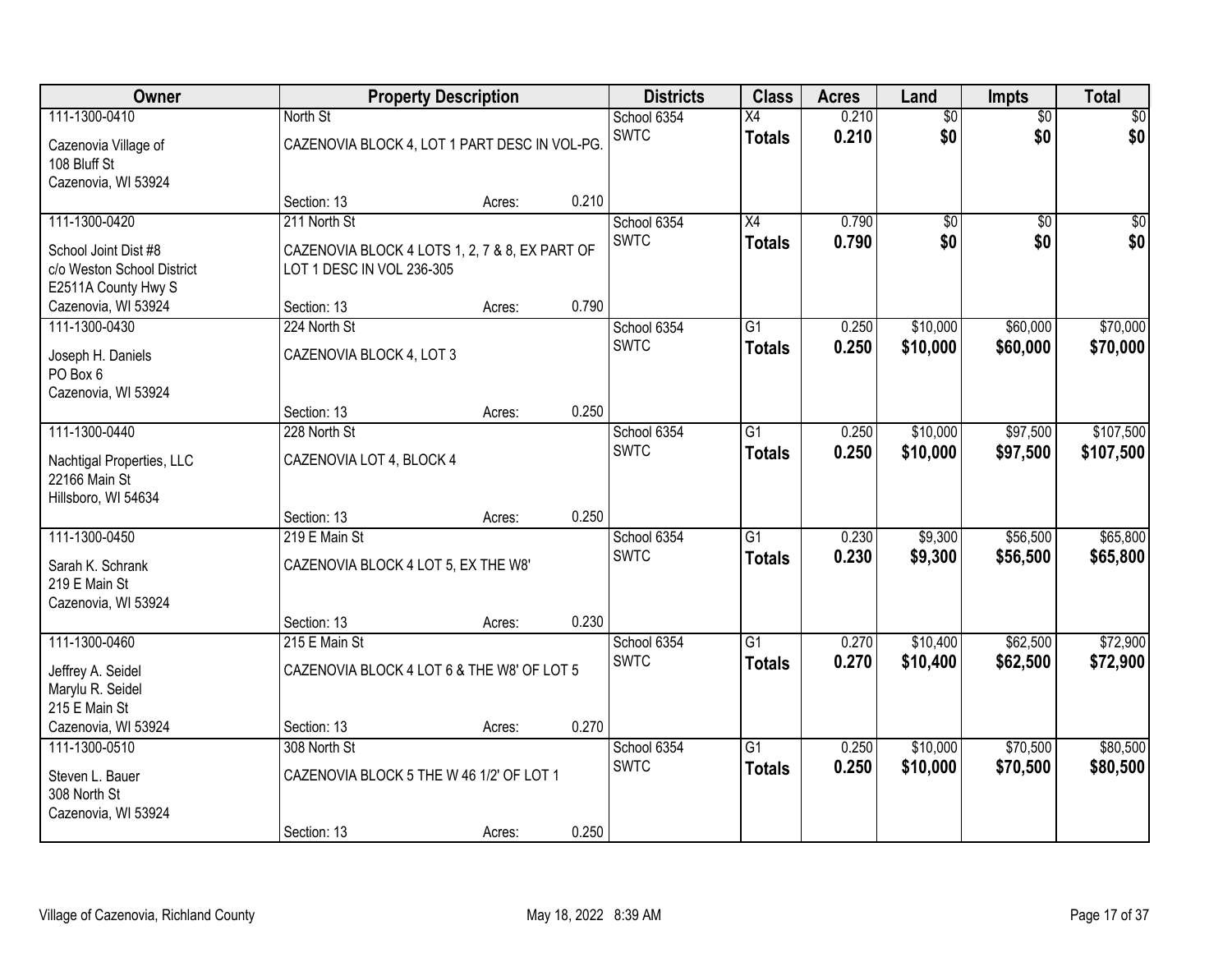| Owner                                                                                | <b>Property Description</b>                                                                                                                                                                   |                 | <b>Districts</b>           | <b>Class</b>                     | <b>Acres</b>   | Land                 | <b>Impts</b>         | <b>Total</b>           |
|--------------------------------------------------------------------------------------|-----------------------------------------------------------------------------------------------------------------------------------------------------------------------------------------------|-----------------|----------------------------|----------------------------------|----------------|----------------------|----------------------|------------------------|
| 111-1300-0520<br>Debra Seep<br>312 North St<br>Cazenovia, WI 53924                   | 312 North St<br>CAZENOVIA BLOCK 5 E19.5' OF LOT 1 & ALL LOT 2<br>(LOT 2 ASSUMED TO BE 66' WIDE)                                                                                               |                 | School 6354<br><b>SWTC</b> | $\overline{G1}$<br><b>Totals</b> | 0.250<br>0.250 | \$10,000<br>\$10,000 | \$38,500<br>\$38,500 | \$48,500<br>\$48,500   |
|                                                                                      | Section: 13                                                                                                                                                                                   | 0.250<br>Acres: |                            |                                  |                |                      |                      |                        |
| 111-1300-0530<br>Audrey J. Fuller<br>319 E Main St<br>Cazenovia, WI 53924            | 319 E Main St<br>CAZENOVIA BLOCK 5 LOT 3 & E12 1/2 LK OF LOT 4<br>(LOT 3 ASSUMED TO BE 66' WIDE)                                                                                              |                 | School 6354<br><b>SWTC</b> | $\overline{G1}$<br><b>Totals</b> | 0.250<br>0.250 | \$10,000<br>\$10,000 | \$74,000<br>\$74,000 | \$84,000<br>\$84,000   |
|                                                                                      | Section: 13                                                                                                                                                                                   | 0.250<br>Acres: |                            |                                  |                |                      |                      |                        |
| 111-1300-0540<br>Shawn M. Merwin<br>309 E Main St<br>Cazenovia, WI 53924             | 309 E Main St<br>CAZENOVIA BLOCK 5, LOT 4, EX E12.5LK                                                                                                                                         |                 | School 6354<br><b>SWTC</b> | G1<br><b>Totals</b>              | 0.250<br>0.250 | \$10,000<br>\$10,000 | \$85,500<br>\$85,500 | \$95,500<br>\$95,500   |
|                                                                                      | Section: 13                                                                                                                                                                                   | 0.250<br>Acres: |                            |                                  |                |                      |                      |                        |
| 111-1300-0610<br>Richard A. Cohoon<br>320 E Main St<br>Cazenovia, WI 53924           | 320 E Main St<br>CAZENOVIA BLOCK 6, LOTS 1 & 2 & LAND EAST TO<br>THE COUNTY LINE - ALL NOW KNOWN AS CSM 872                                                                                   |                 | School 6354<br><b>SWTC</b> | G1<br><b>Totals</b>              | 0.700<br>0.700 | \$18,300<br>\$18,300 | \$41,500<br>\$41,500 | \$59,800<br>\$59,800   |
|                                                                                      | Section: 13                                                                                                                                                                                   | 0.700<br>Acres: |                            |                                  |                |                      |                      |                        |
| 111-1300-0630<br>James C. Hineman<br>215 Washington St<br>Cazenovia, WI 53924        | 215 Washington St<br>CAZENOVIA BLOCK 6 LOTS 3 & 4 & LAND E TO<br>COUNTY LN ---- NOW ALSO KNOWN AS CSM 871                                                                                     |                 | School 6354<br><b>SWTC</b> | $\overline{G1}$<br><b>Totals</b> | 0.700<br>0.700 | \$19,000<br>\$19,000 | \$97,000<br>\$97,000 | \$116,000<br>\$116,000 |
| 111-1300-0711                                                                        | Section: 13                                                                                                                                                                                   | 0.700<br>Acres: | School 6354                | $\overline{G1}$                  | 0.150          | \$16,600             | \$46,000             | \$62,600               |
| Ricki D. Grunberg<br>Jane E. Leussler<br>E2940 Sugar Maple Rd<br>Hillpoint, WI 53937 | 110 State Highway 58<br>CAZENOVIA COM 99.57' N OF SE COR LOT 1 BLOCK<br>7, N168.66' S89D48'40" W28.41' S4D58'42"E69.84' S21<br>D41'44"W65.44' S37.87' S89D 34'40"E46.5' & LAND<br>Section: 13 | 0.150<br>Acres: | <b>SWTC</b>                | <b>Totals</b>                    | 0.150          | \$16,600             | \$46,000             | \$62,600               |
| 111-1300-0712<br>Chris L. Burdick<br>211 S Maple St<br>North Freedom, WI 53951       | 104 Cazenovia St<br>CAZENOVIA BLOCK 7 PARCEL ON N SIDE OF LOT 1,<br>DESC IN VOL-PAGE<br>Section: 13                                                                                           | 0.080<br>Acres: | School 6354<br><b>SWTC</b> | $\overline{G1}$<br><b>Totals</b> | 0.080<br>0.080 | \$4,000<br>\$4,000   | \$26,000<br>\$26,000 | \$30,000<br>\$30,000   |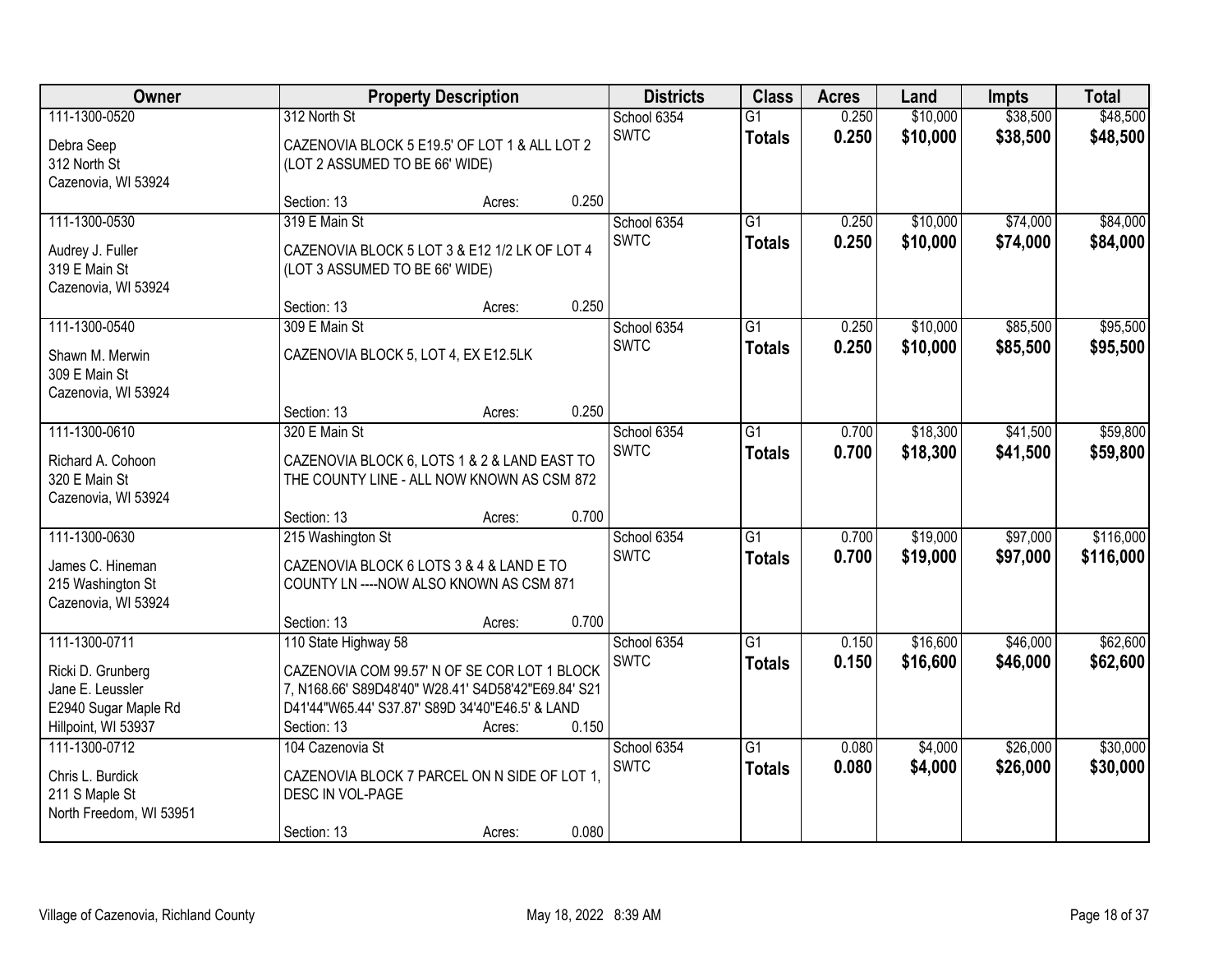| Owner                                                                           |                                                                                                             | <b>Property Description</b> |       | <b>Districts</b>           | <b>Class</b>                     | <b>Acres</b>   | Land                   | <b>Impts</b>           | <b>Total</b>           |
|---------------------------------------------------------------------------------|-------------------------------------------------------------------------------------------------------------|-----------------------------|-------|----------------------------|----------------------------------|----------------|------------------------|------------------------|------------------------|
| 111-1300-0713<br>Village of Cazenovia<br>PO Box 151<br>Cazenovia, WI 53924-0151 | 101 W Main St<br>CAZENOVIA BLOCK 7, LOT 1 THE E36.41' OF THE<br>S79.43' N6' SUBJ TO EASMT                   |                             |       | School 6354<br><b>SWTC</b> | $\overline{X4}$<br><b>Totals</b> | 0.070<br>0.070 | $\overline{50}$<br>\$0 | $\overline{50}$<br>\$0 | $\sqrt{50}$<br>\$0     |
|                                                                                 | Section: 13                                                                                                 | Acres:                      | 0.070 |                            |                                  |                |                        |                        |                        |
| 111-1300-0714<br>James M. Kast<br>W6689 Dlask Rd<br>Mauston, WI 53948           | 103 Main St<br>CAZENOVIA BLOCK 7, LOT 1 PARCEL DESC IN<br>VOL-PAGE                                          |                             |       | School 6354<br><b>SWTC</b> | $\overline{G1}$<br><b>Totals</b> | 0.050<br>0.050 | \$2,500<br>\$2,500     | \$50,500<br>\$50,500   | \$53,000<br>\$53,000   |
|                                                                                 | Section: 13                                                                                                 | Acres:                      | 0.050 |                            |                                  |                |                        |                        |                        |
| 111-1300-0715<br>Richard A. Hatfield<br>Elayne M. Hatfield<br>225 North St      | 105 W Main St<br>CAZENOVIA BLOCK 7, LOT 1 COM SW COR, E26.31'<br>N48.88' W26.31' S48.88'                    |                             |       | School 6354<br><b>SWTC</b> | G1<br><b>Totals</b>              | 0.030<br>0.030 | \$2,500<br>\$2,500     | \$47,500<br>\$47,500   | \$50,000<br>\$50,000   |
| Cazenovia, WI 53924                                                             | Section: 13                                                                                                 | Acres:                      | 0.030 |                            |                                  |                |                        |                        |                        |
| 111-1300-0720<br>David Bauer<br>Nancy Bauer<br>31796 County Hwy II              | 107 W Main St<br>CAZENOVIA BLOCK 7 LOT 2                                                                    |                             |       | School 6354<br><b>SWTC</b> | $\overline{G2}$<br><b>Totals</b> | 0.150<br>0.150 | \$10,000<br>\$10,000   | \$90,000<br>\$90,000   | \$100,000<br>\$100,000 |
| Cazenovia, WI 53924                                                             | Section: 13                                                                                                 | Acres:                      | 0.150 |                            |                                  |                |                        |                        |                        |
| 111-1300-0730<br>Boyd J. Potter<br>299 State St<br>La Valle, WI 53941           | 109 W Main St<br>CAZENOVIA BLOCK 7: LOT 3<br>Section: 13                                                    | Acres:                      | 0.250 | School 6354<br><b>SWTC</b> | $\overline{G2}$<br><b>Totals</b> | 0.250<br>0.250 | \$15,000<br>\$15,000   | \$45,000<br>\$45,000   | \$60,000<br>\$60,000   |
| 111-1300-0740                                                                   | W Main St                                                                                                   |                             |       | School 6354                | $\overline{G2}$                  | 0.110          | \$5,000                | $\overline{60}$        | \$5,000                |
| Bernard C. Deitelhoff<br>31850 County Hwy V<br>Cazenovia, WI 53924              | CAZENOVIA E 40' OF LOT 4, BLOCK 7                                                                           |                             |       | <b>SWTC</b>                | <b>Totals</b>                    | 0.110          | \$5,000                | \$0                    | \$5,000                |
|                                                                                 | Section: 13                                                                                                 | Acres:                      | 0.110 |                            |                                  |                |                        |                        |                        |
| 111-1300-0750<br>Benjamin J. Kuzay<br>102 Church St<br>Cazenovia, WI 53924      | 123 W Main St<br>CAZENOVIA BLOCK 7 LOT 5 & PARTS OF LOTS 4 & 6<br>DESC IN VOL-PAGE. EASEMENT<br>Section: 13 | Acres:                      | 0.140 | School 6354<br><b>SWTC</b> | $\overline{G1}$<br><b>Totals</b> | 0.140<br>0.140 | \$6,200<br>\$6,200     | \$58,500<br>\$58,500   | \$64,700<br>\$64,700   |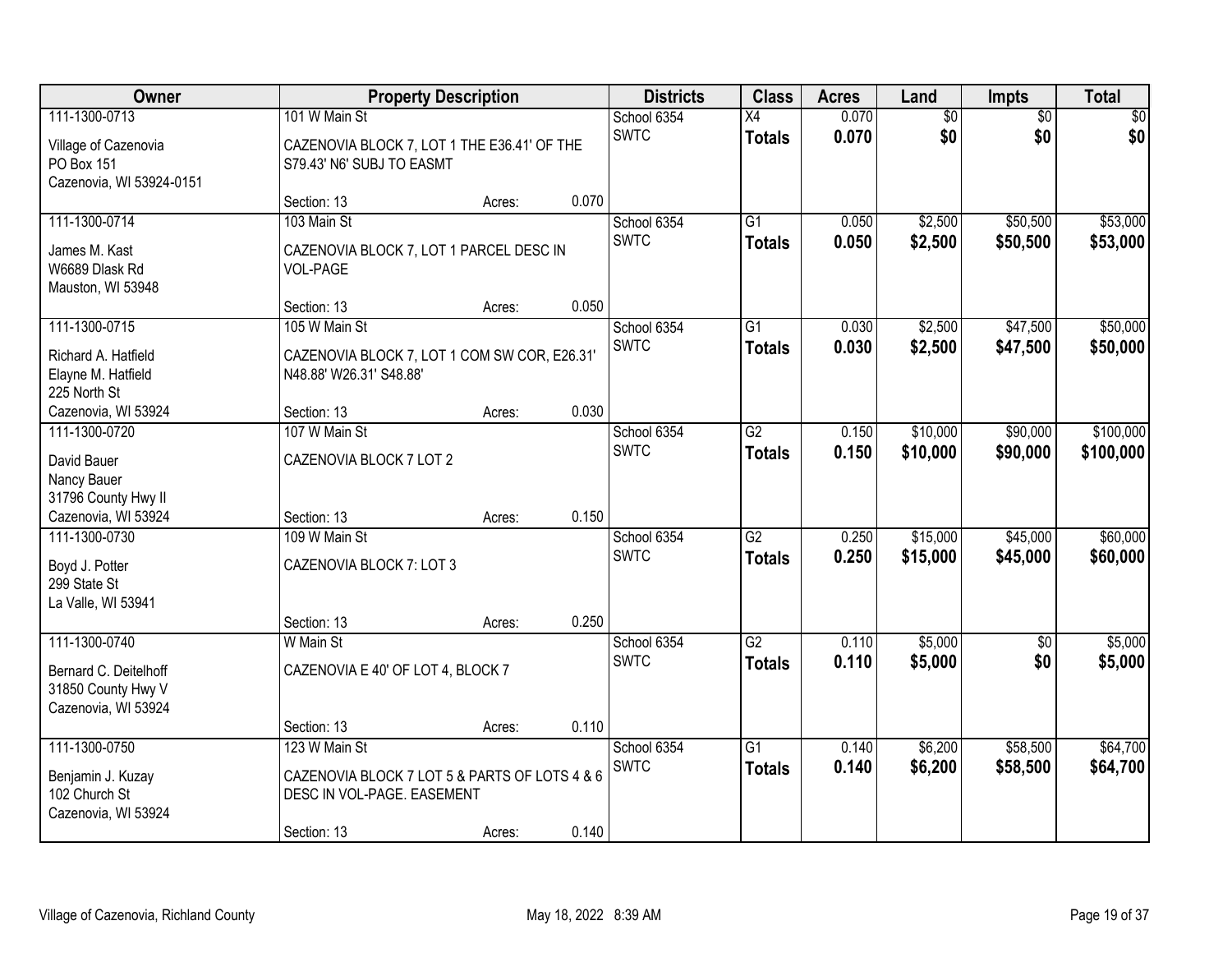| Owner                    |                                                                                           | <b>Property Description</b> |       | <b>Districts</b> | <b>Class</b>           | <b>Acres</b> | Land            | <b>Impts</b>    | <b>Total</b>     |
|--------------------------|-------------------------------------------------------------------------------------------|-----------------------------|-------|------------------|------------------------|--------------|-----------------|-----------------|------------------|
| 111-1300-0760            | 125 W Main St                                                                             |                             |       | School 6354      | $\overline{G2}$        | 0.390        | \$10,000        | \$46,000        | \$56,000         |
| Chris Burdick            | CAZENOVIA BLOCK 7, LOT 6 EX TRIANGLE IN SE                                                |                             |       | <b>SWTC</b>      | <b>Totals</b>          | 0.390        | \$10,000        | \$46,000        | \$56,000         |
| PO Box 53                | COR & EX HWY PCL DESC IN VOL 261-321                                                      |                             |       |                  |                        |              |                 |                 |                  |
| Cazenovia, WI 53924      |                                                                                           |                             |       |                  |                        |              |                 |                 |                  |
|                          | Section: 13                                                                               | Acres:                      | 0.390 |                  |                        |              |                 |                 |                  |
| 111-1300-0811            | W Main St                                                                                 |                             |       | School 6354      | G2                     | 0.300        | \$5,000         | $\overline{50}$ | \$5,000          |
| <b>Chris Burdick</b>     |                                                                                           |                             |       | <b>SWTC</b>      | <b>Totals</b>          | 0.300        | \$5,000         | \$0             | \$5,000          |
| PO Box 53                | CAZENOVIA COM 112' W OF NW COR MASSAT LOT,<br>ALG W LN DUREN LOT 132' TO HIGH WATER MARK, |                             |       |                  |                        |              |                 |                 |                  |
| Cazenovia, WI 53924      | WLY & NLY ALG WATER MARK TO S LN MAIN ST                                                  |                             |       |                  |                        |              |                 |                 |                  |
|                          | Section: 13                                                                               | Acres:                      | 0.300 |                  |                        |              |                 |                 |                  |
| 111-1300-0812            | 112 Main St                                                                               |                             |       | School 6354      | G1                     | 0.310        | \$10,000        | \$36,500        | \$46,500         |
|                          |                                                                                           |                             |       | <b>SWTC</b>      |                        |              |                 |                 |                  |
| Darrel J. Meacham        | CAZENOVIA BLOCK 8 (PART OF ORIG LOTS 1 & 2)                                               |                             |       |                  | <b>Totals</b>          | 0.310        | \$10,000        | \$36,500        | \$46,500         |
| 12726 State Hwy 58       | CSM 890, LOT 1 .2A CSM 884, LOT 2 .11A                                                    |                             |       |                  |                        |              |                 |                 |                  |
| Cazenovia, WI 53924      |                                                                                           |                             |       |                  |                        |              |                 |                 |                  |
|                          | Section: 13                                                                               | Acres:                      | 0.310 |                  |                        |              |                 |                 |                  |
| 111-1300-0822            | 108 Main St                                                                               |                             |       | School 6354      | $\overline{G2}$        | 0.180        | \$7,000         | \$62,500        | \$69,500         |
| Jordon Rupp              | CAZENOVIA COM 30'E NW COR LOT 2, BLK 8 S TO S                                             |                             |       | <b>SWTC</b>      | <b>Totals</b>          | 0.180        | \$7,000         | \$62,500        | \$69,500         |
| William R. Breon         | LINE LOT 2, E30' N TO S LINE MAIN ST, W TO BEG.                                           |                             |       |                  |                        |              |                 |                 |                  |
| 115 State Hwy 58         | ALSO COM SW COR ABOVE E30' S105' W30' N105'                                               |                             |       |                  |                        |              |                 |                 |                  |
| Cazenovia, WI 53924      | Section: 13                                                                               | Acres:                      | 0.180 |                  |                        |              |                 |                 |                  |
| 111-1300-0823            | 106 Main St                                                                               |                             |       | School 6354      | $\overline{\chi_3}$    | 0.010        | $\overline{50}$ | $\overline{30}$ | $\overline{30}$  |
|                          |                                                                                           |                             |       |                  |                        |              |                 |                 |                  |
| Village of Cazenovia     | CAZENOVIA BLOCK 8 COM 93' W OF NE COR LOT 3,                                              |                             |       | <b>SWTC</b>      | <b>Totals</b>          | 0.010        | \$0             | \$0             | \$0              |
| PO Box 151               | W12' S35' E12' N35'                                                                       |                             |       |                  |                        |              |                 |                 |                  |
| Cazenovia, WI 53924-0151 |                                                                                           |                             |       |                  |                        |              |                 |                 |                  |
|                          | Section: 13                                                                               | Acres:                      | 0.010 |                  |                        |              |                 |                 |                  |
| 111-1300-0824            | 106 Main St                                                                               |                             |       | School 6354      | $\overline{\chi_3}$    | 0.100        | $\overline{60}$ | $\overline{50}$ | $\overline{\$0}$ |
| Village of Cazenovia     | CAZENOVIA BLOCK 8 COM 63' W OF NE COR LOT 3.                                              |                             |       | <b>SWTC</b>      | <b>Totals</b>          | 0.100        | \$0             | \$0             | \$0              |
| PO Box 151               | W30' S35' W10' S TO S LINE LOT 2, E40' N TO BEG                                           |                             |       |                  |                        |              |                 |                 |                  |
| Cazenovia, WI 53924-0151 |                                                                                           |                             |       |                  |                        |              |                 |                 |                  |
|                          | Section: 13                                                                               | Acres:                      | 0.100 |                  |                        |              |                 |                 |                  |
| 111-1300-0825            | W Main St                                                                                 |                             |       | School 6354      | $\overline{\text{X3}}$ | 0.060        | $\overline{50}$ | $\overline{50}$ | $\frac{1}{30}$   |
|                          |                                                                                           |                             |       | <b>SWTC</b>      |                        | 0.060        | \$0             | \$0             | \$0              |
| Village of Cazenovia     | CAZENOVIA BLOCK 8 COM ON S LINE OF LOT 2,                                                 |                             |       |                  | <b>Totals</b>          |              |                 |                 |                  |
| PO Box 151               | WHICH IS 103' WEST OF THE EAST LINE OF BLOCK                                              |                             |       |                  |                        |              |                 |                 |                  |
| Cazenovia, WI 53924-0151 | 8, E23' S105' W23' N105'                                                                  |                             |       |                  |                        |              |                 |                 |                  |
|                          | Section: 13                                                                               | Acres:                      | 0.060 |                  |                        |              |                 |                 |                  |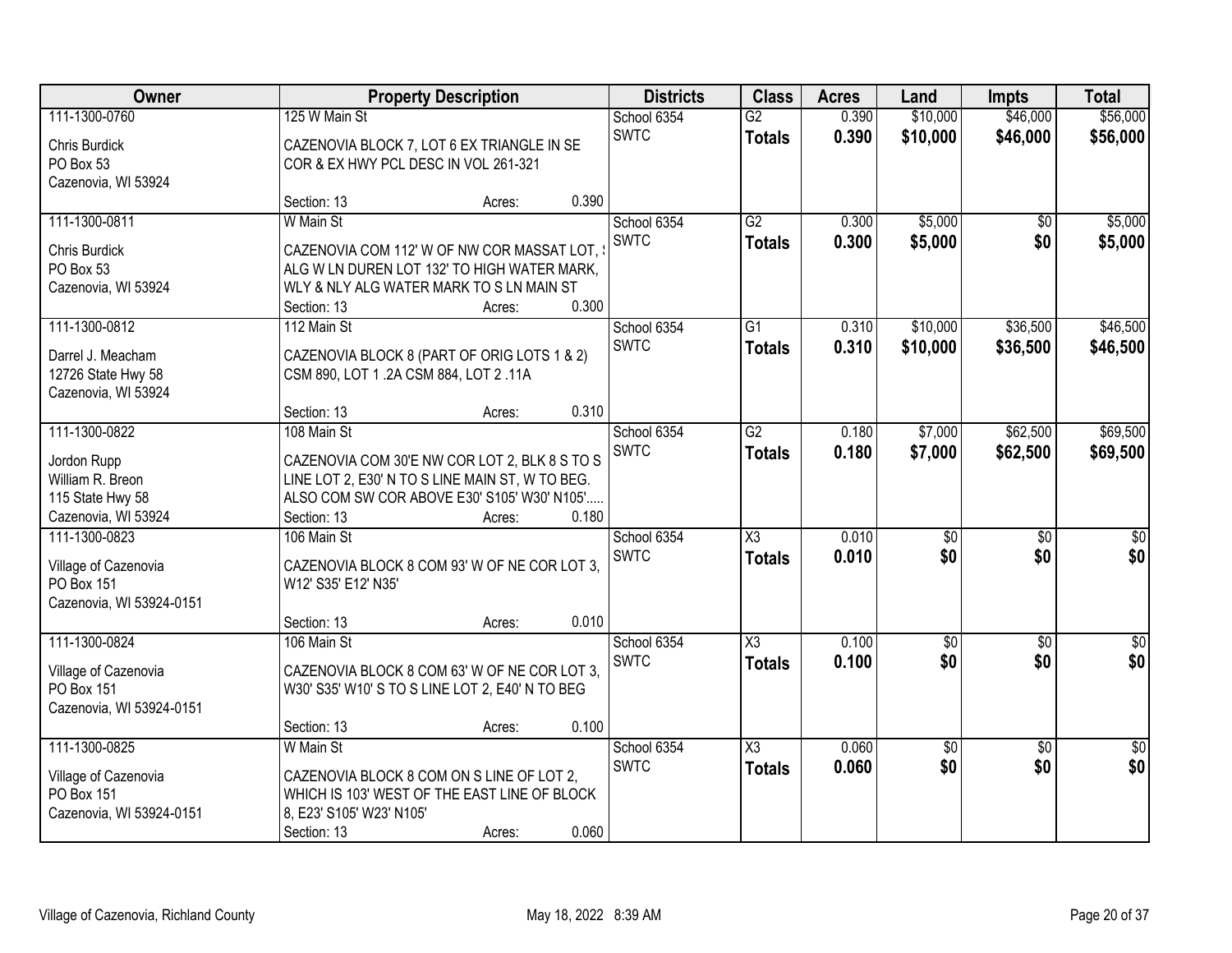| Owner                                     |                                               | <b>Property Description</b> |       | <b>Districts</b> | <b>Class</b>    | <b>Acres</b> | Land     | <b>Impts</b> | <b>Total</b> |
|-------------------------------------------|-----------------------------------------------|-----------------------------|-------|------------------|-----------------|--------------|----------|--------------|--------------|
| 111-1300-0830                             | 100 W Main St                                 |                             |       | School 6354      | $\overline{G2}$ | 0.380        | \$13,000 | \$55,000     | \$68,000     |
| Even & Company Property                   | CAZENOVIA BLOCK 8 E63' OF LOT 3, & COM SE COR |                             |       | <b>SWTC</b>      | <b>Totals</b>   | 0.380        | \$13,000 | \$55,000     | \$68,000     |
| Management, LLC                           | COR LOT 3, W80' S105' E80' N TO BEG           |                             |       |                  |                 |              |          |              |              |
| PO Box 23                                 |                                               |                             |       |                  |                 |              |          |              |              |
| Cazenovia, WI 53924-0023                  | Section: 13                                   | Acres:                      | 0.380 |                  |                 |              |          |              |              |
| 111-1300-0910                             | 205 Cazenovia St                              |                             |       | School 6354      | $\overline{G1}$ | 0.070        | \$3,400  | \$89,500     | \$92,900     |
| Steven P. Deitelhoff                      | CAZENOVIA COM NW COR LOT 1 BLK 9, E46' S70'   |                             |       | <b>SWTC</b>      | <b>Totals</b>   | 0.070        | \$3,400  | \$89,500     | \$92,900     |
| Charles E & Katherin Deitelhoff Life Esta | W13' S1' W33' N71'                            |                             |       |                  |                 |              |          |              |              |
| 205 Cazenovia St Po Box 71                |                                               |                             |       |                  |                 |              |          |              |              |
| Cazenovia, WI 53924                       | Section: 13                                   | Acres:                      | 0.070 |                  |                 |              |          |              |              |
| 111-1300-0920                             | 106 South St                                  |                             |       | School 6354      | G1              | 0.460        | \$14,200 | \$43,500     | \$57,700     |
| Darrell C. Slama et al                    | CAZENOVIA LOT 1 EX PARCEL 1300.0910; LOT 2;   |                             |       | <b>SWTC</b>      | <b>Totals</b>   | 0.460        | \$14,200 | \$43,500     | \$57,700     |
| 32136 County Hwy V                        | W12.5' LOT 3; BLOCK 9                         |                             |       |                  |                 |              |          |              |              |
| Cazenovia, WI 53924                       |                                               |                             |       |                  |                 |              |          |              |              |
|                                           | Section: 13                                   | Acres:                      | 0.460 |                  |                 |              |          |              |              |
| 111-1300-0930                             | 114 South St                                  |                             |       | School 6354      | G1              | 0.210        | \$8,600  | \$51,500     | \$60,100     |
| Mathew J. Cooper                          | CAZENOVIA BLOCK 9 THE E 70' OF LOT 3          |                             |       | <b>SWTC</b>      | <b>Totals</b>   | 0.210        | \$8,600  | \$51,500     | \$60,100     |
| Deanne L. Cooper                          |                                               |                             |       |                  |                 |              |          |              |              |
| 114 South St                              |                                               |                             |       |                  |                 |              |          |              |              |
| Cazenovia, WI 53924                       | Section: 13                                   | Acres:                      | 0.210 |                  |                 |              |          |              |              |
| 111-1300-0940                             | 126 South St                                  |                             |       | School 6354      | $\overline{G1}$ | 0.250        | \$10,000 | \$62,500     | \$72,500     |
| William G. Mick                           | CAZENOVIA BLOCK 9 LOT 4                       |                             |       | <b>SWTC</b>      | <b>Totals</b>   | 0.250        | \$10,000 | \$62,500     | \$72,500     |
| 126 South St                              |                                               |                             |       |                  |                 |              |          |              |              |
| Cazenovia, WI 53924                       |                                               |                             |       |                  |                 |              |          |              |              |
|                                           | Section: 13                                   | Acres:                      | 0.250 |                  |                 |              |          |              |              |
| 111-1300-0950                             | 305 Church St                                 |                             |       | School 6354      | $\overline{G1}$ | 0.930        | \$23,600 | \$56,000     | \$79,600     |
| Tracy R. Sole                             | CAZENOVIA BLOCK 9 LOTS 5, 6 & 7 & 1/2 OF      |                             |       | <b>SWTC</b>      | <b>Totals</b>   | 0.930        | \$23,600 | \$56,000     | \$79,600     |
| Pamela M. Sole                            | ADJACENT VACATED BLUFF ST                     |                             |       |                  |                 |              |          |              |              |
| 110 Bluff St                              |                                               |                             |       |                  |                 |              |          |              |              |
| Cazenovia, WI 53924                       | Section: 13                                   | Acres:                      | 0.930 |                  |                 |              |          |              |              |
| 111-1300-0980                             | 215 Cazenovia St                              |                             |       | School 6354      | $\overline{G1}$ | 0.310        | \$11,200 | \$89,000     | \$100,200    |
| Donald J. Bauer et al                     | CAZENOVIA BLOCK 9, LOT 8 & 1/2 OF ADJACENT    |                             |       | <b>SWTC</b>      | <b>Totals</b>   | 0.310        | \$11,200 | \$89,000     | \$100,200    |
| 215 Cazenovia St                          | VACATED BLUFF ST VAC 236-235,542              |                             |       |                  |                 |              |          |              |              |
| Cazenovia, WI 53924                       |                                               |                             |       |                  |                 |              |          |              |              |
|                                           | Section: 13                                   | Acres:                      | 0.310 |                  |                 |              |          |              |              |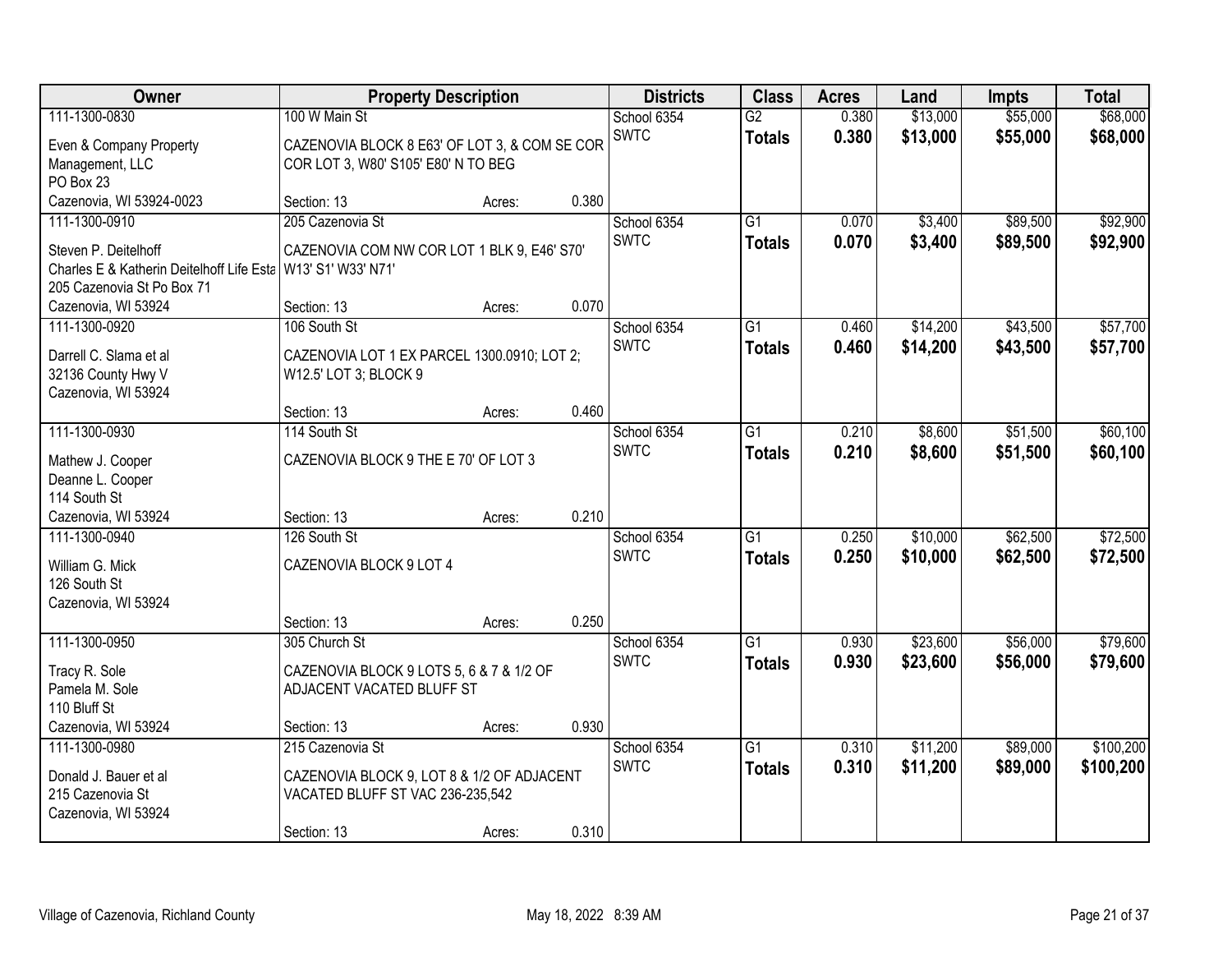| Owner                                   |                                                                                             | <b>Property Description</b> |       | <b>Districts</b>           | <b>Class</b>    | <b>Acres</b> | Land     | <b>Impts</b>    | <b>Total</b> |
|-----------------------------------------|---------------------------------------------------------------------------------------------|-----------------------------|-------|----------------------------|-----------------|--------------|----------|-----------------|--------------|
| 111-1300-1010                           | 206 South St                                                                                |                             |       | School 6354                | $\overline{G1}$ | 0.380        | \$12,600 | \$44,500        | \$57,100     |
| Joseph C. Peterson                      | CAZENOVIA BLOCK 10 ALL OF LOT 1 & W 1/2 OF LOT                                              |                             |       | <b>SWTC</b>                | <b>Totals</b>   | 0.380        | \$12,600 | \$44,500        | \$57,100     |
| 206 South St                            | 2                                                                                           |                             |       |                            |                 |              |          |                 |              |
| Cazenovia, WI 53924                     |                                                                                             |                             |       |                            |                 |              |          |                 |              |
| 111-1300-1020                           | Section: 13<br>212 South St                                                                 | Acres:                      | 0.380 |                            | $\overline{G1}$ | 0.370        | \$12,400 | \$52,000        | \$64,400     |
|                                         |                                                                                             |                             |       | School 6354<br><b>SWTC</b> |                 | 0.370        | \$12,400 | \$52,000        | \$64,400     |
| James A. Samack Jr                      | CAZENOVIA E 1/2 OF LOT 2 & ALL OF LOT 3, BLOCK                                              |                             |       |                            | <b>Totals</b>   |              |          |                 |              |
| 1810 Elm Ct                             | 10 <sup>°</sup>                                                                             |                             |       |                            |                 |              |          |                 |              |
| Sleepy Hollow, IL 60118                 | Section: 13                                                                                 | Acres:                      | 0.370 |                            |                 |              |          |                 |              |
| 111-1300-1050                           | <b>Bluff St</b>                                                                             |                             |       | School 6354                | X4              | 0.840        | \$0      | \$0             | \$0          |
|                                         |                                                                                             |                             |       | <b>SWTC</b>                | <b>Totals</b>   | 0.840        | \$0      | \$0             | \$0          |
| Village of Cazenovia                    | CAZENOVIA CSM 180, VOL 2-77, LOT 1 (BLUFF ST) &                                             |                             |       |                            |                 |              |          |                 |              |
| PO Box 151                              | <b>OUTLOT</b>                                                                               |                             |       |                            |                 |              |          |                 |              |
| Cazenovia, WI 53924-0151                | Section: 13                                                                                 | Acres:                      | 0.840 |                            |                 |              |          |                 |              |
| 111-1300-1060                           | 303 Bluff St                                                                                |                             |       | School 6354                | G1              | 0.250        | \$10,000 | \$82,500        | \$92,500     |
|                                         |                                                                                             |                             |       | <b>SWTC</b>                | <b>Totals</b>   | 0.250        | \$10,000 | \$82,500        | \$92,500     |
| Brian K. Buroker<br>Cathlynn A. Buroker | CAZENOVIA BLOCK 10, LOTS 5 & 6 LYING NORTH OF<br>BLUFF ST (PER CSM 180) AND WEST OF CSM 181 |                             |       |                            |                 |              |          |                 |              |
| 303 Bluff St                            |                                                                                             |                             |       |                            |                 |              |          |                 |              |
| Cazenovia, WI 53924                     | Section: 13                                                                                 | Acres:                      | 0.250 |                            |                 |              |          |                 |              |
| 111-1300-1070                           | 307 Church St                                                                               |                             |       | School 6354                | $\overline{G1}$ | 0.500        | \$15,000 | \$64,500        | \$79,500     |
| David P. Adelman                        | CAZENOVIA BLOCK 10, LOTS 7 & 8                                                              |                             |       | <b>SWTC</b>                | <b>Totals</b>   | 0.500        | \$15,000 | \$64,500        | \$79,500     |
| 307 Church St                           |                                                                                             |                             |       |                            |                 |              |          |                 |              |
| Cazenovia, WI 53924                     |                                                                                             |                             |       |                            |                 |              |          |                 |              |
|                                         | Section: 13                                                                                 | Acres:                      | 0.500 |                            |                 |              |          |                 |              |
| 111-1300-1110                           | Cazenovia St                                                                                |                             |       | School 6354                | $\overline{G1}$ | 0.310        | \$11,200 | $\overline{50}$ | \$11,200     |
| Bette J. Grover                         | CAZENOVIA BLOCK 11, LOT 1 & 1/2 OF ADJACENT                                                 |                             |       | <b>SWTC</b>                | <b>Totals</b>   | 0.310        | \$11,200 | \$0             | \$11,200     |
| 3040 Woods Edge Way                     | VACATED BLUFF ST                                                                            |                             |       |                            |                 |              |          |                 |              |
| Fitchburg, WI 53711                     |                                                                                             |                             |       |                            |                 |              |          |                 |              |
|                                         | Section: 13                                                                                 | Acres:                      | 0.310 |                            |                 |              |          |                 |              |
| 111-1300-1120                           | <b>Bluff St</b>                                                                             |                             |       | School 6354                | $\overline{G1}$ | 0.833        | \$20,800 | $\overline{50}$ | \$20,800     |
| Tracy R. Sole                           | CAZENOVIA LOTS 1 & 2 OF BLOCK 12 PERKINS                                                    |                             |       | <b>SWTC</b>                | <b>Totals</b>   | 0.833        | \$20,800 | \$0             | \$20,800     |
| Pamela M. Sole                          | <b>ADDITION</b>                                                                             |                             |       |                            |                 |              |          |                 |              |
| 110 Bluff St                            |                                                                                             |                             |       |                            |                 |              |          |                 |              |
| Cazenovia, WI 53924                     | Section: 13                                                                                 | Acres:                      | 0.833 |                            |                 |              |          |                 |              |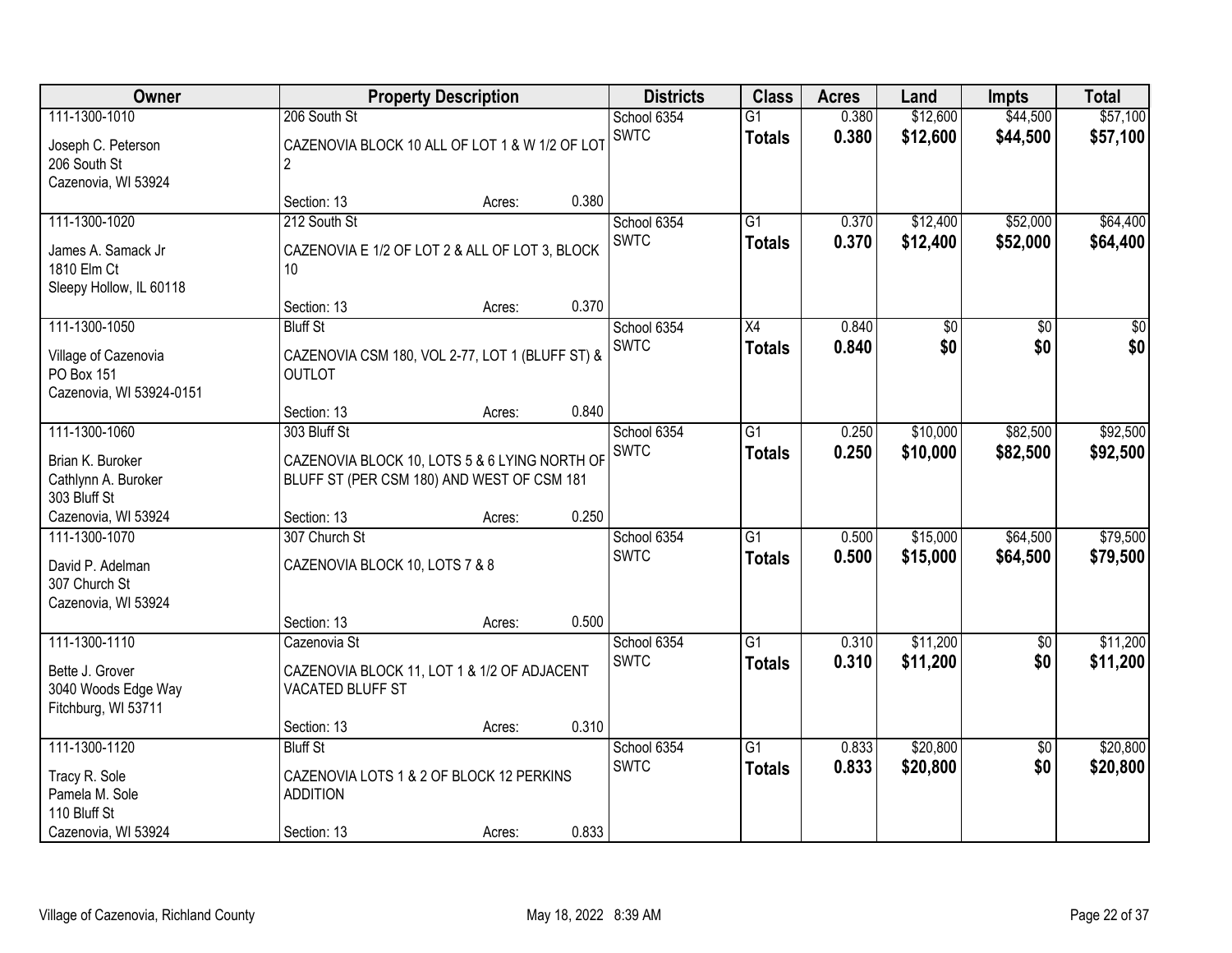| Owner                                                  |                                                                                                                                  | <b>Property Description</b> |       | <b>Districts</b>           | <b>Class</b>                     | <b>Acres</b>   | Land                 | <b>Impts</b>         | <b>Total</b>         |
|--------------------------------------------------------|----------------------------------------------------------------------------------------------------------------------------------|-----------------------------|-------|----------------------------|----------------------------------|----------------|----------------------|----------------------|----------------------|
| 111-1300-1121<br>Allen Landsinger                      | 108 Bluff St<br>CAZENOVIA BLOCK 11 CSM 124, VOL 1-329, LOT 2                                                                     |                             |       | School 6354<br><b>SWTC</b> | $\overline{G1}$<br><b>Totals</b> | 0.220<br>0.220 | \$10,000<br>\$10,000 | \$70,500<br>\$70,500 | \$80,500<br>\$80,500 |
| Robin Landsinger<br>108 Bluff St                       | WITH EASEMENT RIGHTS                                                                                                             |                             |       |                            |                                  |                |                      |                      |                      |
| Cazenovia, WI 53924                                    | Section: 13                                                                                                                      | Acres:                      | 0.220 |                            |                                  |                |                      |                      |                      |
| 111-1300-1131                                          | 110 Bluff St                                                                                                                     |                             |       | School 6354<br><b>SWTC</b> | $\overline{G1}$                  | 0.190<br>0.190 | \$7,900              | \$55,000<br>\$55,000 | \$62,900             |
| Tracy R. Sole<br>110 Bluff St<br>Cazenovia, WI 53924   | CAZENOVIA BLOCK 11 CSM 124, VOL 1-329, LOT 1<br>WITH EASMT RTS; SUBJ TO EASM                                                     |                             |       |                            | <b>Totals</b>                    |                | \$7,900              |                      | \$62,900             |
|                                                        | Section: 13                                                                                                                      | Acres:                      | 0.190 |                            |                                  |                |                      |                      |                      |
| 111-1300-1141                                          | <b>Bluff St</b>                                                                                                                  |                             |       | School 6354                | G1                               | 0.140          | \$6,200              | $\sqrt{6}$           | \$6,200              |
| Tracy R. Sole<br>110 Bluff St<br>Cazenovia, WI 53924   | CAZENOVIA BLOCK 11 PART OF LOT 4 & VACATED<br>ST AS DESC IN VOL-PAGE; SUB EAS                                                    |                             |       | <b>SWTC</b>                | <b>Totals</b>                    | 0.140          | \$6,200              | \$0                  | \$6,200              |
|                                                        | Section: 13                                                                                                                      | Acres:                      | 0.140 |                            |                                  |                |                      |                      |                      |
| 111-1300-1151                                          | <b>Bluff St</b>                                                                                                                  |                             |       | School 6354                | G1                               | 0.340          | \$8,500              | \$0                  | \$8,500              |
| Allen Landsinger<br>Robin Landsinger<br>PO Box 72      | CAZENOVIA PART OF LOT 2 OF BLOCK 11 PERKINS<br>ADDITION NOW LOT 1 OF CSM 1088                                                    |                             |       | <b>SWTC</b>                | <b>Totals</b>                    | 0.340          | \$8,500              | \$0                  | \$8,500              |
| Cazenovia, WI 53924                                    | Section: 13                                                                                                                      | Acres:                      | 0.340 |                            |                                  |                |                      |                      |                      |
| 111-1300-1161                                          | <b>Bluff St</b>                                                                                                                  |                             |       | School 6354                | $\overline{G1}$                  | 0.510          | \$12,800             | $\overline{50}$      | \$12,800             |
| Tracy R. Sole<br>Pamela M. Sole<br>110 Bluff St        | CAZENOVIA PART OF LOTS 3 & 4 OF BLOCK 11<br>PERKINS ADDITION NOW LOT 2 OF CSM 1088                                               |                             |       | <b>SWTC</b>                | <b>Totals</b>                    | 0.510          | \$12,800             | \$0                  | \$12,800             |
| Cazenovia, WI 53924                                    | Section: 13                                                                                                                      | Acres:                      | 0.510 |                            |                                  |                |                      |                      |                      |
| 111-1300-1171                                          | 325 Church St                                                                                                                    |                             |       | School 6354                | $\overline{G1}$                  | 0.390          | \$9,800              | \$18,000             | \$27,800             |
| Tina Mcmillan<br>PO Box 155<br>Cazenovia, WI 53924     | CAZENOVIA PART OF LOTS 4 OF BLOCK 11 &<br>VACATED CHURCH ST PERKINS ADDITION NOW<br>LOT 3 OF CSM 1088<br>Section: 13             | Acres:                      | 0.390 | <b>SWTC</b>                | <b>Totals</b>                    | 0.390          | \$9,800              | \$18,000             | \$27,800             |
| 111-1300-1181                                          | <b>Bluff St</b>                                                                                                                  |                             |       | School 6354                | $\overline{G1}$                  | 1.710          | \$28,600             | $\overline{50}$      | \$28,600             |
| Richard D. King<br>308 Bluff St<br>Cazenovia, WI 53924 | CAZENOVIA LOTS 3 & 4 OF BLOCK 12 & VACATED<br>WASHINGTON ST & BLUFF ST, PERKINS ADDITION<br>NOW LOT 1 OF CSM 1089<br>Section: 13 | Acres:                      | 1.710 | <b>SWTC</b>                | Totals                           | 1.710          | \$28,600             | \$0                  | \$28,600             |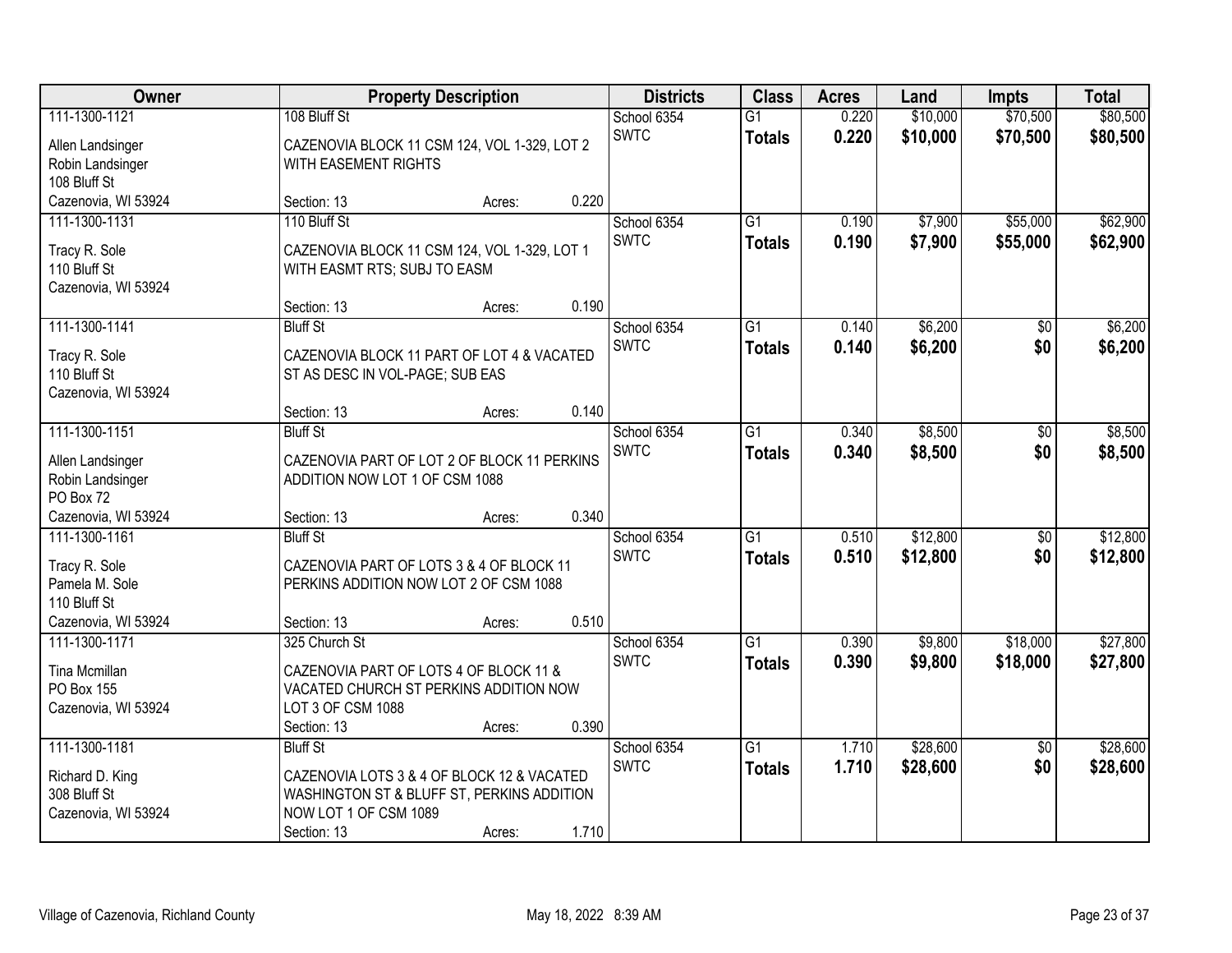| Owner                    |                                                  | <b>Property Description</b> |       | <b>Districts</b> | <b>Class</b>    | <b>Acres</b> | Land     | <b>Impts</b> | <b>Total</b> |
|--------------------------|--------------------------------------------------|-----------------------------|-------|------------------|-----------------|--------------|----------|--------------|--------------|
| 111-1311-1000            | Cazenovia St                                     |                             |       | School 6354      | $\overline{G1}$ | 0.250        | \$10,000 | \$4,000      | \$14,000     |
| Darrell C. Slama         | NE 1/4 NE 1/4 COM SE COR LOT 3, BLOCK 8, S105'   |                             |       | <b>SWTC</b>      | <b>Totals</b>   | 0.250        | \$10,000 | \$4,000      | \$14,000     |
| Gloria J. Slama          | TO BEG: W132' S82.5' E132' N82.5'                |                             |       |                  |                 |              |          |              |              |
| 32136 County Hwy V       |                                                  |                             |       |                  |                 |              |          |              |              |
| Cazenovia, WI 53924      | Section: 13                                      | Acres:                      | 0.250 |                  |                 |              |          |              |              |
| 111-1311-1100            | 204 Cazenovia St                                 |                             |       | School 6354      | $\overline{G1}$ | 0.250        | \$10,000 | \$52,000     | \$62,000     |
|                          |                                                  |                             |       | <b>SWTC</b>      | <b>Totals</b>   | 0.250        | \$10,000 | \$52,000     | \$62,000     |
| Bradley J. Hutchens      | NE 1/4 NE 1/4 COM 187.5' S OF SE COR OF LOT 3    |                             |       |                  |                 |              |          |              |              |
| PO Box 134               | BLOCK 8 W132' S82.5' E132' S82.5'                |                             |       |                  |                 |              |          |              |              |
| Cazenovia, WI 53924-0134 |                                                  |                             |       |                  |                 |              |          |              |              |
|                          | Section: 13                                      | Acres:                      | 0.250 |                  |                 |              |          |              |              |
| 111-1311-1200            | Cazenovia St                                     |                             |       | School 6354      | G1              | 0.100        | \$2,900  | \$0          | \$2,900      |
| John R. Rockweiler et al | NE 1/4 NE 1/4 PARCEL DESC IN DOC EX PORTION      |                             |       | <b>SWTC</b>      | <b>Totals</b>   | 0.100        | \$2,900  | \$0          | \$2,900      |
| c/o *** Not on Deed***   | <b>OF CSM 1052</b>                               |                             |       |                  |                 |              |          |              |              |
| 210 E Main St            |                                                  |                             |       |                  |                 |              |          |              |              |
| Cazenovia, WI 53924      | Section: 13                                      | Acres:                      | 0.100 |                  |                 |              |          |              |              |
| 111-1311-2000            | 212 Marshall Rd                                  |                             |       | School 6354      | $\overline{G1}$ | 1.740        | \$28,700 | \$82,500     | \$111,200    |
|                          |                                                  |                             |       | <b>SWTC</b>      | <b>Totals</b>   | 1.740        | \$28,700 | \$82,500     | \$111,200    |
| Michelle M. Rupp         | NE 1/4 NE 1/4 COM INTER OF N LN AND CTR          |                             |       |                  |                 |              |          |              |              |
| 212 Marshall Rd          | RICHLAND ST W385' S230' E385' N230' ALSO STRIP   |                             |       |                  |                 |              |          |              |              |
| Cazenovia, WI 53924      | 10' X 82' ON S EX E261' OF N60'                  |                             |       |                  |                 |              |          |              |              |
|                          | Section: 13                                      | Acres:                      | 1.740 |                  |                 |              |          |              |              |
| 111-1311-2100            | 315 North St                                     |                             |       | School 6354      | $\overline{G1}$ | 0.240        | \$9,600  | \$69,500     | \$79,100     |
| Vincent J. Ysquierdo     | NE 1/4 NE 1/4 CSM 165, VOL 2-40, LOT 1           |                             |       | <b>SWTC</b>      | <b>Totals</b>   | 0.240        | \$9,600  | \$69,500     | \$79,100     |
| Melissa D. Ysquierdo     |                                                  |                             |       |                  |                 |              |          |              |              |
| 315 North St             |                                                  |                             |       |                  |                 |              |          |              |              |
| Cazenovia, WI 53924      | Section: 13                                      | Acres:                      | 0.240 |                  |                 |              |          |              |              |
| 111-1311-2200            | 305 North St                                     |                             |       | School 6354      | $\overline{G1}$ | 0.880        | \$22,600 | \$86,500     | \$109,100    |
|                          |                                                  |                             |       | <b>SWTC</b>      | <b>Totals</b>   | 0.880        | \$22,600 | \$86,500     | \$109,100    |
| James H. Ferguson        | NE 1/4 NE 1/4 COM 66'N OF NE COR LOT 4, BLOCK 4, |                             |       |                  |                 |              |          |              |              |
| 305 North St Po Box 85   | N16RD E8 RD 13' S16RD W8RD 13'                   |                             |       |                  |                 |              |          |              |              |
| Cazenovia, WI 53924-0085 |                                                  |                             |       |                  |                 |              |          |              |              |
|                          | Section: 13                                      | Acres:                      | 0.880 |                  |                 |              |          |              |              |
| 111-1311-2300            | 225 North St                                     |                             |       | School 6354      | $\overline{G1}$ | 1.000        | \$25,000 | \$35,000     | \$60,000     |
| Elayne Carley            | NE 1/4 NE 1/4 COM 66' N2DW OF NE COR LOT 4,      |                             |       | <b>SWTC</b>      | <b>Totals</b>   | 1.000        | \$25,000 | \$35,000     | \$60,000     |
| Richard A. Hatfield      | N16RD W10RD S16RD E10RD                          |                             |       |                  |                 |              |          |              |              |
| 225 North St             |                                                  |                             |       |                  |                 |              |          |              |              |
| Cazenovia, WI 53924      | Section: 13                                      | Acres:                      | 1.000 |                  |                 |              |          |              |              |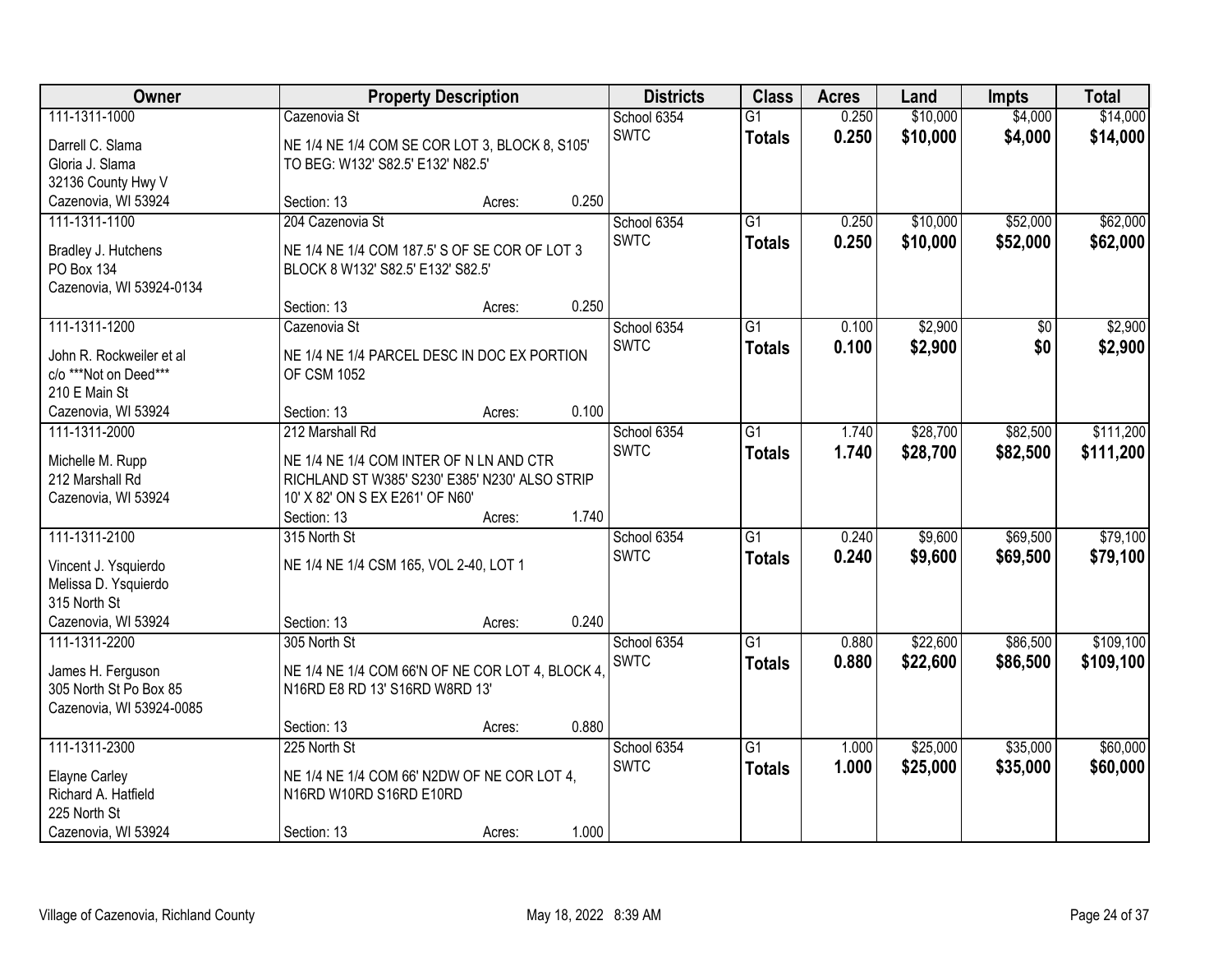| Owner                                                                                              |                                                                      | <b>Property Description</b>                                                                         |       | <b>Districts</b>           | <b>Class</b>                     | <b>Acres</b>   | Land                 | <b>Impts</b>           | <b>Total</b>         |
|----------------------------------------------------------------------------------------------------|----------------------------------------------------------------------|-----------------------------------------------------------------------------------------------------|-------|----------------------------|----------------------------------|----------------|----------------------|------------------------|----------------------|
| 111-1311-2400<br>Jordan P. Rupp<br>240 Marshall Rd<br>Cazenovia, WI 53924                          | Richland<br>N60'                                                     | NE 1/4 NE 1/4 COM 33'W OF NE COR W261' S6O' E26                                                     |       | School 6354<br><b>SWTC</b> | $\overline{G1}$<br><b>Totals</b> | 0.360<br>0.360 | \$12,200<br>\$12,200 | $\overline{30}$<br>\$0 | \$12,200<br>\$12,200 |
|                                                                                                    | Section: 13                                                          | Acres:                                                                                              | 0.360 |                            |                                  |                |                      |                        |                      |
| 111-1311-2500<br>Steven L. Bauer<br>308 North St<br>Cazenovia, WI 53924                            | 315 North St<br>NE 1/4 NE 1/4 CSM 165, VOL 2-40, LOT 2               |                                                                                                     |       | School 6354<br><b>SWTC</b> | $\overline{G1}$<br><b>Totals</b> | 0.250<br>0.250 | \$8,000<br>\$8,000   | \$2,000<br>\$2,000     | \$10,000<br>\$10,000 |
|                                                                                                    | Section: 13                                                          | Acres:                                                                                              | 0.250 |                            |                                  |                |                      |                        |                      |
| 111-1311-3000<br>Brandon L. Holloway<br>Michael K. Holloway<br>211 North St<br>Cazenovia, WI 53924 | 211 North St<br>BLOCK 4, WLY59' NLY270' ELY59' SLY270<br>Section: 13 | NE 1/4 NE 1/4 COM. 66'N OF NE COR OF LOT 2,<br>Acres:                                               | 0.400 | School 6354<br><b>SWTC</b> | $\overline{G1}$<br><b>Totals</b> | 0.400<br>0.400 | \$13,000<br>\$13,000 | \$24,500<br>\$24,500   | \$37,500<br>\$37,500 |
| 111-1311-3100                                                                                      | 205 North St                                                         |                                                                                                     |       | School 6354                | $\overline{G1}$                  | 1.000          | \$25,000             | \$58,000               | \$83,000             |
| Dean H. Fry<br>Diane K. Fry<br>205 North St                                                        | S267' TO N LINE NORTH ST, W60'6"                                     | NE 1/4 NE 1/4 COM 66'N & 113'E NW COR BLOCK 4,<br>N382' N31DE156' TO N LINE SEC 13, E40' S248' W59' | 1.000 | <b>SWTC</b>                | <b>Totals</b>                    | 1.000          | \$25,000             | \$58,000               | \$83,000             |
| Cazenovia, WI 53924<br>111-1311-3200                                                               | Section: 13<br>203 North St                                          | Acres:                                                                                              |       | School 6354                | $\overline{G1}$                  | 1.400          | \$27,000             | \$62,000               | \$89,000             |
| Charles R. Connors<br>203 North Street<br>PO Box 101<br>Cazenovia, WI 53924                        | NE 1/4 NE 1/4 PARCEL DESC IN VOL-PAGE<br>Section: 13                 | Acres:                                                                                              | 1.400 | <b>SWTC</b>                | <b>Totals</b>                    | 1.400          | \$27,000             | \$62,000               | \$89,000             |
| 111-1311-4000                                                                                      | North St                                                             |                                                                                                     |       | School 6354                | $\overline{G1}$                  | 2.950          | \$6,500              | $\sqrt{6}$             | \$6,500              |
| Steven L. Bauer<br>308 North St<br>Cazenovia, WI 53924                                             |                                                                      | NE 1/4 NE 1/4 CSM 889, PLUS ADJ HWY RT-O--WAY                                                       |       | <b>SWTC</b>                | <b>Totals</b>                    | 2.950          | \$6,500              | \$0                    | \$6,500              |
| 111-1311-4100                                                                                      | Section: 13                                                          | Acres:                                                                                              | 2.950 |                            | $\overline{G1}$                  |                | \$1,700              |                        | \$7,200              |
| Christine M. Bauer<br><b>Terren Bauer</b><br>134 E Main St<br>Cazenovia, WI 53924                  | North St<br>1, E80' N40' W80' S40'<br>Section: 13                    | NE 1/4 NE 1/4 COM 4RDS N OF NW COR OF BLOCK<br>Acres:                                               | 0.070 | School 6354<br><b>SWTC</b> | <b>Totals</b>                    | 0.070<br>0.070 | \$1,700              | \$5,500<br>\$5,500     | \$7,200              |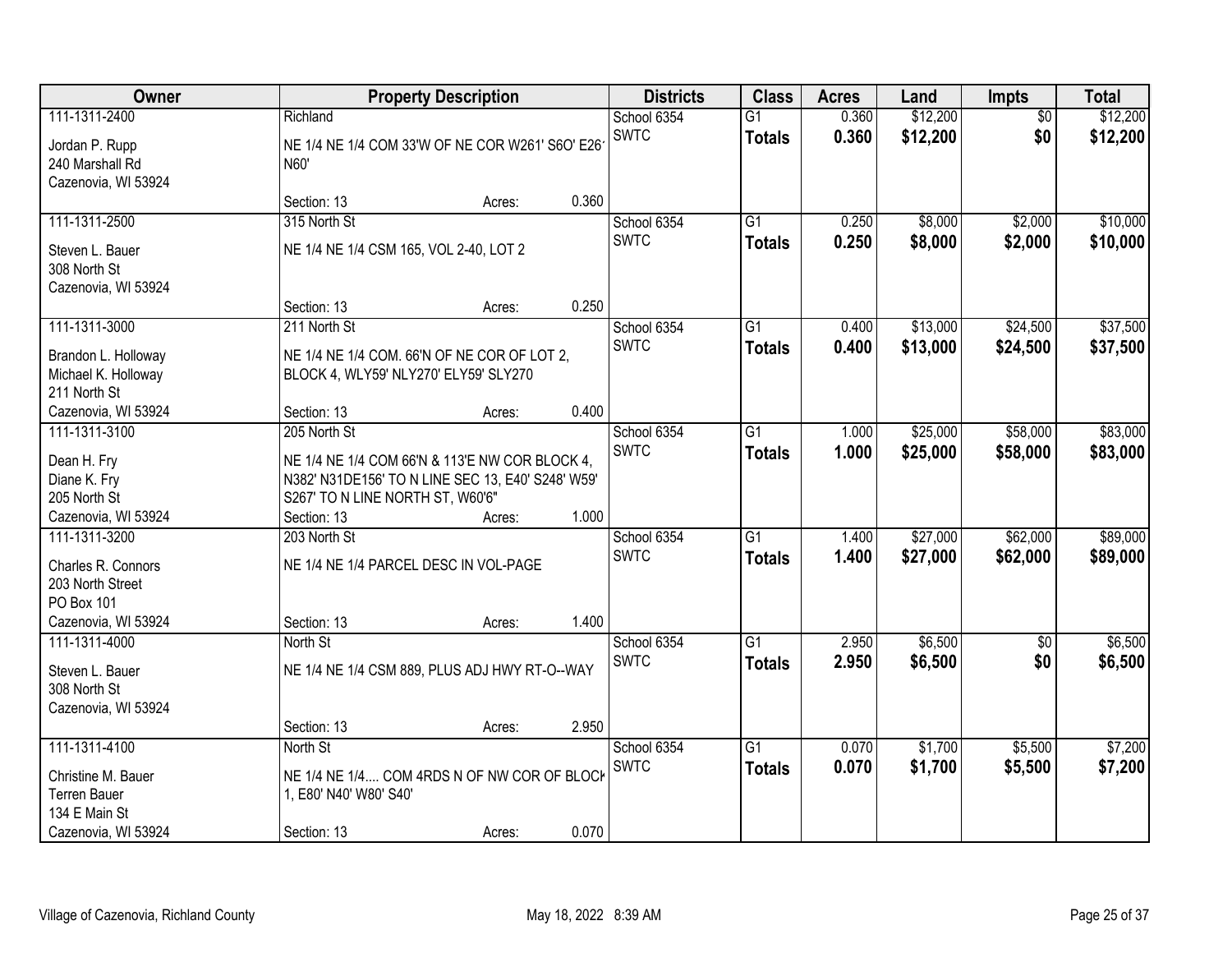| Owner                             |                                                                                       | <b>Property Description</b> |       | <b>Districts</b> | <b>Class</b>    | <b>Acres</b> | Land            | <b>Impts</b>    | <b>Total</b>    |
|-----------------------------------|---------------------------------------------------------------------------------------|-----------------------------|-------|------------------|-----------------|--------------|-----------------|-----------------|-----------------|
| 111-1311-4200                     | 209 N State Highway 58                                                                |                             |       | School 6354      | $\overline{G1}$ | 0.300        | \$11,000        | \$35,000        | \$46,000        |
| Julia M. Fuller                   | NE 1/4 NE 1/4 COM 4RD N OF NW COR BLOCK 1,                                            |                             |       | <b>SWTC</b>      | <b>Totals</b>   | 0.300        | \$11,000        | \$35,000        | \$46,000        |
| PO Box 62                         | N145' TO BEG, N100' E132' S100' W132'                                                 |                             |       |                  |                 |              |                 |                 |                 |
| Cazenovia, WI 53924               |                                                                                       |                             |       |                  |                 |              |                 |                 |                 |
|                                   | Section: 13                                                                           | Acres:                      | 0.300 |                  |                 |              |                 |                 |                 |
| 111-1311-4300                     | 215 State Highway 58                                                                  |                             |       | School 6354      | $\overline{G1}$ | 0.450        | \$14,000        | \$88,500        | \$102,500       |
| Melody K. Pfutzenreuter           | NE 1/4 NE 1/4 COM 14RD14.5'N OF INTR N LN                                             |                             |       | <b>SWTC</b>      | <b>Totals</b>   | 0.450        | \$14,000        | \$88,500        | \$102,500       |
| 215 N State Hwy 58                | NORTH ST & E LN CAZ ST, E8RD N148' W8RD S148'                                         |                             |       |                  |                 |              |                 |                 |                 |
| Cazenovia, WI 53924               |                                                                                       |                             |       |                  |                 |              |                 |                 |                 |
|                                   | Section: 13                                                                           | Acres:                      | 0.450 |                  |                 |              |                 |                 |                 |
| 111-1311-5000                     | 202 N State Highway 58                                                                |                             |       | School 6354      | $\overline{G1}$ | 0.280        | \$21,200        | \$93,000        | \$114,200       |
| Gary J. Schmidt                   | NE 1/4 NE 1/4 ALL LAND BETW LEE LAKE, W LN OF                                         |                             |       | <b>SWTC</b>      | <b>Totals</b>   | 0.280        | \$21,200        | \$93,000        | \$114,200       |
| Debra L. Schmidt                  | CAZENVIA ST, SOUTH LINE OF NORTH ST & LINE                                            |                             |       |                  |                 |              |                 |                 |                 |
| 12662 S Center St                 | 139.5' NORTH OF AND PARALLEL TO SOUTH LINE                                            |                             |       |                  |                 |              |                 |                 |                 |
| Mt Hope, WI 53816                 | Section: 13                                                                           | Acres:                      | 0.280 |                  |                 |              |                 |                 |                 |
| 111-1311-5100                     | 204 State Highway 58                                                                  |                             |       | School 6354      | $\overline{G1}$ | 0.740        | \$39,600        | \$108,000       | \$147,600       |
| James F. Keller et al             | NE 1/4 NE 1/4 COM INTR N LN NORTH ST & W LN                                           |                             |       | <b>SWTC</b>      | <b>Totals</b>   | 0.740        | \$39,600        | \$108,000       | \$147,600       |
| PO Box 202                        | IRONTON HWY N73.5' TO BEG: W7RD N295' E7 RD                                           |                             |       |                  |                 |              |                 |                 |                 |
| Cazenovia, WI 53924               | TO W LN HWY S295', EX .5A DESC IN VOL 135-577.                                        |                             |       |                  |                 |              |                 |                 |                 |
|                                   | Section: 13                                                                           | Acres:                      | 0.740 |                  |                 |              |                 |                 |                 |
| 111-1312-1000                     | Park Rd                                                                               |                             |       | School 6354      | $\overline{X4}$ | 2.000        | $\overline{50}$ | $\overline{30}$ | $\overline{30}$ |
| Village of Cazenovia (Park)       | NW 1/4 NE 1/4 PARCEL DESC IN VOL-PAGE                                                 |                             |       | <b>SWTC</b>      | <b>Totals</b>   | 2.000        | \$0             | \$0             | \$0             |
| PO Box 151                        |                                                                                       |                             |       |                  |                 |              |                 |                 |                 |
| Cazenovia, WI 53924-0151          |                                                                                       |                             |       |                  |                 |              |                 |                 |                 |
|                                   | Section: 13                                                                           | Acres:                      | 2.000 |                  |                 |              |                 |                 |                 |
| 111-1312-1100                     | 120 Park Rd                                                                           |                             |       | School 6354      | $\overline{G1}$ | 0.640        | \$12,500        | $\sqrt{$0}$     | \$12,500        |
| Terrance M. Drea                  | NW 1/4 NE 1/4 PARCEL DESC IN VOL-PAGE                                                 |                             |       | <b>SWTC</b>      | <b>Totals</b>   | 0.640        | \$12,500        | \$0             | \$12,500        |
| Mandi J. Drea                     |                                                                                       |                             |       |                  |                 |              |                 |                 |                 |
| 12969 Bunker Hill Dr              |                                                                                       |                             |       |                  |                 |              |                 |                 |                 |
| Cazenovia, WI 53924               | Section: 13                                                                           | Acres:                      | 0.640 |                  |                 |              |                 |                 |                 |
| 111-1312-1200                     | 110 Park Rd                                                                           |                             |       | School 6354      | $\overline{G1}$ | 0.400        | \$6,500         | \$40,000        | \$46,500        |
|                                   |                                                                                       |                             |       | <b>SWTC</b>      | <b>Totals</b>   | 0.400        | \$6,500         | \$40,000        | \$46,500        |
| Terrance M. Drea<br>Mandi J. Drea | NE 1/4 NE 1/4 COM INTR N LINE & W LN IRONTON<br>HWY W90' TO BEG, W290'M/L SLY10-2/3RD |                             |       |                  |                 |              |                 |                 |                 |
| 12969 Bunker Hill Dr              | NLY12-1/3RD EX .03A FOR HWY                                                           |                             |       |                  |                 |              |                 |                 |                 |
| Cazenovia, WI 53924               | Section: 13                                                                           | Acres:                      | 0.400 |                  |                 |              |                 |                 |                 |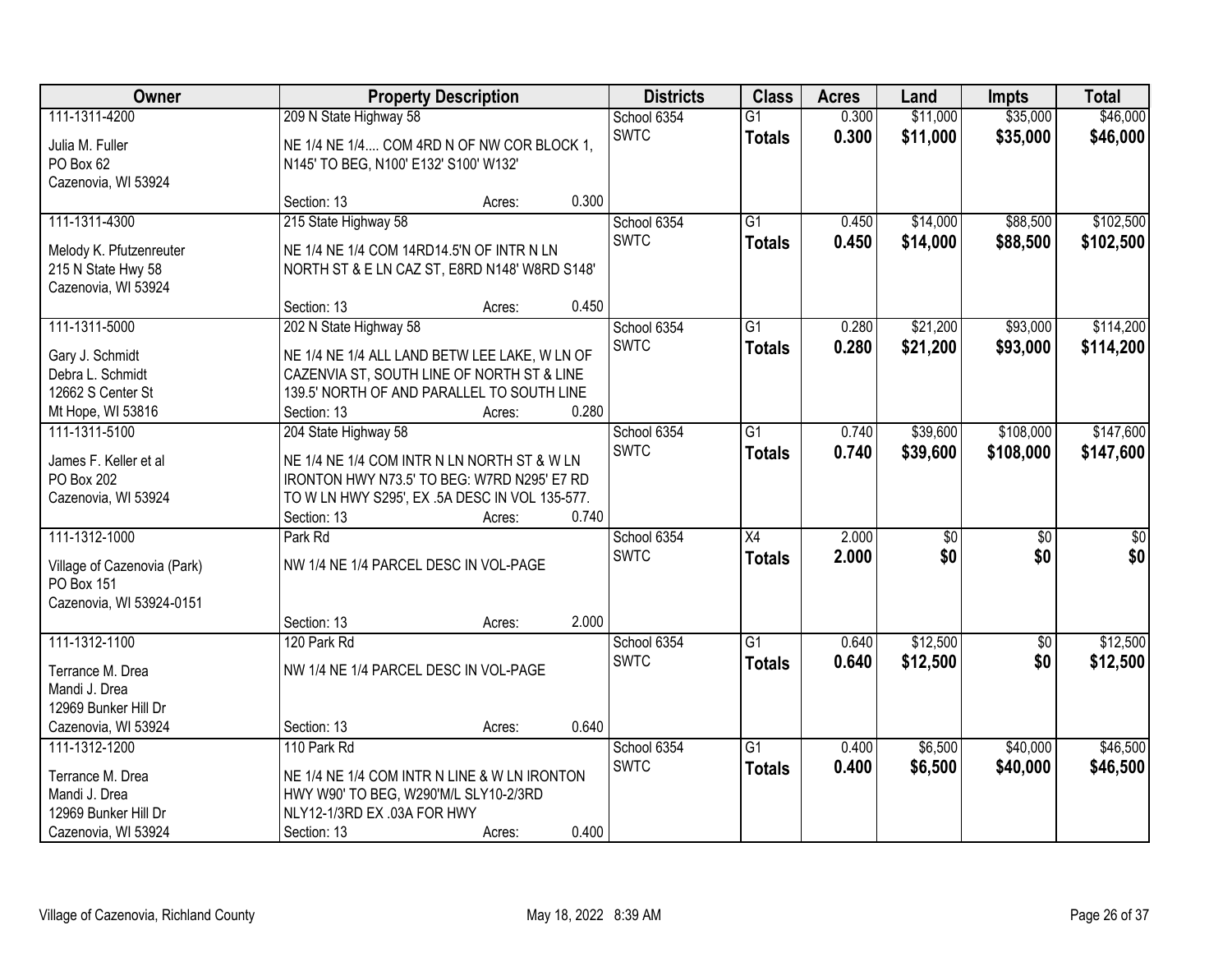| Owner                              |                                          | <b>Property Description</b>                             | <b>Districts</b> | <b>Class</b>           | <b>Acres</b> | Land            | <b>Impts</b>    | <b>Total</b>    |
|------------------------------------|------------------------------------------|---------------------------------------------------------|------------------|------------------------|--------------|-----------------|-----------------|-----------------|
| 111-1312-1300                      | State Highway 58                         |                                                         | School 6354      | $\overline{\text{X2}}$ | 0.360        | $\overline{50}$ | $\overline{50}$ | \$0             |
| State of Wisconsin D.O.T.          |                                          | NW 1/4 NE 1/4 .01A DESC IN VOL 255-130 .28A DESC        | <b>SWTC</b>      | <b>Totals</b>          | 0.360        | \$0             | \$0             | \$0             |
| 3550 Mormon Coulee Rd Po Box 3     | IN VOL 255-431 .07A DESC IN VOL 261-321  |                                                         |                  |                        |              |                 |                 |                 |
| Lacrosse, WI 54602-0337            |                                          |                                                         | 0.360            |                        |              |                 |                 |                 |
| 111-1312-2000                      | Section: 13<br>201 W Main St             | Acres:                                                  | School 6354      | $\overline{G1}$        | 0.300        | \$22,000        | \$50,000        | \$72,000        |
|                                    |                                          |                                                         | <b>SWTC</b>      | <b>Totals</b>          | 0.300        | \$22,000        | \$50,000        | \$72,000        |
| Marilyn Y. Siemandel               |                                          | NW 1/4 NE 1/4 COM NW COR OF BRIDGE, S84DW70'            |                  |                        |              |                 |                 |                 |
| 201 W Main St                      |                                          | ALG N SIDE HWY "V", N80DW50' N15DE170' TO               |                  |                        |              |                 |                 |                 |
| Cazenovia, WI 53924                | Section: 13                              | POND, S61DE72' ALG HIGH WATER LN, S8DE132' EX<br>Acres: | 0.300            |                        |              |                 |                 |                 |
| 111-1312-2010                      |                                          |                                                         | School 6354      | X4                     | 0.020        | \$0             | \$0             | $\overline{30}$ |
|                                    |                                          |                                                         | <b>SWTC</b>      | <b>Totals</b>          | 0.020        | \$0             | \$0             | \$0             |
| Village of Cazenovia<br>PO Box 151 |                                          | NW 1/4 NE 1/4 33.5' X 21.3' PARCEL DESC IN DOC          |                  |                        |              |                 |                 |                 |
| Cazenovia, WI 53924-0151           |                                          |                                                         |                  |                        |              |                 |                 |                 |
|                                    | Section:                                 | Acres:                                                  | 0.020            |                        |              |                 |                 |                 |
| 111-1312-2100                      | 101 County Rd V                          |                                                         | School 6354      | G1                     | 0.420        | \$26,800        | \$42,000        | \$68,800        |
| John J. Jax                        |                                          | NW 1/4 NE 1/4 COM N SIDE OF COUNTY HWY V APPF           | <b>SWTC</b>      | <b>Totals</b>          | 0.420        | \$26,800        | \$42,000        | \$68,800        |
| Patricia A. Rockweiler             | 40RD E OF W LN N140' E130' S140' W130'   |                                                         |                  |                        |              |                 |                 |                 |
| 401 12th Ave W                     |                                          |                                                         |                  |                        |              |                 |                 |                 |
| Menomonie, WI 54751                | Section: 13                              | Acres:                                                  | 0.420            |                        |              |                 |                 |                 |
| 111-1312-2200                      | 105 County Rd V                          |                                                         | School 6354      | $\overline{G1}$        | 0.460        | \$28,400        | \$107,000       | \$135,400       |
| Douglas Duren                      |                                          | NW 1/4 NE 1/4 COM CTR HWY V APPR 40RD E OF W            | <b>SWTC</b>      | <b>Totals</b>          | 0.460        | \$28,400        | \$107,000       | \$135,400       |
| Patricia M. Duren                  | LINE, WLY128' NLY156' ELY128' SLY156'    |                                                         |                  |                        |              |                 |                 |                 |
| PO Box 131                         |                                          |                                                         |                  |                        |              |                 |                 |                 |
| Cazenovia, WI 53924                | Section: 13                              | Acres:                                                  | 0.460            |                        |              |                 |                 |                 |
| 111-1312-2300                      | 109 County Rd V                          |                                                         | School 6354      | $\overline{G1}$        | 0.310        | \$22,400        | \$39,000        | \$61,400        |
| Heidi R. Eng                       |                                          | NW 1/4 NE 1/4 COM 832.67'S & 411.34'E NW COR,           | <b>SWTC</b>      | <b>Totals</b>          | 0.310        | \$22,400        | \$39,000        | \$61,400        |
| 109 County Hwy V                   | S70D4'E109' N20D56'E139' N84D25'W113.01' |                                                         |                  |                        |              |                 |                 |                 |
| Cazenovia, WI 53924                |                                          | S20D56'W111' ALSO LAND TO HIGHWATER OF LAKE             |                  |                        |              |                 |                 |                 |
|                                    | Section: 13                              | Acres:                                                  | 0.310            |                        |              |                 |                 |                 |
| 111-1312-2400                      | 113 County Rd V                          |                                                         | School 6354      | $\overline{G1}$        | 0.570        | \$26,200        | \$54,500        | \$80,700        |
| Debra K. Bauer                     |                                          | NW 1/4 NE 1/4 COM 470' E OF W LINE IN CTR HWY V         | <b>SWTC</b>      | <b>Totals</b>          | 0.570        | \$26,200        | \$54,500        | \$80,700        |
| 113 County Hwy V                   | WLY178' NLY140' ELY178' SLY140'          |                                                         |                  |                        |              |                 |                 |                 |
| Cazenovia, WI 53924                |                                          |                                                         |                  |                        |              |                 |                 |                 |
|                                    | Section: 13                              | Acres:                                                  | 0.570            |                        |              |                 |                 |                 |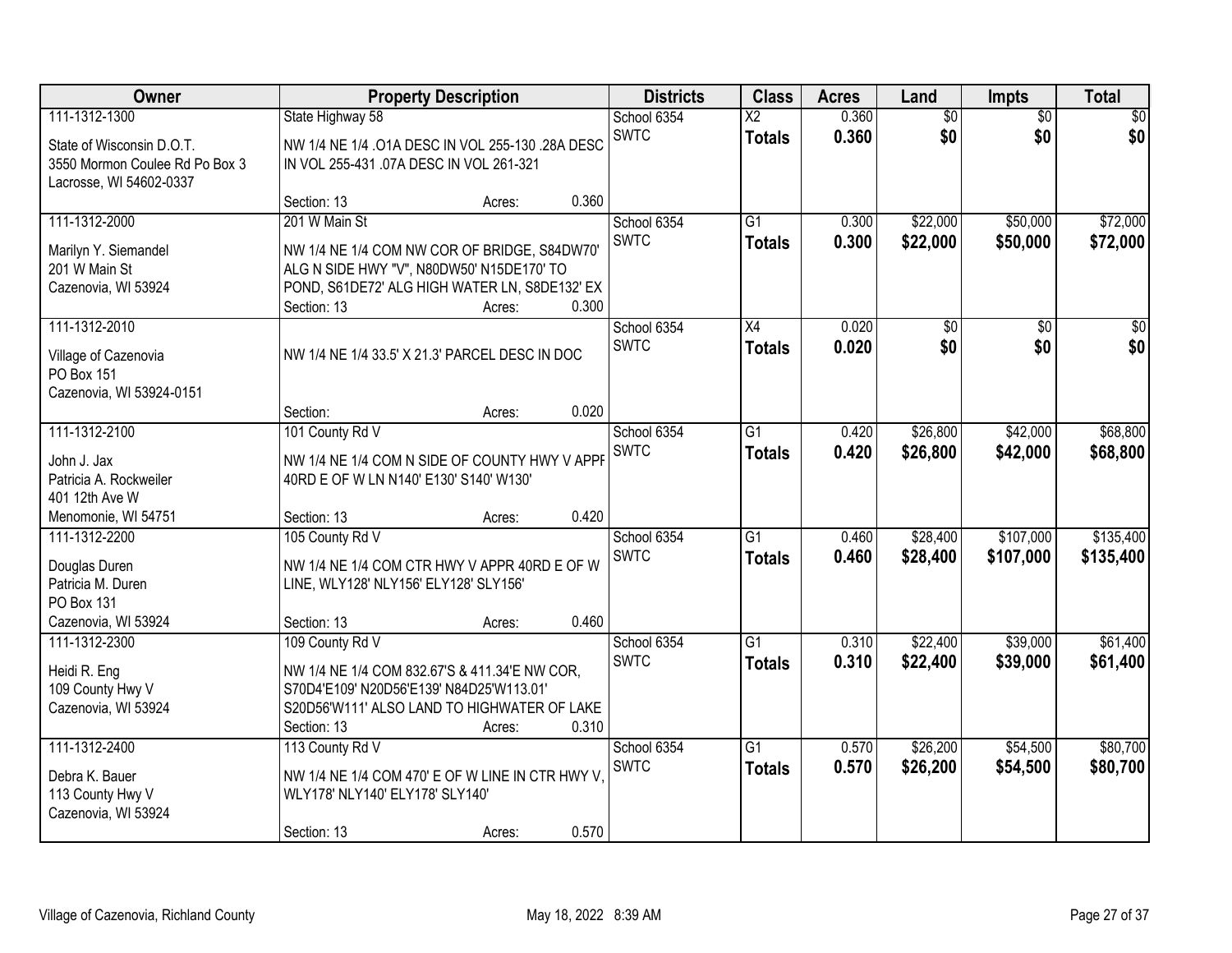| Owner                     |                                                  | <b>Property Description</b> |       | <b>Districts</b> | <b>Class</b>    | <b>Acres</b> | Land     | <b>Impts</b>    | <b>Total</b> |
|---------------------------|--------------------------------------------------|-----------------------------|-------|------------------|-----------------|--------------|----------|-----------------|--------------|
| 111-1312-2500             | 121 County Rd V                                  |                             |       | School 6354      | $\overline{G1}$ | 2.000        | \$45,000 | \$53,500        | \$98,500     |
| Donald Klang              | NW 1/4 NE 1/4 COM CTR HWY V 17RD E OF W LN,      |                             |       | <b>SWTC</b>      | <b>Totals</b>   | 2.000        | \$45,000 | \$53,500        | \$98,500     |
| Jeanette A. Klang         | NWLY10RD NELY9RD SELY TO POND, ALG POND TO       |                             |       |                  |                 |              |          |                 |              |
| 121 County Hwy V          | LUXTON W LINE, S9RD (NO DEED) ALSO LAND DESC     |                             |       |                  |                 |              |          |                 |              |
| Cazenovia, WI 53924       | Section: 13                                      | Acres:                      | 2.000 |                  |                 |              |          |                 |              |
| 111-1312-2600             | 125 County Rd V                                  |                             |       | School 6354      | $\overline{G1}$ | 0.310        | \$11,200 | \$56,000        | \$67,200     |
|                           |                                                  |                             |       | <b>SWTC</b>      | <b>Totals</b>   | 0.310        | \$11,200 | \$56,000        | \$67,200     |
| Wesley L. Mead            | NW 1/4 NE 1/4  COM S67DE1448' FROM NW COR        |                             |       |                  |                 |              |          |                 |              |
| 125 County Hwy V          | NE1/4NW1/4, IN CTR HWY "V", N23DE148'6" S66DE92' |                             |       |                  |                 |              |          |                 |              |
| Cazenovia, WI 53924       | S23DW146' N69DW92'                               |                             |       |                  |                 |              |          |                 |              |
|                           | Section: 13                                      | Acres:                      | 0.310 |                  |                 |              |          |                 |              |
| 111-1312-2700             | 129 County Rd V                                  |                             |       | School 6354      | $\overline{G1}$ | 0.540        | \$15,800 | \$83,000        | \$98,800     |
| Robert A. Seep            | NW 1/4 NE 1/4 & NE 1/4 NW 1/4 PARCELS DESC IN    |                             |       | <b>SWTC</b>      | <b>Totals</b>   | 0.540        | \$15,800 | \$83,000        | \$98,800     |
| Dawn L. Seep              | <b>VOL-PAGE</b>                                  |                             |       |                  |                 |              |          |                 |              |
| 129 County Hwy V          |                                                  |                             |       |                  |                 |              |          |                 |              |
| Cazenovia, WI 53924       | Section: 13                                      | Acres:                      | 0.540 |                  |                 |              |          |                 |              |
| 111-1312-3000             | 204 W Main St                                    |                             |       | School 6354      | $\overline{G2}$ | 0.450        | \$25,000 | \$175,000       | \$200,000    |
|                           |                                                  |                             |       | <b>SWTC</b>      | <b>Totals</b>   | 0.450        | \$25,000 | \$175,000       | \$200,000    |
| Klingaman Enterprises LLC | NW 1/4 NE 1/4 COM SW COR BLK 1, S33'             |                             |       |                  |                 |              |          |                 |              |
| 204 W Main St             | S86D53'W777.17' BEG: S74D19'E76' S15D41' W76'    |                             |       |                  |                 |              |          |                 |              |
| Cazenovia, WI 53924       | N74D19' W76' N15D41'E76' EX PART FOR HWY. ALSO   |                             |       |                  |                 |              |          |                 |              |
|                           | Section: 13                                      | Acres:                      | 0.450 |                  |                 |              |          |                 |              |
| 111-1312-3200             | 107 State Highway 58                             |                             |       | School 6354      | $\overline{G1}$ | 0.250        | \$20,000 | $\overline{50}$ | \$20,000     |
| Klingaman Enterprises LLC | NW 1/4 NE 1/4 PARCEL DESC IN VOL-PAGE            |                             |       | <b>SWTC</b>      | <b>Totals</b>   | 0.250        | \$20,000 | \$0             | \$20,000     |
| 10474 Quaker Valley Rd    |                                                  |                             |       |                  |                 |              |          |                 |              |
| Cazenovia, WI 53924       |                                                  |                             |       |                  |                 |              |          |                 |              |
|                           | Section: 13                                      | Acres:                      | 0.250 |                  |                 |              |          |                 |              |
| 111-1312-3300             | 115 S State Highway 58                           |                             |       | School 6354      | $\overline{G1}$ | 1.000        | \$50,000 | \$36,500        | \$86,500     |
|                           |                                                  |                             |       | <b>SWTC</b>      | <b>Totals</b>   | 1.000        | \$50,000 | \$36,500        | \$86,500     |
| Richard R. Rego           | NW 1/4 NE 1/4, SW 1/4 NE 1/4 PARCEL DESC IN      |                             |       |                  |                 |              |          |                 |              |
| PO Box 33                 | VOL-PAGE BETW HWY 58 & MILL POND                 |                             |       |                  |                 |              |          |                 |              |
| Bassett, WI 53101         |                                                  |                             |       |                  |                 |              |          |                 |              |
|                           | Section: 13                                      | Acres:                      | 1.000 |                  |                 |              |          |                 |              |
| 111-1312-4000             | County Rd V                                      |                             |       | School 6354      | G4              | 7.250        | \$1,700  | $\overline{50}$ | \$1,700      |
| Benjamin Spencer          | W 1/2 NE 1/4 CSM 74, VOL 1-217 EX PARCEL DESC IN |                             |       | <b>SWTC</b>      | G <sub>5</sub>  | 0.250        | \$100    | \$0             | \$100        |
| Rose O. Spencer           | VOL 226-83 (NOW KNOWN AS CSM 89)                 |                             |       |                  | G7              | 0.500        | \$5,000  | \$6,000         | \$11,000     |
| 29499 Hawkins Creek Rd    |                                                  |                             |       |                  | <b>Totals</b>   | 8.000        | \$6,800  | \$6,000         | \$12,800     |
| Cazenovia, WI 53924       | Section: 13                                      | Acres:                      | 8.000 |                  |                 |              |          |                 |              |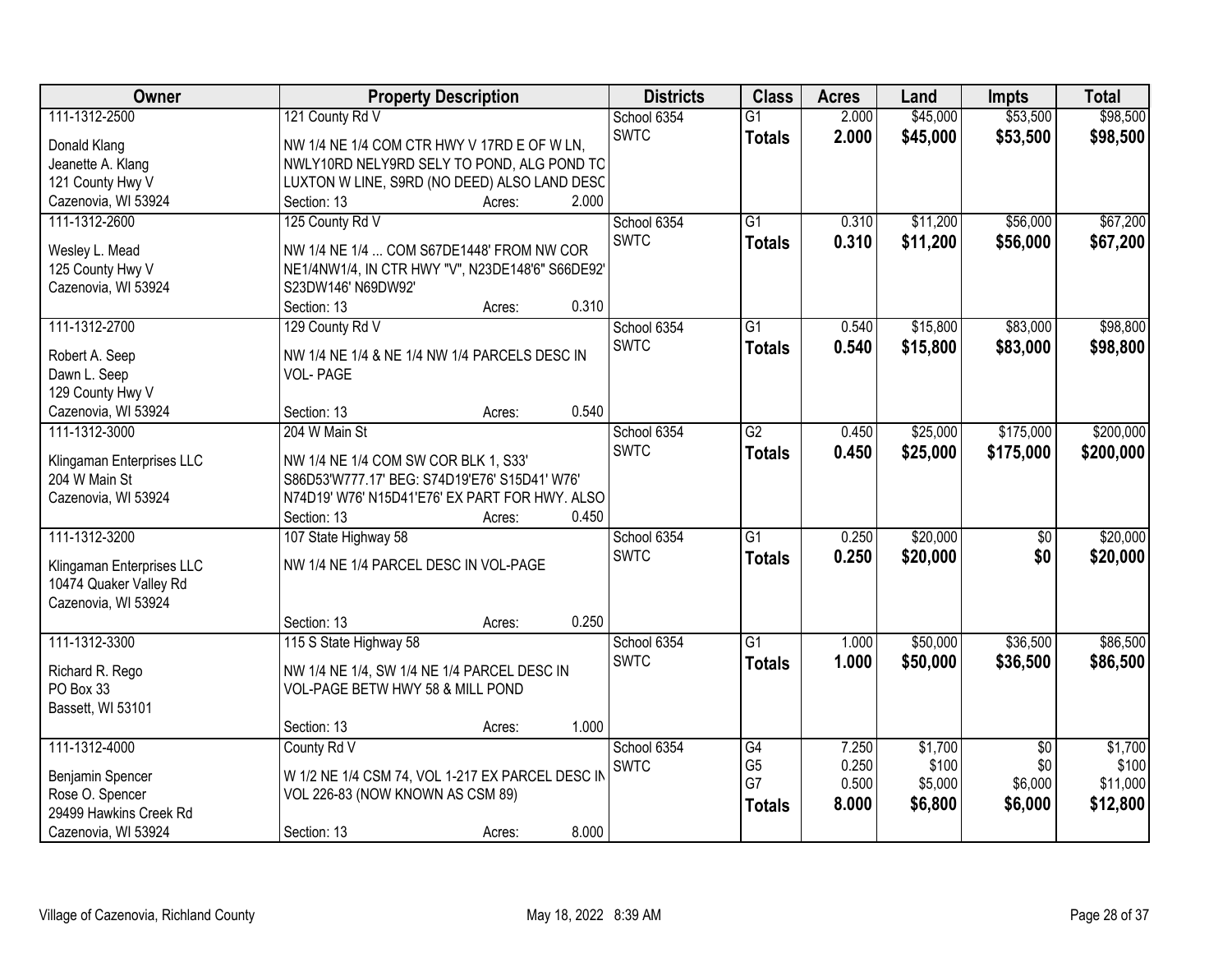| 111-1312-4100<br>110 County Rd V<br>\$13,000<br>\$75,500<br>\$88,500<br>School 6354<br>$\overline{G1}$<br>0.400<br><b>SWTC</b><br>0.400<br>\$75,500<br>\$13,000<br>\$88,500<br><b>Totals</b><br>NW 1/4 NE 1/4 COM 165'W OF INTR HWYS V & 58,<br>Ashley L. Sibenaller<br>Russell Sibenaller<br>N33' WLY 107' SLY175' ELY107' NLY175'<br>110 County Hwy V<br>0.400<br>Cazenovia, WI 53924<br>Section: 13<br>Acres:<br>106 County Rd V<br>\$57,500<br>\$68,500<br>School 6354<br>\$11,000<br>111-1312-4200<br>G1<br>0.300<br><b>SWTC</b><br>0.300<br>\$11,000<br>\$57,500<br>\$68,500<br><b>Totals</b><br>NW 1/4 NE 1/4 PARCEL DESC IN VOL-PAGE<br>William K. Drea<br>106 County Hwy V<br>Cazenovia, WI 53924<br>0.300<br>Section: 13<br>Acres:<br>\$63,000<br>111-1312-4300<br>\$12,200<br>\$75,200<br>104 State Highway 58<br>School 6354<br>G1<br>0.360<br><b>SWTC</b><br>0.360<br>\$12,200<br>\$63,000<br>\$75,200<br><b>Totals</b><br>NW 1/4 NE 1/4 PARCEL DESC IN VOL-PAGE<br>Gregory J. Braun<br>Patti J. Braun<br>32904 Saint Bridgets Rd<br>0.360<br>Cazenovia, WI 53924<br>Section: 13<br>Acres:<br>\$15,800<br>\$54,500<br>\$70,300<br>110 S State Highway 58<br>$\overline{G1}$<br>0.540<br>111-1312-4400<br>School 6354<br><b>SWTC</b><br>0.540<br>\$15,800<br>\$54,500<br>\$70,300<br><b>Totals</b><br>NW 1/4 NE 1/4 PARCELS DESC IN VOL-PAGE<br>Alexandria Dwyer-Mundth<br>110 State Hwy 58 S<br>Cazenovia, WI 53924<br>0.540<br>Section: 13<br>Acres:<br>\$59,000<br>111-1312-4500<br>$\overline{G1}$<br>\$11,000<br>\$48,000<br>116 State Highway 58<br>0.300<br>School 6354<br><b>SWTC</b><br>0.300<br>\$11,000<br>\$48,000<br>\$59,000<br><b>Totals</b><br>NW 1/4 NE 1/4 COM IN CTR HWY 33'E OF SE COR<br>David L. Hutchens<br>116 S State Hwy 58<br>ALICE MAKER LOT, SELY132.5' WLY165' NELY 82.5'<br>PO Box 233<br>TO STONE 50'S SW COR MAKER LOT, E TO BEG<br>Cazenovia, WI 53924<br>Section: 13<br>0.300<br>Acres:<br>\$64,000<br>\$75,200<br>111-1312-4600<br>School 6354<br>$\overline{G1}$<br>0.310<br>\$11,200<br>120 State Highway 58<br><b>SWTC</b><br>0.310<br>\$11,200<br>\$64,000<br>\$75,200<br><b>Totals</b><br>Bradley J. Hutchens<br>NW 1/4 NE 1/4 COM IN CTR LOYD HWY 33'E OF LOT<br>DEEDED BY FRANK KELLER TO J CANNON, SLY82.5'<br>PO Box 134<br>Cazenovia, WI 53924-0134<br>ALG CTR HWY, WLY165' NLY82.5' ELY165'<br>0.310<br>Section: 13<br>Acres:<br>12.000<br>111-1312-9800<br>$\overline{X4}$<br>\$0<br>$\overline{30}$<br>$\overline{30}$<br>School 6354<br>\$0<br>\$0<br>\$0<br><b>SWTC</b><br>12.000<br><b>Totals</b><br>N 1/2 NE 1/4 & NE 1/4 NW 1/4 POND<br>Village of Cazenovia<br>Not on Deed<br>PO Box 151 | <b>Owner</b>             |             | <b>Property Description</b> |        | <b>Districts</b> | <b>Class</b> | <b>Acres</b> | Land | <b>Impts</b> | <b>Total</b> |
|-------------------------------------------------------------------------------------------------------------------------------------------------------------------------------------------------------------------------------------------------------------------------------------------------------------------------------------------------------------------------------------------------------------------------------------------------------------------------------------------------------------------------------------------------------------------------------------------------------------------------------------------------------------------------------------------------------------------------------------------------------------------------------------------------------------------------------------------------------------------------------------------------------------------------------------------------------------------------------------------------------------------------------------------------------------------------------------------------------------------------------------------------------------------------------------------------------------------------------------------------------------------------------------------------------------------------------------------------------------------------------------------------------------------------------------------------------------------------------------------------------------------------------------------------------------------------------------------------------------------------------------------------------------------------------------------------------------------------------------------------------------------------------------------------------------------------------------------------------------------------------------------------------------------------------------------------------------------------------------------------------------------------------------------------------------------------------------------------------------------------------------------------------------------------------------------------------------------------------------------------------------------------------------------------------------------------------------------------------------------------------------------------------------------------------------------------------------------------------------------------------------------------------------------------------------------------------------------------------------------------------------------------------------|--------------------------|-------------|-----------------------------|--------|------------------|--------------|--------------|------|--------------|--------------|
|                                                                                                                                                                                                                                                                                                                                                                                                                                                                                                                                                                                                                                                                                                                                                                                                                                                                                                                                                                                                                                                                                                                                                                                                                                                                                                                                                                                                                                                                                                                                                                                                                                                                                                                                                                                                                                                                                                                                                                                                                                                                                                                                                                                                                                                                                                                                                                                                                                                                                                                                                                                                                                                             |                          |             |                             |        |                  |              |              |      |              |              |
|                                                                                                                                                                                                                                                                                                                                                                                                                                                                                                                                                                                                                                                                                                                                                                                                                                                                                                                                                                                                                                                                                                                                                                                                                                                                                                                                                                                                                                                                                                                                                                                                                                                                                                                                                                                                                                                                                                                                                                                                                                                                                                                                                                                                                                                                                                                                                                                                                                                                                                                                                                                                                                                             |                          |             |                             |        |                  |              |              |      |              |              |
|                                                                                                                                                                                                                                                                                                                                                                                                                                                                                                                                                                                                                                                                                                                                                                                                                                                                                                                                                                                                                                                                                                                                                                                                                                                                                                                                                                                                                                                                                                                                                                                                                                                                                                                                                                                                                                                                                                                                                                                                                                                                                                                                                                                                                                                                                                                                                                                                                                                                                                                                                                                                                                                             |                          |             |                             |        |                  |              |              |      |              |              |
|                                                                                                                                                                                                                                                                                                                                                                                                                                                                                                                                                                                                                                                                                                                                                                                                                                                                                                                                                                                                                                                                                                                                                                                                                                                                                                                                                                                                                                                                                                                                                                                                                                                                                                                                                                                                                                                                                                                                                                                                                                                                                                                                                                                                                                                                                                                                                                                                                                                                                                                                                                                                                                                             |                          |             |                             |        |                  |              |              |      |              |              |
|                                                                                                                                                                                                                                                                                                                                                                                                                                                                                                                                                                                                                                                                                                                                                                                                                                                                                                                                                                                                                                                                                                                                                                                                                                                                                                                                                                                                                                                                                                                                                                                                                                                                                                                                                                                                                                                                                                                                                                                                                                                                                                                                                                                                                                                                                                                                                                                                                                                                                                                                                                                                                                                             |                          |             |                             |        |                  |              |              |      |              |              |
|                                                                                                                                                                                                                                                                                                                                                                                                                                                                                                                                                                                                                                                                                                                                                                                                                                                                                                                                                                                                                                                                                                                                                                                                                                                                                                                                                                                                                                                                                                                                                                                                                                                                                                                                                                                                                                                                                                                                                                                                                                                                                                                                                                                                                                                                                                                                                                                                                                                                                                                                                                                                                                                             |                          |             |                             |        |                  |              |              |      |              |              |
|                                                                                                                                                                                                                                                                                                                                                                                                                                                                                                                                                                                                                                                                                                                                                                                                                                                                                                                                                                                                                                                                                                                                                                                                                                                                                                                                                                                                                                                                                                                                                                                                                                                                                                                                                                                                                                                                                                                                                                                                                                                                                                                                                                                                                                                                                                                                                                                                                                                                                                                                                                                                                                                             |                          |             |                             |        |                  |              |              |      |              |              |
|                                                                                                                                                                                                                                                                                                                                                                                                                                                                                                                                                                                                                                                                                                                                                                                                                                                                                                                                                                                                                                                                                                                                                                                                                                                                                                                                                                                                                                                                                                                                                                                                                                                                                                                                                                                                                                                                                                                                                                                                                                                                                                                                                                                                                                                                                                                                                                                                                                                                                                                                                                                                                                                             |                          |             |                             |        |                  |              |              |      |              |              |
|                                                                                                                                                                                                                                                                                                                                                                                                                                                                                                                                                                                                                                                                                                                                                                                                                                                                                                                                                                                                                                                                                                                                                                                                                                                                                                                                                                                                                                                                                                                                                                                                                                                                                                                                                                                                                                                                                                                                                                                                                                                                                                                                                                                                                                                                                                                                                                                                                                                                                                                                                                                                                                                             |                          |             |                             |        |                  |              |              |      |              |              |
|                                                                                                                                                                                                                                                                                                                                                                                                                                                                                                                                                                                                                                                                                                                                                                                                                                                                                                                                                                                                                                                                                                                                                                                                                                                                                                                                                                                                                                                                                                                                                                                                                                                                                                                                                                                                                                                                                                                                                                                                                                                                                                                                                                                                                                                                                                                                                                                                                                                                                                                                                                                                                                                             |                          |             |                             |        |                  |              |              |      |              |              |
|                                                                                                                                                                                                                                                                                                                                                                                                                                                                                                                                                                                                                                                                                                                                                                                                                                                                                                                                                                                                                                                                                                                                                                                                                                                                                                                                                                                                                                                                                                                                                                                                                                                                                                                                                                                                                                                                                                                                                                                                                                                                                                                                                                                                                                                                                                                                                                                                                                                                                                                                                                                                                                                             |                          |             |                             |        |                  |              |              |      |              |              |
|                                                                                                                                                                                                                                                                                                                                                                                                                                                                                                                                                                                                                                                                                                                                                                                                                                                                                                                                                                                                                                                                                                                                                                                                                                                                                                                                                                                                                                                                                                                                                                                                                                                                                                                                                                                                                                                                                                                                                                                                                                                                                                                                                                                                                                                                                                                                                                                                                                                                                                                                                                                                                                                             |                          |             |                             |        |                  |              |              |      |              |              |
|                                                                                                                                                                                                                                                                                                                                                                                                                                                                                                                                                                                                                                                                                                                                                                                                                                                                                                                                                                                                                                                                                                                                                                                                                                                                                                                                                                                                                                                                                                                                                                                                                                                                                                                                                                                                                                                                                                                                                                                                                                                                                                                                                                                                                                                                                                                                                                                                                                                                                                                                                                                                                                                             |                          |             |                             |        |                  |              |              |      |              |              |
|                                                                                                                                                                                                                                                                                                                                                                                                                                                                                                                                                                                                                                                                                                                                                                                                                                                                                                                                                                                                                                                                                                                                                                                                                                                                                                                                                                                                                                                                                                                                                                                                                                                                                                                                                                                                                                                                                                                                                                                                                                                                                                                                                                                                                                                                                                                                                                                                                                                                                                                                                                                                                                                             |                          |             |                             |        |                  |              |              |      |              |              |
|                                                                                                                                                                                                                                                                                                                                                                                                                                                                                                                                                                                                                                                                                                                                                                                                                                                                                                                                                                                                                                                                                                                                                                                                                                                                                                                                                                                                                                                                                                                                                                                                                                                                                                                                                                                                                                                                                                                                                                                                                                                                                                                                                                                                                                                                                                                                                                                                                                                                                                                                                                                                                                                             |                          |             |                             |        |                  |              |              |      |              |              |
|                                                                                                                                                                                                                                                                                                                                                                                                                                                                                                                                                                                                                                                                                                                                                                                                                                                                                                                                                                                                                                                                                                                                                                                                                                                                                                                                                                                                                                                                                                                                                                                                                                                                                                                                                                                                                                                                                                                                                                                                                                                                                                                                                                                                                                                                                                                                                                                                                                                                                                                                                                                                                                                             |                          |             |                             |        |                  |              |              |      |              |              |
|                                                                                                                                                                                                                                                                                                                                                                                                                                                                                                                                                                                                                                                                                                                                                                                                                                                                                                                                                                                                                                                                                                                                                                                                                                                                                                                                                                                                                                                                                                                                                                                                                                                                                                                                                                                                                                                                                                                                                                                                                                                                                                                                                                                                                                                                                                                                                                                                                                                                                                                                                                                                                                                             |                          |             |                             |        |                  |              |              |      |              |              |
|                                                                                                                                                                                                                                                                                                                                                                                                                                                                                                                                                                                                                                                                                                                                                                                                                                                                                                                                                                                                                                                                                                                                                                                                                                                                                                                                                                                                                                                                                                                                                                                                                                                                                                                                                                                                                                                                                                                                                                                                                                                                                                                                                                                                                                                                                                                                                                                                                                                                                                                                                                                                                                                             |                          |             |                             |        |                  |              |              |      |              |              |
|                                                                                                                                                                                                                                                                                                                                                                                                                                                                                                                                                                                                                                                                                                                                                                                                                                                                                                                                                                                                                                                                                                                                                                                                                                                                                                                                                                                                                                                                                                                                                                                                                                                                                                                                                                                                                                                                                                                                                                                                                                                                                                                                                                                                                                                                                                                                                                                                                                                                                                                                                                                                                                                             |                          |             |                             |        |                  |              |              |      |              |              |
|                                                                                                                                                                                                                                                                                                                                                                                                                                                                                                                                                                                                                                                                                                                                                                                                                                                                                                                                                                                                                                                                                                                                                                                                                                                                                                                                                                                                                                                                                                                                                                                                                                                                                                                                                                                                                                                                                                                                                                                                                                                                                                                                                                                                                                                                                                                                                                                                                                                                                                                                                                                                                                                             |                          |             |                             |        |                  |              |              |      |              |              |
|                                                                                                                                                                                                                                                                                                                                                                                                                                                                                                                                                                                                                                                                                                                                                                                                                                                                                                                                                                                                                                                                                                                                                                                                                                                                                                                                                                                                                                                                                                                                                                                                                                                                                                                                                                                                                                                                                                                                                                                                                                                                                                                                                                                                                                                                                                                                                                                                                                                                                                                                                                                                                                                             |                          |             |                             |        |                  |              |              |      |              |              |
|                                                                                                                                                                                                                                                                                                                                                                                                                                                                                                                                                                                                                                                                                                                                                                                                                                                                                                                                                                                                                                                                                                                                                                                                                                                                                                                                                                                                                                                                                                                                                                                                                                                                                                                                                                                                                                                                                                                                                                                                                                                                                                                                                                                                                                                                                                                                                                                                                                                                                                                                                                                                                                                             |                          |             |                             |        |                  |              |              |      |              |              |
|                                                                                                                                                                                                                                                                                                                                                                                                                                                                                                                                                                                                                                                                                                                                                                                                                                                                                                                                                                                                                                                                                                                                                                                                                                                                                                                                                                                                                                                                                                                                                                                                                                                                                                                                                                                                                                                                                                                                                                                                                                                                                                                                                                                                                                                                                                                                                                                                                                                                                                                                                                                                                                                             |                          |             |                             |        |                  |              |              |      |              |              |
|                                                                                                                                                                                                                                                                                                                                                                                                                                                                                                                                                                                                                                                                                                                                                                                                                                                                                                                                                                                                                                                                                                                                                                                                                                                                                                                                                                                                                                                                                                                                                                                                                                                                                                                                                                                                                                                                                                                                                                                                                                                                                                                                                                                                                                                                                                                                                                                                                                                                                                                                                                                                                                                             |                          |             |                             |        |                  |              |              |      |              |              |
|                                                                                                                                                                                                                                                                                                                                                                                                                                                                                                                                                                                                                                                                                                                                                                                                                                                                                                                                                                                                                                                                                                                                                                                                                                                                                                                                                                                                                                                                                                                                                                                                                                                                                                                                                                                                                                                                                                                                                                                                                                                                                                                                                                                                                                                                                                                                                                                                                                                                                                                                                                                                                                                             |                          |             |                             |        |                  |              |              |      |              |              |
|                                                                                                                                                                                                                                                                                                                                                                                                                                                                                                                                                                                                                                                                                                                                                                                                                                                                                                                                                                                                                                                                                                                                                                                                                                                                                                                                                                                                                                                                                                                                                                                                                                                                                                                                                                                                                                                                                                                                                                                                                                                                                                                                                                                                                                                                                                                                                                                                                                                                                                                                                                                                                                                             |                          |             |                             |        |                  |              |              |      |              |              |
|                                                                                                                                                                                                                                                                                                                                                                                                                                                                                                                                                                                                                                                                                                                                                                                                                                                                                                                                                                                                                                                                                                                                                                                                                                                                                                                                                                                                                                                                                                                                                                                                                                                                                                                                                                                                                                                                                                                                                                                                                                                                                                                                                                                                                                                                                                                                                                                                                                                                                                                                                                                                                                                             |                          |             |                             |        |                  |              |              |      |              |              |
|                                                                                                                                                                                                                                                                                                                                                                                                                                                                                                                                                                                                                                                                                                                                                                                                                                                                                                                                                                                                                                                                                                                                                                                                                                                                                                                                                                                                                                                                                                                                                                                                                                                                                                                                                                                                                                                                                                                                                                                                                                                                                                                                                                                                                                                                                                                                                                                                                                                                                                                                                                                                                                                             |                          |             |                             |        |                  |              |              |      |              |              |
|                                                                                                                                                                                                                                                                                                                                                                                                                                                                                                                                                                                                                                                                                                                                                                                                                                                                                                                                                                                                                                                                                                                                                                                                                                                                                                                                                                                                                                                                                                                                                                                                                                                                                                                                                                                                                                                                                                                                                                                                                                                                                                                                                                                                                                                                                                                                                                                                                                                                                                                                                                                                                                                             |                          |             |                             |        |                  |              |              |      |              |              |
|                                                                                                                                                                                                                                                                                                                                                                                                                                                                                                                                                                                                                                                                                                                                                                                                                                                                                                                                                                                                                                                                                                                                                                                                                                                                                                                                                                                                                                                                                                                                                                                                                                                                                                                                                                                                                                                                                                                                                                                                                                                                                                                                                                                                                                                                                                                                                                                                                                                                                                                                                                                                                                                             |                          |             |                             |        |                  |              |              |      |              |              |
|                                                                                                                                                                                                                                                                                                                                                                                                                                                                                                                                                                                                                                                                                                                                                                                                                                                                                                                                                                                                                                                                                                                                                                                                                                                                                                                                                                                                                                                                                                                                                                                                                                                                                                                                                                                                                                                                                                                                                                                                                                                                                                                                                                                                                                                                                                                                                                                                                                                                                                                                                                                                                                                             |                          |             |                             |        |                  |              |              |      |              |              |
|                                                                                                                                                                                                                                                                                                                                                                                                                                                                                                                                                                                                                                                                                                                                                                                                                                                                                                                                                                                                                                                                                                                                                                                                                                                                                                                                                                                                                                                                                                                                                                                                                                                                                                                                                                                                                                                                                                                                                                                                                                                                                                                                                                                                                                                                                                                                                                                                                                                                                                                                                                                                                                                             |                          |             |                             |        |                  |              |              |      |              |              |
|                                                                                                                                                                                                                                                                                                                                                                                                                                                                                                                                                                                                                                                                                                                                                                                                                                                                                                                                                                                                                                                                                                                                                                                                                                                                                                                                                                                                                                                                                                                                                                                                                                                                                                                                                                                                                                                                                                                                                                                                                                                                                                                                                                                                                                                                                                                                                                                                                                                                                                                                                                                                                                                             |                          |             |                             |        |                  |              |              |      |              |              |
|                                                                                                                                                                                                                                                                                                                                                                                                                                                                                                                                                                                                                                                                                                                                                                                                                                                                                                                                                                                                                                                                                                                                                                                                                                                                                                                                                                                                                                                                                                                                                                                                                                                                                                                                                                                                                                                                                                                                                                                                                                                                                                                                                                                                                                                                                                                                                                                                                                                                                                                                                                                                                                                             |                          |             |                             |        |                  |              |              |      |              |              |
|                                                                                                                                                                                                                                                                                                                                                                                                                                                                                                                                                                                                                                                                                                                                                                                                                                                                                                                                                                                                                                                                                                                                                                                                                                                                                                                                                                                                                                                                                                                                                                                                                                                                                                                                                                                                                                                                                                                                                                                                                                                                                                                                                                                                                                                                                                                                                                                                                                                                                                                                                                                                                                                             | Cazenovia, WI 53924-0151 | Section: 13 | Acres:                      | 12.000 |                  |              |              |      |              |              |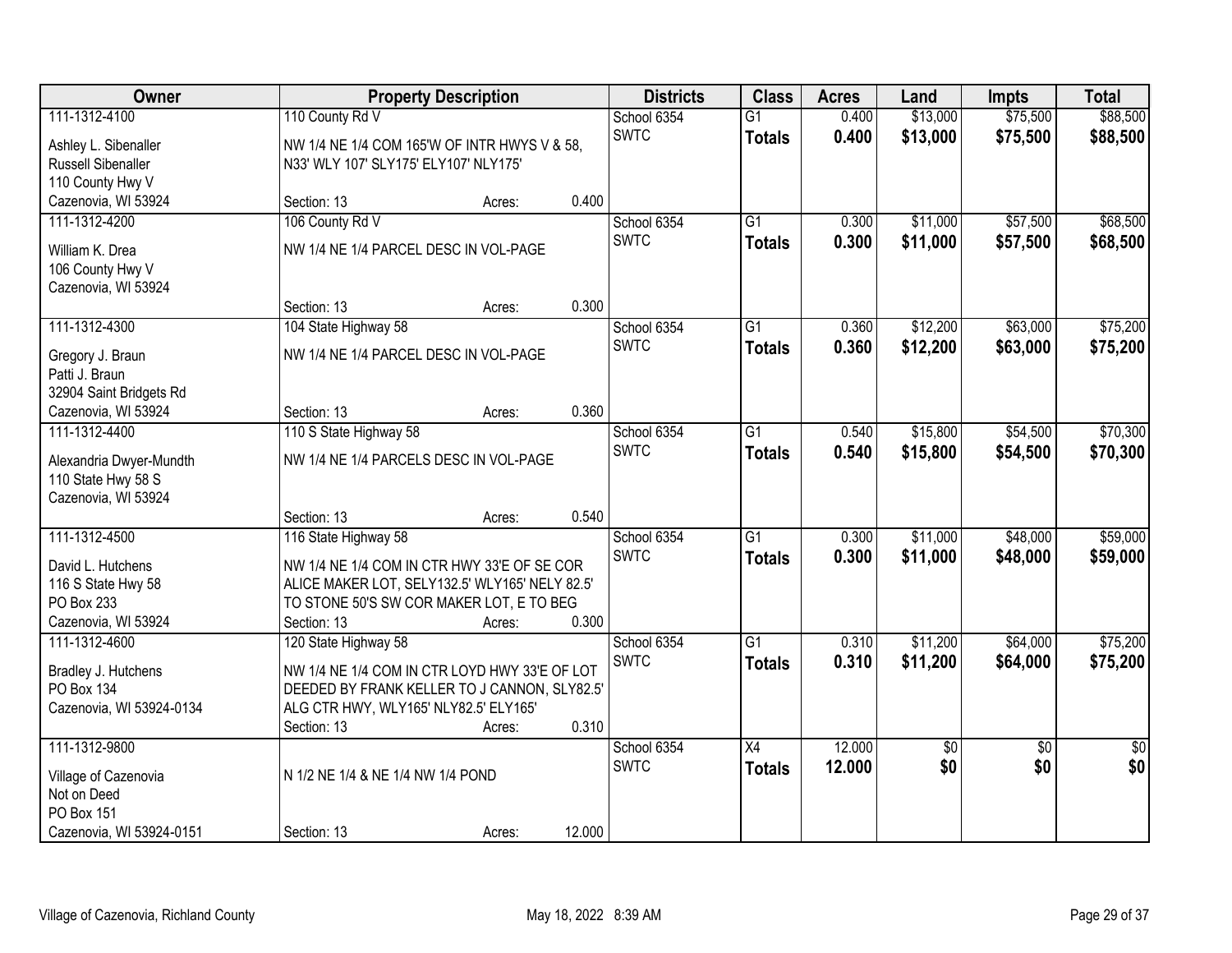| Owner                              |                                                      | <b>Property Description</b> |        | <b>Districts</b> | <b>Class</b>    | <b>Acres</b> | Land            | <b>Impts</b>    | <b>Total</b> |
|------------------------------------|------------------------------------------------------|-----------------------------|--------|------------------|-----------------|--------------|-----------------|-----------------|--------------|
| 111-1313-1000                      | 124 S State Highway 58                               |                             |        | School 6354      | $\overline{G1}$ | 0.320        | \$11,400        | \$58,500        | \$69,900     |
| Michael R. Bakkestuen              | SW 1/4 NE 1/4 COM INTR HWY V & HWY 58, S552.5'       |                             |        | <b>SWTC</b>      | <b>Totals</b>   | 0.320        | \$11,400        | \$58,500        | \$69,900     |
| 124 State Hwy 58 S                 | TO BEG WLY165' SLY80' WLY165' NLY90'                 |                             |        |                  |                 |              |                 |                 |              |
| Cazenovia, WI 53924                |                                                      |                             |        |                  |                 |              |                 |                 |              |
|                                    | Section: 13                                          | Acres:                      | 0.320  |                  |                 |              |                 |                 |              |
| 111-1313-1100                      | Sparks Hill Dr                                       |                             |        | School 6354      | $\overline{G1}$ | 0.770        | \$15,400        | \$0             | \$15,400     |
| Andrew J. Mcgowan                  | SE 1/4 NW 1/4 AND SW 1/4 NE 1/4 CSM 430, LOT 1       |                             |        | <b>SWTC</b>      | <b>Totals</b>   | 0.770        | \$15,400        | \$0             | \$15,400     |
| Laura J. Mcgowan                   |                                                      |                             |        |                  |                 |              |                 |                 |              |
| 136 Sparks Hill Dr                 |                                                      |                             |        |                  |                 |              |                 |                 |              |
| Cazenovia, WI 53924                | Section: 13                                          | Acres:                      | 0.770  |                  |                 |              |                 |                 |              |
| 111-1313-1200                      | 136 Sparks Hill Dr                                   |                             |        | School 6354      | $\overline{G1}$ | 0.830        | \$21,600        | \$153,000       | \$174,600    |
| Andrew J. Mcgowan                  | SW 1/4 NE 1/4 CSM 430, VOL 4-82, LOT 2 SMALL         |                             |        | <b>SWTC</b>      | <b>Totals</b>   | 0.830        | \$21,600        | \$153,000       | \$174,600    |
| Laura J. Mcgowan                   | PART IN NW 1/4 SE 1/4                                |                             |        |                  |                 |              |                 |                 |              |
| 136 Sparks Hill Dr                 |                                                      |                             |        |                  |                 |              |                 |                 |              |
| Cazenovia, WI 53924                | Section: 13                                          | Acres:                      | 0.830  |                  |                 |              |                 |                 |              |
| 111-1313-1300                      | 146 Sparks Hill Dr                                   |                             |        | School 6354      | G1              | 0.800        | \$21,000        | \$104,500       | \$125,500    |
| Cory G. Davis                      | SE 1/4 NW 1/4 AND NW 1/4 SE 1/4 CSM 430, LOT 3       |                             |        | <b>SWTC</b>      | <b>Totals</b>   | 0.800        | \$21,000        | \$104,500       | \$125,500    |
| Ashlee R. Davis                    |                                                      |                             |        |                  |                 |              |                 |                 |              |
| 146 Sparks Hill Dr                 |                                                      |                             |        |                  |                 |              |                 |                 |              |
| Cazenovia, WI 53924                | Section: 13                                          | Acres:                      | 0.800  |                  |                 |              |                 |                 |              |
| 111-1313-2000                      |                                                      |                             |        | School 6354      | $\overline{G1}$ | 0.000        | $\overline{50}$ | \$2,000         | \$2,000      |
| Kevin A. Rockweiler                | SW 1/4 NE 1/4 THAT PART OF CSM 698 IN THIS 1/4       |                             |        | <b>SWTC</b>      | G <sub>4</sub>  | 12.080       | \$2,800         | \$0             | \$2,800      |
| PO Box 232                         | 1/4 EX CSM 746 & CSM 1052                            |                             |        |                  | G <sub>5</sub>  | 3.000        | \$2,300         | \$0             | \$2,300      |
| Cazenovia, WI 53924                |                                                      |                             |        |                  | <b>Totals</b>   | 15.080       | \$5,100         | \$2,000         | \$7,100      |
|                                    | Section: 13                                          | Acres:                      | 15.080 |                  |                 |              |                 |                 |              |
| 111-1313-2100                      | 208 Cazenovia St                                     |                             |        | School 6354      | $\overline{G1}$ | 0.830        | \$21,600        | \$41,500        | \$63,100     |
| John R. Rockweiler                 | NE 1/4 NE 1/4, SE 1/4, NE 1/4 NW 1/4 NE 1/4 & SW 1/4 |                             |        | <b>SWTC</b>      | <b>Totals</b>   | 0.830        | \$21,600        | \$41,500        | \$63,100     |
| Randall H Rockweiler (Life Estate) | NE 1/4 LOT 1 OF CSM 1052                             |                             |        |                  |                 |              |                 |                 |              |
| 210 E Main St                      |                                                      |                             |        |                  |                 |              |                 |                 |              |
| Cazenovia, WI 53924                | Section: 13                                          | Acres:                      | 0.830  |                  |                 |              |                 |                 |              |
| 111-1313-2200                      | Cazenovia St                                         |                             |        | School 6354      | $\overline{G1}$ | 0.530        | \$15,600        | $\overline{50}$ | \$15,600     |
| Kevin A. Rockweiler et al          | NW 1/4 NE 1/4 & SW 1/4 NE 1/4 LOT 2 OF CSM 1052      |                             |        | <b>SWTC</b>      | <b>Totals</b>   | 0.530        | \$15,600        | \$0             | \$15,600     |
| PO Box 232                         |                                                      |                             |        |                  |                 |              |                 |                 |              |
| Cazenovia, WI 53924                |                                                      |                             |        |                  |                 |              |                 |                 |              |
|                                    | Section: 13                                          | Acres:                      | 0.530  |                  |                 |              |                 |                 |              |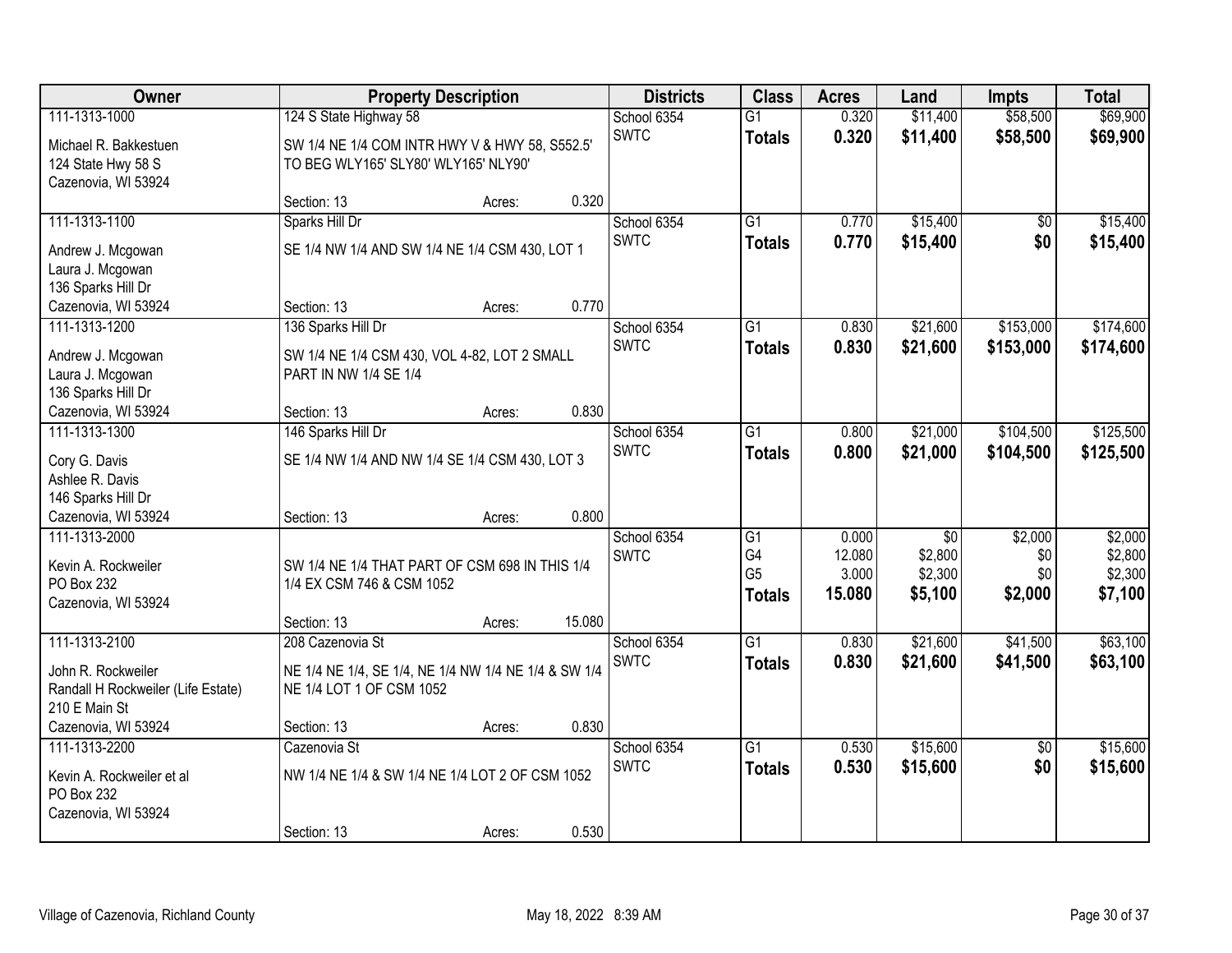| <b>Owner</b>                   |                                                 | <b>Property Description</b> |        | <b>Districts</b> | <b>Class</b>    | <b>Acres</b> | Land            | <b>Impts</b>    | <b>Total</b>    |
|--------------------------------|-------------------------------------------------|-----------------------------|--------|------------------|-----------------|--------------|-----------------|-----------------|-----------------|
| 111-1313-2300                  | Cazenovia St                                    |                             |        | School 6354      | $\overline{G1}$ | 2.060        | \$36,000        | $\overline{50}$ | \$36,000        |
| Kevin A. Rockweiler            | NW 1/4 NE 1/4 & SW 1/4 NE 1/4 LOT 3 OF CSM 1052 |                             |        | <b>SWTC</b>      | <b>Totals</b>   | 2.060        | \$36,000        | \$0             | \$36,000        |
| Coleen T. Rockweiler           |                                                 |                             |        |                  |                 |              |                 |                 |                 |
| PO Box 232                     |                                                 |                             |        |                  |                 |              |                 |                 |                 |
| Cazenovia, WI 53924            | Section: 13                                     | Acres:                      | 2.060  |                  |                 |              |                 |                 |                 |
| 111-1313-3000                  | State Highway 58                                |                             |        | School 6354      | $\overline{G1}$ | 2.000        | \$15,000        | $\overline{50}$ | \$15,000        |
| <b>Steve Shields</b>           | SW 1/4 NE 1/4 LAND BETWEEN CTRLN OF HWY 58 &    |                             |        | <b>SWTC</b>      | <b>Totals</b>   | 2.000        | \$15,000        | \$0             | \$15,000        |
| Mary Shields                   | MILL POND EX PCL 1312-3300                      |                             |        |                  |                 |              |                 |                 |                 |
| 206 County Hwy V               |                                                 |                             |        |                  |                 |              |                 |                 |                 |
| Cazenovia, WI 53924            | Section: 13                                     | Acres:                      | 2.000  |                  |                 |              |                 |                 |                 |
| 111-1313-4000                  | 130 State Highway 58                            |                             |        | School 6354      | $\overline{G1}$ | 1.500        | \$27,500        | \$105,000       | \$132,500       |
| Robert F. Bulin                | SW 1/4 NE 1/4 CSM 89, VOL 1-250 INCLUDES ADJ    |                             |        | <b>SWTC</b>      | <b>Totals</b>   | 1.500        | \$27,500        | \$105,000       | \$132,500       |
| 130 State Hwy 58 S             | HWY RT-O-WAY                                    |                             |        |                  |                 |              |                 |                 |                 |
| Cazenovia, WI 53924-8289       |                                                 |                             |        |                  |                 |              |                 |                 |                 |
|                                | Section: 13                                     | Acres:                      | 1.500  |                  |                 |              |                 |                 |                 |
| 111-1313-9800                  |                                                 |                             |        | School 6354      | X4              | 13.000       | $\overline{50}$ | \$0             | \$0             |
| Village of Cazenovia           | SW 1/4 NE 1/4 LOW WETLAND & POND                |                             |        | <b>SWTC</b>      | <b>Totals</b>   | 13.000       | \$0             | \$0             | \$0             |
| Not on Deed                    |                                                 |                             |        |                  |                 |              |                 |                 |                 |
| PO Box 151                     |                                                 |                             |        |                  |                 |              |                 |                 |                 |
| Cazenovia, WI 53924-0151       | Section: 13                                     | Acres:                      | 13.000 |                  |                 |              |                 |                 |                 |
| 111-1314-1000                  | 230 Cazenovia St                                |                             |        | School 6354      | $\overline{G4}$ | 14.580       | \$3,400         | \$0             | \$3,400         |
| Daniel K. Crary                | S 1/2 NE 1/4 CSM 937, LOT 24                    |                             |        | <b>SWTC</b>      | <b>Totals</b>   | 14.580       | \$3,400         | \$0             | \$3,400         |
| Donna J. Crary                 |                                                 |                             |        |                  |                 |              |                 |                 |                 |
| E5620 County Hwy S             |                                                 |                             |        |                  |                 |              |                 |                 |                 |
| Reedsburg, WI 53959            | Section: 13                                     | Acres:                      | 14.580 |                  |                 |              |                 |                 |                 |
| 111-1314-1100                  | 212 Cazenovia St                                |                             |        | School 6354      | $\overline{G1}$ | 0.640        | \$17,800        | \$76,500        | \$94,300        |
| Kevin A. Rockweiler            | SE 1/4 NE 1/4  CSM 696                          |                             |        | <b>SWTC</b>      | <b>Totals</b>   | 0.640        | \$17,800        | \$76,500        | \$94,300        |
| Coleen T. Rockweiler           |                                                 |                             |        |                  |                 |              |                 |                 |                 |
| PO Box 232                     |                                                 |                             |        |                  |                 |              |                 |                 |                 |
| Cazenovia, WI 53924            | Section: 13                                     | Acres:                      | 0.640  |                  |                 |              |                 |                 |                 |
| 111-1314-1200                  | Cazenovia St                                    |                             |        | School 6354      | $\overline{X4}$ | 1.550        | $\overline{50}$ | $\overline{50}$ | $\overline{50}$ |
| Cazenovia Cemetery Association | SE 1/4 NE 1/4 COM S82DG.W 57 RD 11LK FROM NE    |                             |        | <b>SWTC</b>      | <b>Totals</b>   | 1.550        | \$0             | \$0             | \$0             |
| c/o Village of Cazenovia       | COR, W16RD S11RD E16RD N11RD & PARCEL DESC      |                             |        |                  |                 |              |                 |                 |                 |
| PO Box 151                     | IN VOL 198-664                                  |                             |        |                  |                 |              |                 |                 |                 |
| Cazenovia, WI 53924-0151       | Section: 13                                     | Acres:                      | 1.550  |                  |                 |              |                 |                 |                 |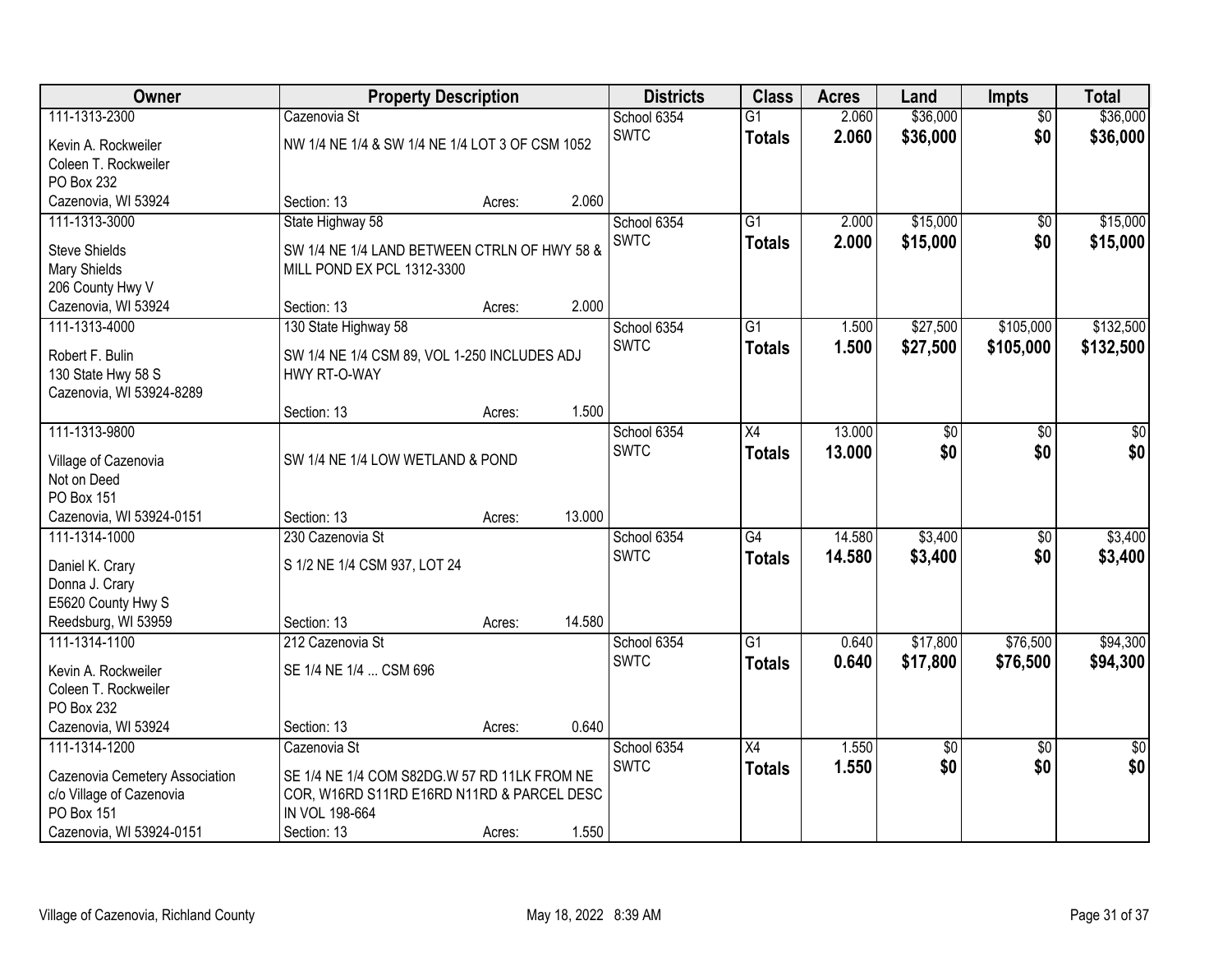| Owner                  |                                        | <b>Property Description</b>                       | <b>Districts</b> | <b>Class</b>    | <b>Acres</b> | Land     | <b>Impts</b>    | <b>Total</b> |
|------------------------|----------------------------------------|---------------------------------------------------|------------------|-----------------|--------------|----------|-----------------|--------------|
| 111-1314-1300          | 230 Cazenovia St                       |                                                   | School 6354      | $\overline{G1}$ | 1.450        | \$27,300 | $\overline{50}$ | \$27,300     |
| Kevin A. Rockweiler    | S 1/2 NE 1/4 CSM 697, LOT 1            |                                                   | <b>SWTC</b>      | G4              | 0.500        | \$100    | \$0             | \$100        |
| Coleen T. Rockweiler   |                                        |                                                   |                  | <b>Totals</b>   | 1.950        | \$27,400 | \$0             | \$27,400     |
| PO Box 232             |                                        |                                                   |                  |                 |              |          |                 |              |
| Cazenovia, WI 53924    | Section: 13                            | Acres:                                            | 1.950            |                 |              |          |                 |              |
| 111-1314-1400          | Cazenovia St                           |                                                   | School 6354      | G4              | 1.650        | \$400    | $\overline{50}$ | \$400        |
| Kevin A. Rockweiler    | S 1/2 NE 1/4 CSM 937, LOTS 21 & 23     |                                                   | <b>SWTC</b>      | <b>Totals</b>   | 1.650        | \$400    | \$0             | \$400        |
| Coleen T. Rockweiler   |                                        |                                                   |                  |                 |              |          |                 |              |
| PO Box 232             |                                        |                                                   |                  |                 |              |          |                 |              |
| Cazenovia, WI 53924    | Section: 13                            | Acres:                                            | 1.650            |                 |              |          |                 |              |
| 111-1314-1500          | Cazenovia St                           |                                                   | School 6354      | G2              | 0.500        | \$1,000  | \$0             | \$1,000      |
| Timothy A. Rockweiler  | S 1/2 NE 1/4 CSM 937, LOT 22           |                                                   | <b>SWTC</b>      | G4              | 8.130        | \$1,900  | \$0             | \$1,900      |
| 401 S Walnut St        |                                        |                                                   |                  | <b>Totals</b>   | 8.630        | \$2,900  | \$0             | \$2,900      |
| Reedsburg, WI 53959    |                                        |                                                   |                  |                 |              |          |                 |              |
|                        | Section: 13                            | Acres:                                            | 8.630            |                 |              |          |                 |              |
| 111-1314-2100          | 309 Bluff St                           |                                                   | School 6354      | $\overline{G1}$ | 0.450        | \$19,600 | \$86,000        | \$105,600    |
| Melody A. Preuss       | SE 1/4 NE 1/4 CSM 181, VOL 2-80, LOT 1 |                                                   | <b>SWTC</b>      | <b>Totals</b>   | 0.450        | \$19,600 | \$86,000        | \$105,600    |
| 309 Bluff St           |                                        |                                                   |                  |                 |              |          |                 |              |
| Cazenovia, WI 53924    |                                        |                                                   |                  |                 |              |          |                 |              |
|                        | Section: 13                            | Acres:                                            | 0.450            |                 |              |          |                 |              |
| 111-1314-2200          | <b>Bluff St</b>                        |                                                   | School 6354      | $\overline{G1}$ | 0.430        | \$19,000 | \$0             | \$19,000     |
| Melody A. Preuss       |                                        | NE 1/4 NE 1/4 CSM 181, VOL 2-80, LOT 2 & TO CTRLN | <b>SWTC</b>      | <b>Totals</b>   | 0.430        | \$19,000 | \$0             | \$19,000     |
| 309 Bluff St           | OF ADJ STREET                          |                                                   |                  |                 |              |          |                 |              |
| Cazenovia, WI 53924    |                                        |                                                   |                  |                 |              |          |                 |              |
|                        | Section: 13                            | Acres:                                            | 0.430            |                 |              |          |                 |              |
| 111-1314-2300          | 305 Bluff St                           |                                                   | School 6354      | $\overline{G1}$ | 0.390        | \$10,000 | \$109,000       | \$119,000    |
| Jeffrey Milfred        | E 1/2 NE 1/4CSM 181, VOL 2-80, LOT 3   |                                                   | <b>SWTC</b>      | <b>Totals</b>   | 0.390        | \$10,000 | \$109,000       | \$119,000    |
| <b>Frankie Milfred</b> |                                        |                                                   |                  |                 |              |          |                 |              |
| 305 Bluff St           |                                        |                                                   |                  |                 |              |          |                 |              |
| Cazenovia, WI 53924    | Section: 13                            | Acres:                                            | 0.390            |                 |              |          |                 |              |
| 111-1314-2400          | 116 Bluff St                           |                                                   | School 6354      | $\overline{G1}$ | 0.520        | \$18,500 | \$107,000       | \$125,500    |
| Robert D. King         | NE 1/4 NE 1/4 CSM 273, VOL 3-3         |                                                   | <b>SWTC</b>      | <b>Totals</b>   | 0.520        | \$18,500 | \$107,000       | \$125,500    |
| Bertha M. King         |                                        |                                                   |                  |                 |              |          |                 |              |
| 207 County Hwy V       |                                        |                                                   |                  |                 |              |          |                 |              |
| Cazenovia, WI 53924    | Section: 13                            | Acres:                                            | 0.520            |                 |              |          |                 |              |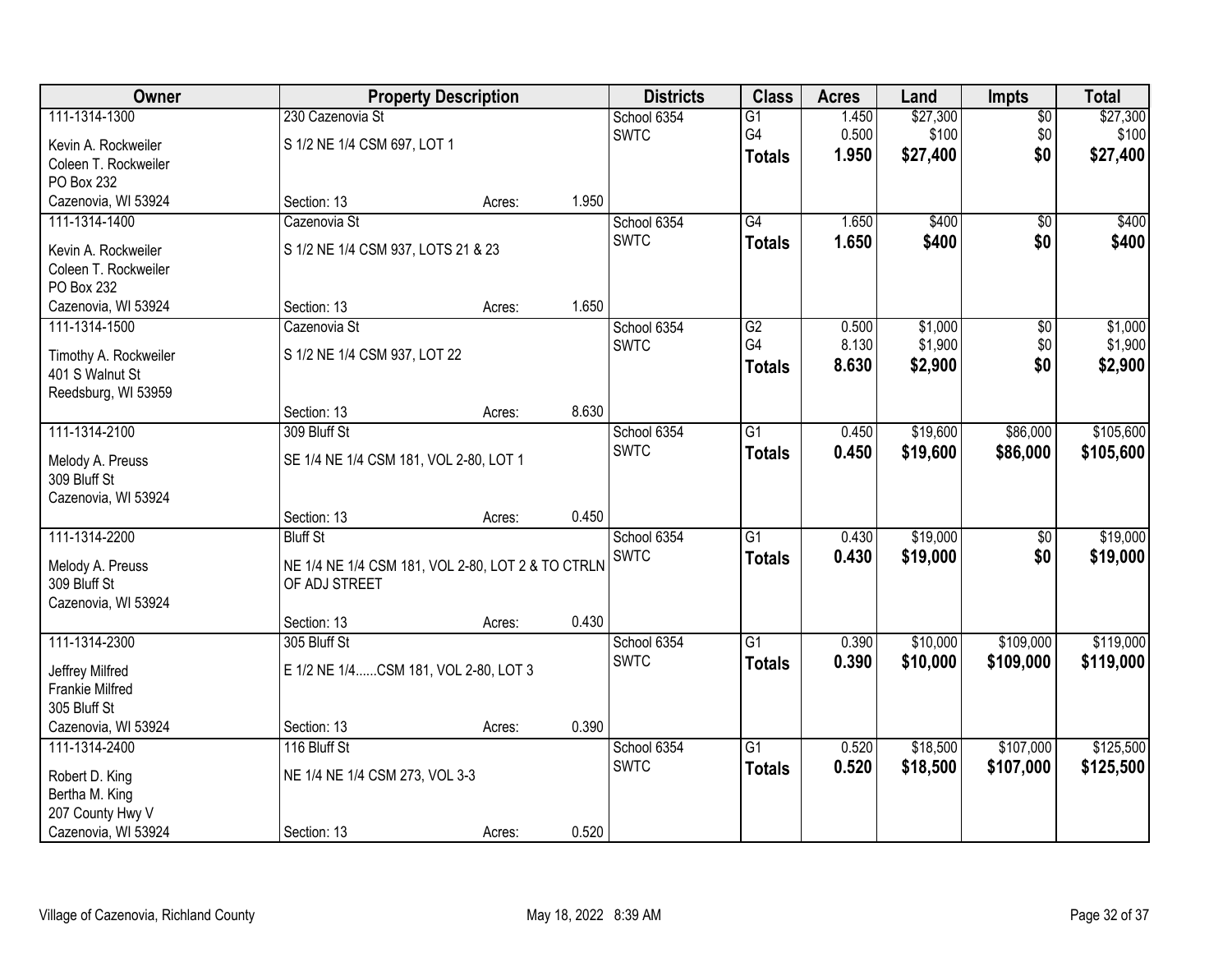| Owner                    | <b>Property Description</b>                                       | <b>Districts</b> | <b>Class</b>          | <b>Acres</b> | Land     | <b>Impts</b>    | <b>Total</b>    |
|--------------------------|-------------------------------------------------------------------|------------------|-----------------------|--------------|----------|-----------------|-----------------|
| 111-1314-2500            | <b>Bluff St</b>                                                   | School 6354      | X4                    | 1.440        | \$0      | $\overline{50}$ | $\overline{50}$ |
| Village of Cazenovia     | SE 1/4 NE 1/4 COM SE COR, NORTH 1115' TO BEG,                     | <b>SWTC</b>      | <b>Totals</b>         | 1.440        | \$0      | \$0             | \$0             |
| PO Box 151               | WEST 100', NORTH 125', EAST 100', SOUTH 125'                      |                  |                       |              |          |                 |                 |
| Cazenovia, WI 53924-0151 | APPEARS PERIPHERALLY ON CSM 273 ALSO CSM                          |                  |                       |              |          |                 |                 |
|                          | 1.440<br>Section: 13<br>Acres:                                    |                  |                       |              |          |                 |                 |
| 111-1321-1000            | State Highway 58                                                  | School 6354      | G4                    | 56.790       | \$13,400 | $\overline{60}$ | \$13,400        |
| Benjamin Spencer         | E 1/2 NW 1/4 CSM 74 IN THIS 1/4 1/4 EX CSM 882                    | <b>SWTC</b>      | G <sub>5</sub>        | 3.000        | \$200    | \$0             | \$200           |
| Rose O. Spencer          |                                                                   |                  | <b>Totals</b>         | 59.790       | \$13,600 | \$0             | \$13,600        |
| 29499 Hawkins Creek Rd   |                                                                   |                  |                       |              |          |                 |                 |
| Cazenovia, WI 53924      | 59.790<br>Section: 13<br>Acres:                                   |                  |                       |              |          |                 |                 |
| 111-1321-1100            | 133 County Rd V                                                   | School 6354      | $\overline{G1}$       | 0.410        | \$13,200 | \$78,500        | \$91,700        |
|                          |                                                                   | <b>SWTC</b>      | <b>Totals</b>         | 0.410        | \$13,200 | \$78,500        | \$91,700        |
| Marietta A. Rick         | NE 1/4 NW 1/4 COM NW COR S165' TO CTR HWY "V"                     |                  |                       |              |          |                 |                 |
| 133 County Hwy V         | S68DE 1190' TO BEG: N22DE157.5' S66.5DE126'                       |                  |                       |              |          |                 |                 |
| Cazenovia, WI 53924      | S28DW154' TO CTR HWY, N69DW110'<br>0.410<br>Section: 13<br>Acres: |                  |                       |              |          |                 |                 |
| 111-1321-1200            | 137 County Rd V                                                   | School 6354      | $\overline{G1}$       | 0.290        | \$10,800 | \$38,500        | \$49,300        |
|                          |                                                                   | <b>SWTC</b>      | <b>Totals</b>         | 0.290        | \$10,800 | \$38,500        | \$49,300        |
| Morgan J. Seep           | NE 1/4 NW 1/4 PARCEL DESC IN VOL-PAGE                             |                  |                       |              |          |                 |                 |
| Jerica D. Schweich       |                                                                   |                  |                       |              |          |                 |                 |
| 137 County Hwy V         |                                                                   |                  |                       |              |          |                 |                 |
| Cazenovia, WI 53924      | 0.290<br>Section: 13<br>Acres:                                    |                  |                       |              |          |                 |                 |
| 111-1321-1300            | 141 County Rd V                                                   | School 6354      | $\overline{G1}$<br>G4 | 1.000        | \$25,000 | \$67,500        | \$92,500        |
| Delbert M. Meise         | NE 1/4 NW 1/4 & NW 1/4 NE 1/4 PARCEL DESC IN                      | <b>SWTC</b>      |                       | 2.880        | \$700    | \$0             | \$700           |
| <b>Shirley Meise</b>     | <b>VOL-PAGE</b>                                                   |                  | <b>Totals</b>         | 3.880        | \$25,700 | \$67,500        | \$93,200        |
| 141 County Hwy V         |                                                                   |                  |                       |              |          |                 |                 |
| Cazenovia, WI 53924      | 3.880<br>Section: 13<br>Acres:                                    |                  |                       |              |          |                 |                 |
| 111-1321-1400            | 145 County Rd V                                                   | School 6354      | $\overline{G1}$       | 0.540        | \$15,800 | \$86,000        | \$101,800       |
| David A. Wermund         | NE 1/4 NW 1/4 PARCEL N OF CO HWY "V" DESC IN                      | <b>SWTC</b>      | <b>Totals</b>         | 0.540        | \$15,800 | \$86,000        | \$101,800       |
| Denise L. Wermund        | <b>VOL-PAGE</b>                                                   |                  |                       |              |          |                 |                 |
| 145 County Hwy V         |                                                                   |                  |                       |              |          |                 |                 |
| Cazenovia, WI 53924      | 0.540<br>Section: 13<br>Acres:                                    |                  |                       |              |          |                 |                 |
| 111-1321-1500            | 149 County Rd V                                                   | School 6354      | $\overline{G1}$       | 0.500        | \$15,000 | \$67,500        | \$82,500        |
| Rick A. Carter           | NE 1/4 NW 1/4 COM NW COR, S240.34' & E767.3' TO                   | <b>SWTC</b>      | <b>Totals</b>         | 0.500        | \$15,000 | \$67,500        | \$82,500        |
| Caitlyn R. Jasper        | BEG, S69D18'55"E104.35' S20D41'5"W208.71'                         |                  |                       |              |          |                 |                 |
| 149 County Hwy V         | N69D18'55"W104.35' M20D41'5"E208.71                               |                  |                       |              |          |                 |                 |
| Cazenovia, WI 53924      | 0.500<br>Section: 13<br>Acres:                                    |                  |                       |              |          |                 |                 |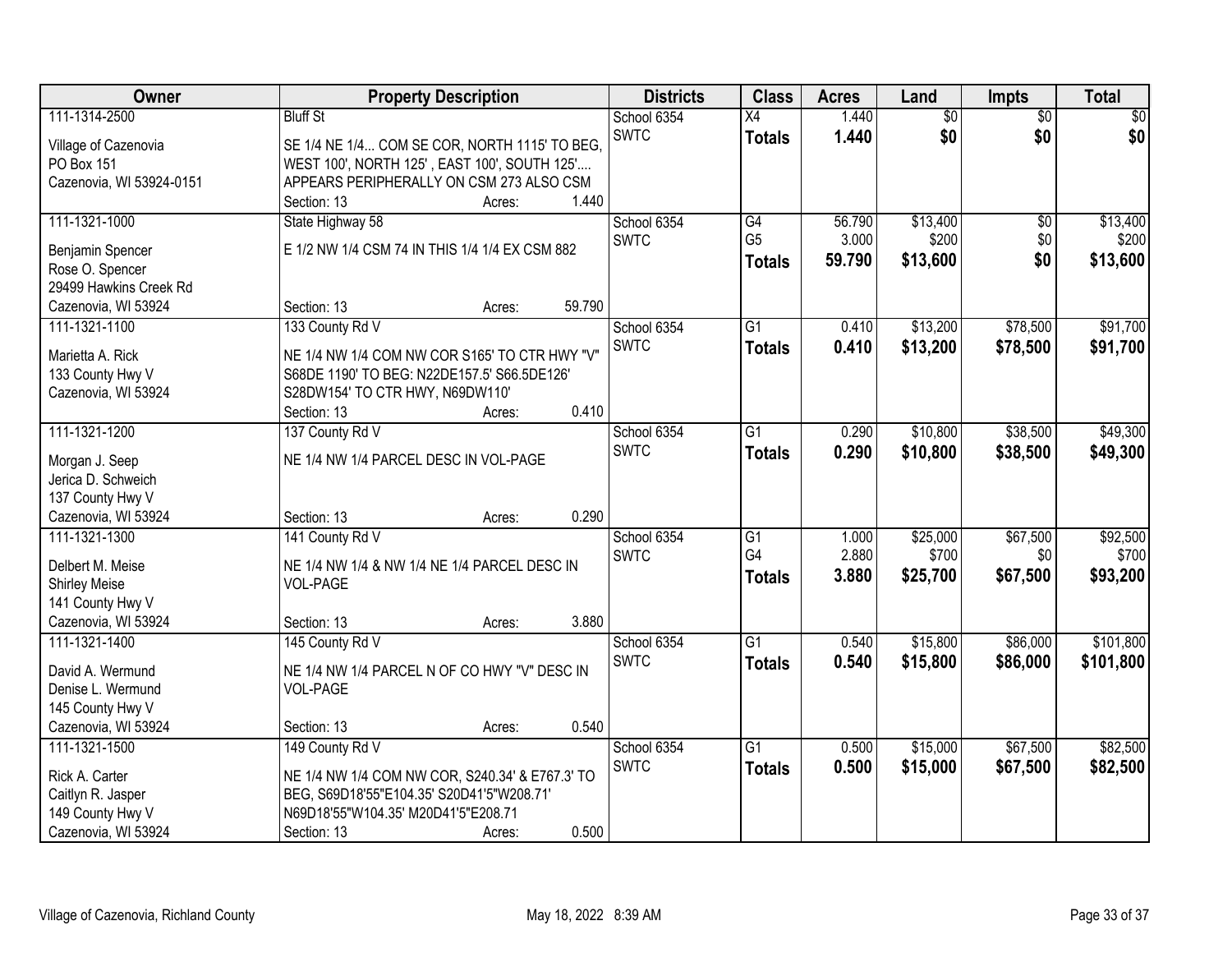| Owner                                |                                                                                             | <b>Property Description</b> |       | <b>Districts</b> | <b>Class</b>    | <b>Acres</b> | Land            | <b>Impts</b>    | <b>Total</b> |
|--------------------------------------|---------------------------------------------------------------------------------------------|-----------------------------|-------|------------------|-----------------|--------------|-----------------|-----------------|--------------|
| 111-1321-1600                        | 151 County Rd V                                                                             |                             |       | School 6354      | $\overline{G2}$ | 0.860        | \$21,500        | \$126,000       | \$147,500    |
| Clj Investments LLC                  | NE 1/4 NW 1/4 PARCEL DESC IN VOL-PAGE                                                       |                             |       | <b>SWTC</b>      | <b>Totals</b>   | 0.860        | \$21,500        | \$126,000       | \$147,500    |
| 20279 County Hwy Sr                  |                                                                                             |                             |       |                  |                 |              |                 |                 |              |
| Richland Center, WI 53581            |                                                                                             |                             |       |                  |                 |              |                 |                 |              |
|                                      | Section: 13                                                                                 | Acres:                      | 0.860 |                  |                 |              |                 |                 |              |
| 111-1321-1900                        | 203 County Rd V                                                                             |                             |       | School 6354      | $\overline{G1}$ | 0.650        | \$18,000        | \$59,000        | \$77,000     |
| Tyler L. Dix                         | NE 1/4 NW 1/4 PARCEL N OF CTRLN OF HWY V DESO                                               |                             |       | <b>SWTC</b>      | <b>Totals</b>   | 0.650        | \$18,000        | \$59,000        | \$77,000     |
| 203 County Hwy V                     | IN VOL- PAGE. INCL PART IN SESW SC12                                                        |                             |       |                  |                 |              |                 |                 |              |
| Cazenovia, WI 53924                  |                                                                                             |                             |       |                  |                 |              |                 |                 |              |
|                                      | Section: 13                                                                                 | Acres:                      | 0.650 |                  |                 |              |                 |                 |              |
| 111-1321-2000                        | 207 County Rd V                                                                             |                             |       | School 6354      | $\overline{G1}$ | 0.420        | \$13,400        | \$71,500        | \$84,900     |
| Robert D. King                       | N 1/2 NW 1/4 THAT PART OF FOL IN SEC 13: COM                                                |                             |       | <b>SWTC</b>      | <b>Totals</b>   | 0.420        | \$13,400        | \$71,500        | \$84,900     |
| Bertha M. King                       | NW COR, S97.83' E1250.53' TO BEG, S68D23'21"E120'                                           |                             |       |                  |                 |              |                 |                 |              |
| 207 County Hwy V                     | N2DE238' N68D23'21"W120' S2DW238'                                                           |                             |       |                  |                 |              |                 |                 |              |
| Cazenovia, WI 53924                  | Section: 13                                                                                 | Acres:                      | 0.420 |                  |                 |              |                 |                 |              |
| 111-1321-2100                        | County Rd V                                                                                 |                             |       | School 6354      | G4              | 1.000        | \$200           | \$0             | \$200        |
| Steven H. Shields                    | NE 1/4 NW 1/4 CSM 882                                                                       |                             |       | <b>SWTC</b>      | <b>Totals</b>   | 1.000        | \$200           | \$0             | \$200        |
| Mary L. Shields                      |                                                                                             |                             |       |                  |                 |              |                 |                 |              |
| 206 County Hwy V                     |                                                                                             |                             |       |                  |                 |              |                 |                 |              |
| Cazenovia, WI 53924                  | Section: 13                                                                                 | Acres:                      | 1.000 |                  |                 |              |                 |                 |              |
| 111-1321-9800                        | Hooker <sub>Rd</sub>                                                                        |                             |       | School 6354      | $\overline{X4}$ | 5.000        | $\overline{50}$ | $\overline{30}$ | $\sqrt{50}$  |
|                                      | SW 1/4 NE 1/4 LOW WETLAND                                                                   |                             |       | <b>SWTC</b>      | <b>Totals</b>   | 5.000        | \$0             | \$0             | \$0          |
| Village of Cazenovia<br>Not on Deed  |                                                                                             |                             |       |                  |                 |              |                 |                 |              |
| <b>PO Box 151</b>                    |                                                                                             |                             |       |                  |                 |              |                 |                 |              |
| Cazenovia, WI 53924-0151             | Section: 13                                                                                 | Acres:                      | 5.000 |                  |                 |              |                 |                 |              |
| 111-1322-1000                        | 211 County Rd V                                                                             |                             |       | School 6354      | $\overline{G1}$ | 0.320        | \$11,400        | \$61,000        | \$72,400     |
| James E. Deitelhoff                  |                                                                                             |                             |       | <b>SWTC</b>      | <b>Totals</b>   | 0.320        | \$11,400        | \$61,000        | \$72,400     |
| 211 County Hwy V                     | NW 1/4 NW 1/4 PARCEL N OF CTRLN HWY "V" DESC<br>IN VOL-PAGE                                 |                             |       |                  |                 |              |                 |                 |              |
| Cazenovia, WI 53924                  |                                                                                             |                             |       |                  |                 |              |                 |                 |              |
|                                      | Section: 13                                                                                 | Acres:                      | 0.320 |                  |                 |              |                 |                 |              |
| 111-1322-2000                        | 206 County Rd V                                                                             |                             |       | School 6354      | $\overline{G1}$ | 1.000        | \$25,000        | \$85,500        | \$110,500    |
|                                      |                                                                                             |                             |       | <b>SWTC</b>      | G <sub>2</sub>  | 0.500        | \$2,500         | \$22,500        | \$25,000     |
| Steven H. Shields<br>Mary L. Shields | NW 1/4 NW 1/4 COM INTR HWY "V" & W SIDE E 1/4<br>S308' E TO E LINE N TO CTRLN HWY V, NW ALG |                             |       |                  | <b>Totals</b>   | 1.500        | \$27,500        | \$108,000       | \$135,500    |
| 206 County Hwy V                     | CTRLN HWY "V" TO BEG                                                                        |                             |       |                  |                 |              |                 |                 |              |
| Cazenovia, WI 53924                  | Section: 13                                                                                 | Acres:                      | 1.500 |                  |                 |              |                 |                 |              |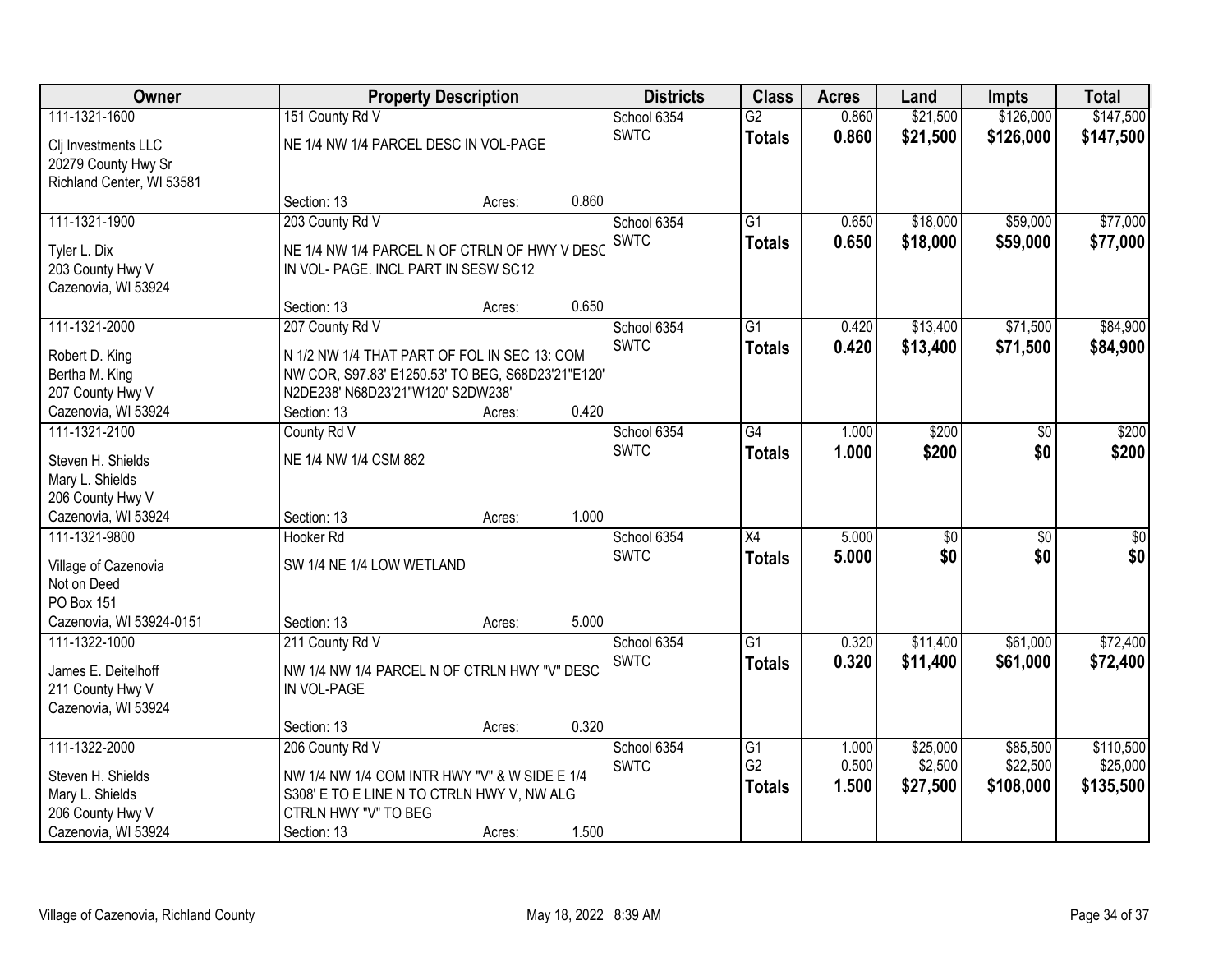| Owner                          | <b>Property Description</b>                    | <b>Districts</b> | <b>Class</b>    | <b>Acres</b> | Land     | <b>Impts</b>    | <b>Total</b> |
|--------------------------------|------------------------------------------------|------------------|-----------------|--------------|----------|-----------------|--------------|
| 111-1324-3000                  | 112 Sparks Hill Dr                             | School 6354      | $\overline{G1}$ | 1.380        | \$26,900 | \$40,000        | \$66,900     |
| Laurie King                    | SE 1/4 NW 1/4 COM 4RDS 18LKS W FROM SE COR,    | <b>SWTC</b>      | <b>Totals</b>   | 1.380        | \$26,900 | \$40,000        | \$66,900     |
| 112 Sparks Hill Dr             | N17.5RD S84DG W3RD S45DG.W 22RD S5RD TO S      |                  |                 |              |          |                 |              |
| Cazenovia, WI 53924            | LINE, E20RD 10LK TO BEG                        |                  |                 |              |          |                 |              |
|                                | 1.380<br>Section: 13<br>Acres:                 |                  |                 |              |          |                 |              |
| 111-1324-4000                  | State Highway 58                               | School 6354      | $\overline{G5}$ | 2.000        | \$1,000  | $\overline{50}$ | \$1,000      |
|                                |                                                | <b>SWTC</b>      | <b>Totals</b>   | 2.000        | \$1,000  | \$0             | \$1,000      |
| <b>Steve Shields</b>           | SE 1/4 NW 1/4 SE OF CTRLN OF HWY 58, EX PCLS   |                  |                 |              |          |                 |              |
| Mary Shields                   | 1324-2000 & 1324-3000 EX PARCELS DESC IN VOLS  |                  |                 |              |          |                 |              |
| 206 County Hwy V               | 370-519 & 371-408<br>2.000                     |                  |                 |              |          |                 |              |
| Cazenovia, WI 53924            | Section: 13<br>Acres:                          |                  |                 |              |          |                 |              |
| 111-1324-9900                  | State Highway 58                               | School 6354      | X <sub>2</sub>  | 4.860        | \$0      | \$0             | \$0          |
| State of Wisconsin D.O.T.      | SE1/4 OF NE1/4 AT STATE HWY 58 & HOOKER RD     | <b>SWTC</b>      | <b>Totals</b>   | 4.860        | \$0      | \$0             | \$0          |
| 3550 Mormon Coulee Rd Po Box 3 |                                                |                  |                 |              |          |                 |              |
| Lacrosse, WI 54602-0337        |                                                |                  |                 |              |          |                 |              |
|                                | 4.860<br>Section:<br>Acres:                    |                  |                 |              |          |                 |              |
| 111-1331-1000                  | 308 S State Highway 58                         | School 6354      | $\overline{G1}$ | 1.600        | \$28,000 | \$57,500        | \$85,500     |
| Irvin R. Berberich             | NE 1/4 SW 1/4 W OF HWY "58" EX THE N 182'      | <b>SWTC</b>      | <b>Totals</b>   | 1.600        | \$28,000 | \$57,500        | \$85,500     |
| 720 Mill St                    |                                                |                  |                 |              |          |                 |              |
| La Valle, WI 53941             |                                                |                  |                 |              |          |                 |              |
|                                | 1.600<br>Section: 13                           |                  |                 |              |          |                 |              |
| 111-1331-1100                  | Acres:<br>304 State Highway 58                 | School 6354      | $\overline{G1}$ | 1.400        | \$27,000 | \$97,000        | \$124,000    |
|                                |                                                |                  |                 |              |          |                 |              |
| Rita E Connors Revocable Trust | NE 1/4 SW 1/4 THE N 182' W OF CTRLN OF HWY 58  | <b>SWTC</b>      | <b>Totals</b>   | 1.400        | \$27,000 | \$97,000        | \$124,000    |
| PO Box 171                     |                                                |                  |                 |              |          |                 |              |
| Cazenovia, WI 53924-0171       |                                                |                  |                 |              |          |                 |              |
|                                | 1.400<br>Section: 13<br>Acres:                 |                  |                 |              |          |                 |              |
| 111-1331-2000                  | 301 State Highway 58                           | School 6354      | $\overline{G1}$ | 3.200        | \$24,800 | \$64,500        | \$89,300     |
| Hildegard I. Lambert           | *NE 1/4 SW 1/4 COM INTR N LN & HWY 58, E ALG N | SWTC             | G <sub>5</sub>  | 1.800        | \$900    | \$0             | \$900        |
| PO Box 104                     | LINE 12RD S27RD W27RD TO CTR OF HWY NELY       |                  | <b>Totals</b>   | 5.000        | \$25,700 | \$64,500        | \$90,200     |
| Cazenovia, WI 53924            | 30RD TO BEGABOUT 3.2A *SE 1/4 NW               |                  |                 |              |          |                 |              |
|                                | 5.000<br>Section: 13<br>Acres:                 |                  |                 |              |          |                 |              |
| 111-1341-0000                  | Hooker <sub>Rd</sub>                           | School 6354      | $\overline{G4}$ | 20.410       | \$4,800  | $\overline{50}$ | \$4,800      |
|                                |                                                | <b>SWTC</b>      | G5M             | 20.000       | \$20,000 | \$0             | \$20,000     |
| Daniel K. Crary                | N 1/2 SE 1/4 CSM 697, LOT 3                    |                  | <b>Totals</b>   | 40.410       | \$24,800 | \$0             | \$24,800     |
| Donna J. Crary                 |                                                |                  |                 |              |          |                 |              |
| E5620 County Hwy S             |                                                |                  |                 |              |          |                 |              |
| Reedsburg, WI 53959            | 40.410<br>Section: 13<br>Acres:                |                  |                 |              |          |                 |              |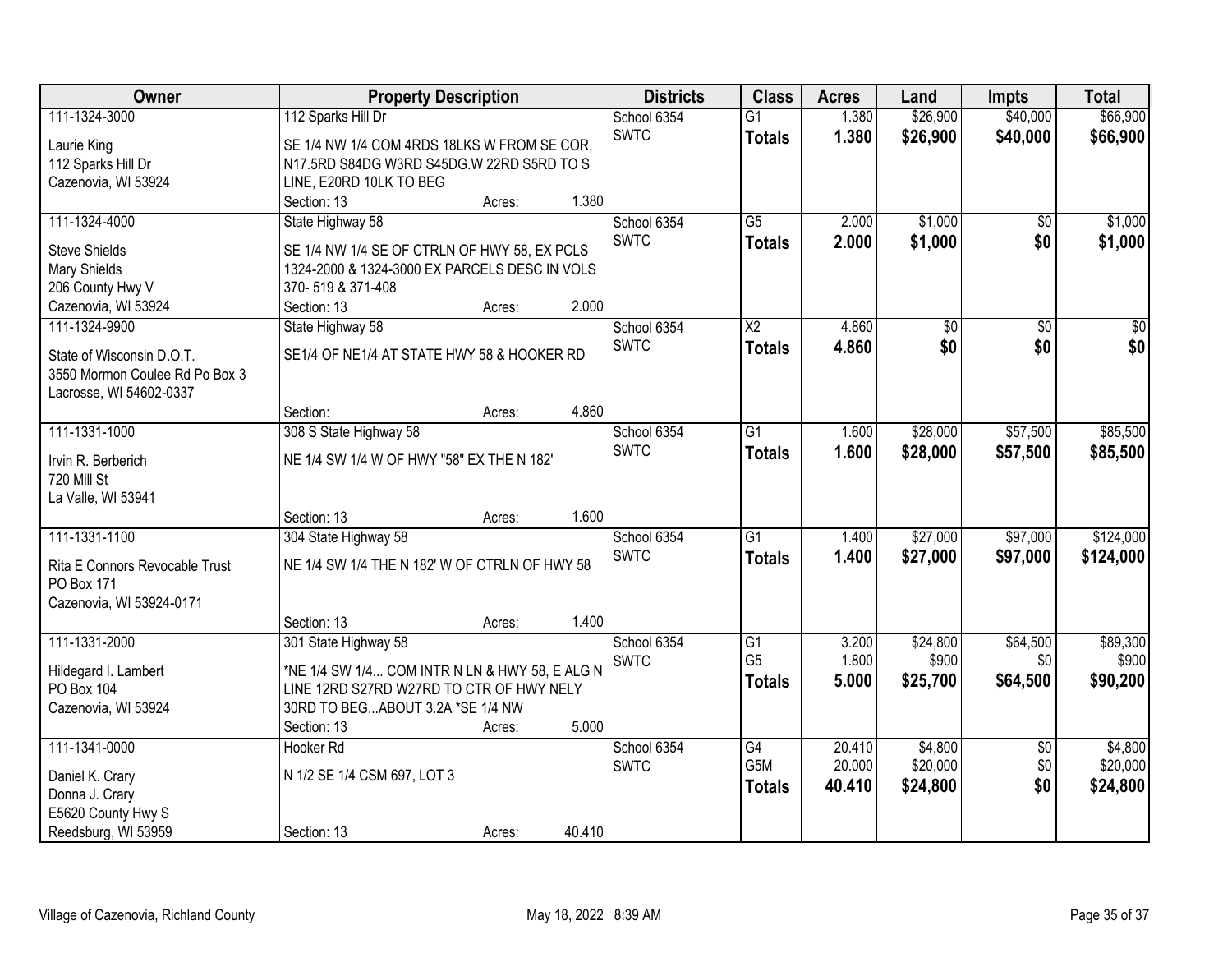| Owner                                                                   |                                                                   | <b>Property Description</b> |        | <b>Districts</b> | <b>Class</b>                      | <b>Acres</b>    | Land                | <b>Impts</b>    | <b>Total</b>        |
|-------------------------------------------------------------------------|-------------------------------------------------------------------|-----------------------------|--------|------------------|-----------------------------------|-----------------|---------------------|-----------------|---------------------|
| 111-1342-1000                                                           | <b>Hooker Rd</b>                                                  |                             |        | School 6354      | $\overline{G1}$                   | 1.000           | \$25,000            | \$18,000        | \$43,000            |
| Jana Schmudlach                                                         | NW 1/4 SE 1/4 SW OF CTRLN OF SPARKS HILL ROAD                     |                             |        | <b>SWTC</b>      | G4                                | 7.710           | \$1,500             | \$0             | \$1,500             |
| N2153 7th Ave                                                           |                                                                   |                             |        |                  | G5M                               | 13.790          | \$13,800            | \$0             | \$13,800            |
| Endeavor, WI 53930                                                      |                                                                   |                             |        |                  | <b>Totals</b>                     | 22.500          | \$40,300            | \$18,000        | \$58,300            |
|                                                                         | Section: 13                                                       | Acres:                      | 22.500 |                  |                                   |                 |                     |                 |                     |
| 111-1342-1100                                                           | 156 Sparks Hill Dr                                                |                             |        | School 6354      | $\overline{G1}$                   | 0.820           | \$21,400            | \$100,500       | \$121,900           |
| Nicholas P. Stittleburg<br>Amanda L. Stittleburg<br>156 Sparks Hill Dr  | SW 1/4 NE 1/4 & NW 1/4 SE 1/4 CSM 746, LOT 2                      |                             |        | <b>SWTC</b>      | <b>Totals</b>                     | 0.820           | \$21,400            | \$100,500       | \$121,900           |
| Cazenovia, WI 53924                                                     | Section: 13                                                       | Acres:                      | 0.820  |                  |                                   |                 |                     |                 |                     |
| 111-1342-1200                                                           | Hooker <sub>Rd</sub>                                              |                             |        | School 6354      | $\overline{G4}$                   | 0.860           | \$200               | \$0             | \$200               |
| John R. Rockweiler<br>210 E Main St<br>Cazenovia, WI 53924              | SW 1/4 NE 1/4 & NW 1/4 SE 1/4 CSM 746, LOT 1                      |                             |        | <b>SWTC</b>      | <b>Totals</b>                     | 0.860           | \$200               | \$0             | \$200               |
|                                                                         | Section: 13                                                       | Acres:                      | 0.860  |                  |                                   |                 |                     |                 |                     |
| 111-1342-2000                                                           | Sparks Hill Dr                                                    |                             |        | School 6354      | $\overline{G4}$                   | 10.930          | \$2,600             | \$0             | \$2,600             |
| Kevin A. Rockweiler<br>PO Box 232                                       | NW 1/4 SE 1/4 THAT PART OF CSM 698 IN THIS 1/4<br>1/4, EX CSM 746 |                             |        | <b>SWTC</b>      | G <sub>5</sub><br><b>Totals</b>   | 5.000<br>15.930 | \$7,500<br>\$10,100 | \$0<br>\$0      | \$7,500<br>\$10,100 |
| Cazenovia, WI 53924                                                     |                                                                   |                             |        |                  |                                   |                 |                     |                 |                     |
|                                                                         | Section: 13                                                       | Acres:                      | 15.930 |                  |                                   |                 |                     |                 |                     |
| 111-1344-1000                                                           | Sparks Hill Dr                                                    |                             |        | School 6354      | $\overline{G4}$                   | 1.500           | \$400               | $\overline{50}$ | \$400               |
| Backeberg Investment Group LLC<br>215 Walnut St<br>Loganville, WI 53943 | SE 1/4 SE 1/4 CSM 621, VOL 6-28, LOT 1                            |                             |        | <b>SWTC</b>      | G <sub>5</sub> M<br><b>Totals</b> | 8.500<br>10.000 | \$6,400<br>\$6,800  | \$0<br>\$0      | \$6,400<br>\$6,800  |
|                                                                         | Section: 13                                                       | Acres:                      | 10.000 |                  |                                   |                 |                     |                 |                     |
| 111-1344-2000                                                           | Sparks Hill Dr                                                    |                             |        | School 6354      | G4                                | 4.000           | \$900               | $\overline{60}$ | \$900               |
| Backeberg Investment Group LLC                                          | SE 1/4 SE 1/4 CSM 621, VOL 6-28, LOT 2                            |                             |        | <b>SWTC</b>      | G5M                               | 6.000           | \$6,000             | \$0             | \$6,000             |
| 215 Walnut St<br>Loganville, WI 53943                                   |                                                                   |                             |        |                  | <b>Totals</b>                     | 10,000          | \$6,900             | \$0             | \$6,900             |
|                                                                         | Section: 13                                                       | Acres:                      | 10.000 |                  |                                   |                 |                     |                 |                     |